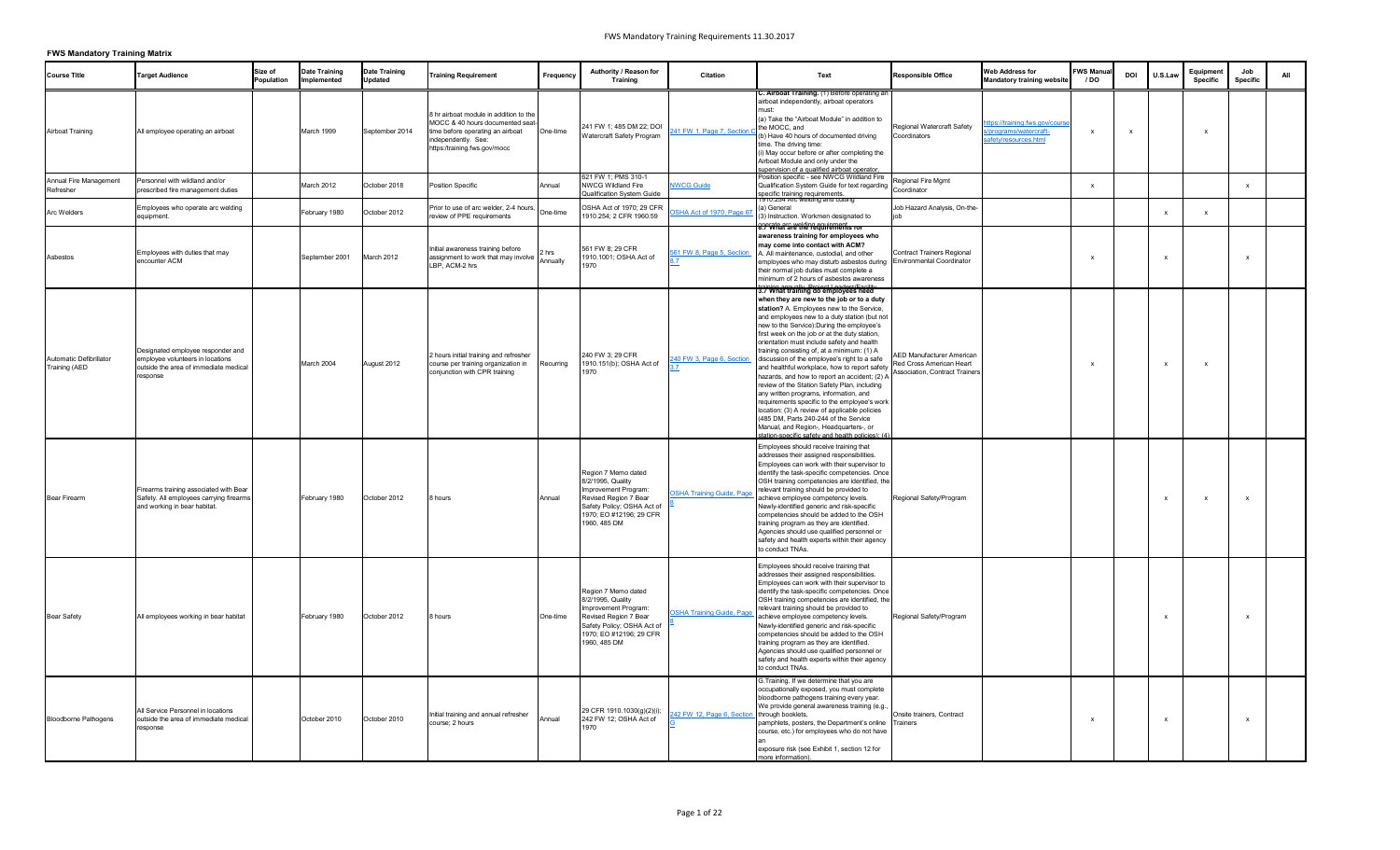| <b>Course Title</b>                                               | <b>Target Audience</b>                                                      | Size of<br><b>Population</b> | <b>Date Training</b><br>Implemented | <b>Date Training</b><br><b>Updated</b> | <b>Training Requirement</b>                                                                 | Frequency | Authority / Reason for<br><b>Training</b> | <b>Citation</b>                       | Text                                                                                                                                                                                                                                                                                                                                                                                                                                                                                                                                                                                                                                                                                                                                                                                                                                                                                | <b>Responsible Office</b>                                                                     | <b>Web Address for</b><br><b>Mandatory training website</b> | <b>FWS Manual</b><br>/ DO | <b>DOI</b> | U.S.Law                   | Equipment<br>Specific | Job<br><b>Specific</b>    | All |
|-------------------------------------------------------------------|-----------------------------------------------------------------------------|------------------------------|-------------------------------------|----------------------------------------|---------------------------------------------------------------------------------------------|-----------|-------------------------------------------|---------------------------------------|-------------------------------------------------------------------------------------------------------------------------------------------------------------------------------------------------------------------------------------------------------------------------------------------------------------------------------------------------------------------------------------------------------------------------------------------------------------------------------------------------------------------------------------------------------------------------------------------------------------------------------------------------------------------------------------------------------------------------------------------------------------------------------------------------------------------------------------------------------------------------------------|-----------------------------------------------------------------------------------------------|-------------------------------------------------------------|---------------------------|------------|---------------------------|-----------------------|---------------------------|-----|
| Chainsaw Safety                                                   | All employees that use and service<br>chainsaws                             |                              | November 2010                       | October 2016                           | 8 hours                                                                                     | One-time  | 241 FW 12                                 | 241 FW 12, Page 6, Section<br>2.7     | 12.7 What are the training requirements<br>for chain saw operation? All Service<br>employees who may use chain saws as part<br>of their duties must take training and<br>demonstrate proficiency before they operate<br>a chain saw.                                                                                                                                                                                                                                                                                                                                                                                                                                                                                                                                                                                                                                                | <b>Contract Training Park</b><br>Service Training, Course<br><b>OSHA</b> training             |                                                             |                           |            |                           |                       |                           |     |
| <b>Collateral Duty Safety Officer</b><br>(CDSO) Training OSHA 600 | <b>Collateral Duty Safety Officers</b>                                      |                              | March 1992                          | December 2008                          | 1 week training within 6 months after<br>appointment to CDSO                                | One-time  | 240 FW 1; 29 CFR 1960.58;<br>485 DM 13.3E | 240 FW 1, Page 4, Section I           | <b>I.Facility Collateral Duty Safety Officers</b><br>(CDSO) (also see section 1.6) report<br>directly to the Project Leader/Facility<br>Manager/Supervisor and assist him/her to<br>implement the Service's safety and<br>occupational health program. Duties the<br>CDSO performs should be in his or her<br>performance plan. (See 485 DM 28,<br>Appendix 2 for common CDSO<br>responsibilities.) Major duties include:<br>(1)Schedule Safety Committee meetings,<br>prepare the minutes of the meetings, attend<br>all meetings, and chair the meetings in the<br>absence of the Project Leader/Facility<br>Manager/Supervisor (see section 1.7);<br>(2) Complete or assist in the completion of<br>(a)Required annual safety inspection, and<br>(b) Job Hazard Assessments;<br>(3) Coordinate safety training; and<br>(4) Work with the Regional Safety Manager,<br>as necessar | OSHA 600 OSHA, Institute -<br>limited training & enrollment;<br>Contract Training at DOI site |                                                             |                           |            | $\mathsf{x}$              |                       | $\boldsymbol{\mathsf{x}}$ |     |
| Commercial Driver's License<br>(CDL)                              | All employees that drive large or<br>commercial vehicles that require a CDL |                              | April 2011                          | February 2016                          | Varies depending upon state<br>requirements for testing and driving Recurring<br>skills     |           | 49 CFR 383, 321 FW 1                      | 321 FW 1, Page 17, Section            | 1.21 What are the training requirements for<br>operators of motor vehicles and motor<br>equipment? Operators must satisfactorily<br>complete appropriate training (see Exhibit 1)                                                                                                                                                                                                                                                                                                                                                                                                                                                                                                                                                                                                                                                                                                   | State approved CDL course;<br><b>Driver Training Contractors</b>                              |                                                             |                           |            | $\boldsymbol{\mathsf{x}}$ |                       |                           |     |
| Computer Literacy                                                 | Most computer users                                                         |                              | September 2002                      | <b>June 2010</b>                       | To be determined based on<br>individual and/or position need                                | Recurring | 270 FW 7, Sept 30, 2002                   |                                       | (3) System End Users: (a) Completing the<br>applicable access request form and abiding<br>by all rules of behavior associated with an<br>information system; (b) Reporting to their<br>270 FW 7, Page 6, Table 7.3 supervisors anything they think could be a<br>breach or threat to system security; and (c)<br>Completing annual information security<br>training required by the Department.                                                                                                                                                                                                                                                                                                                                                                                                                                                                                     |                                                                                               |                                                             |                           |            |                           |                       |                           |     |
| <b>Confined Space Training</b>                                    | All employees required to 8 hours work<br>in or enter confined spaces       |                              | September 1996                      | November 2007                          | 8 hours                                                                                     | One-time  | 242 FW 11                                 | 242 FW 11, Page 6, Section<br>11.8, F | 11.8 What are the major elements that<br>OSHA requires for a confined space<br>program? OSHA requires that confined<br>space programs contain, but are not limited<br>to, the following elements. We describe how<br>we implement each of these elements in<br>sections 11.9 through 11.18.<br>A. Workplace Evaluation.<br>B. Permit-Required Confined Space Entry<br>rogram.<br>C. Rescue Procedures and Drills.<br>. Underground Work Requirements.<br>. Contractor Operations Requirements.<br>. Training Requirements.                                                                                                                                                                                                                                                                                                                                                          |                                                                                               |                                                             |                           |            |                           |                       | $\boldsymbol{\mathsf{x}}$ |     |
| <b>Construction Safety</b><br>Awareness                           | Construction inspectors and Contractor<br><b>Officer Representatives</b>    |                              | <b>June 2003</b>                    | November 2004                          | Training in safe construction activities<br>prior to performing construction<br>inspections | One-Time  | 360 FW 4, 29CFR1926                       | 360 FW 4, Page 2, Section             | 4.5 What are the requirements and<br>procedures for construction contract<br>administration, management, and<br>inspection? Adherence to the contract<br>administration, management, and inspection<br>procedures detailed below will ensure that<br>Service projects are constructed in<br>accordance with engineering designs and<br>specifications to achieve a quality structure or<br>facility.                                                                                                                                                                                                                                                                                                                                                                                                                                                                                | NCTC SAF4000, OSHA<br>courses Contract Trainers                                               |                                                             |                           |            | X                         |                       | $\boldsymbol{\mathsf{x}}$ |     |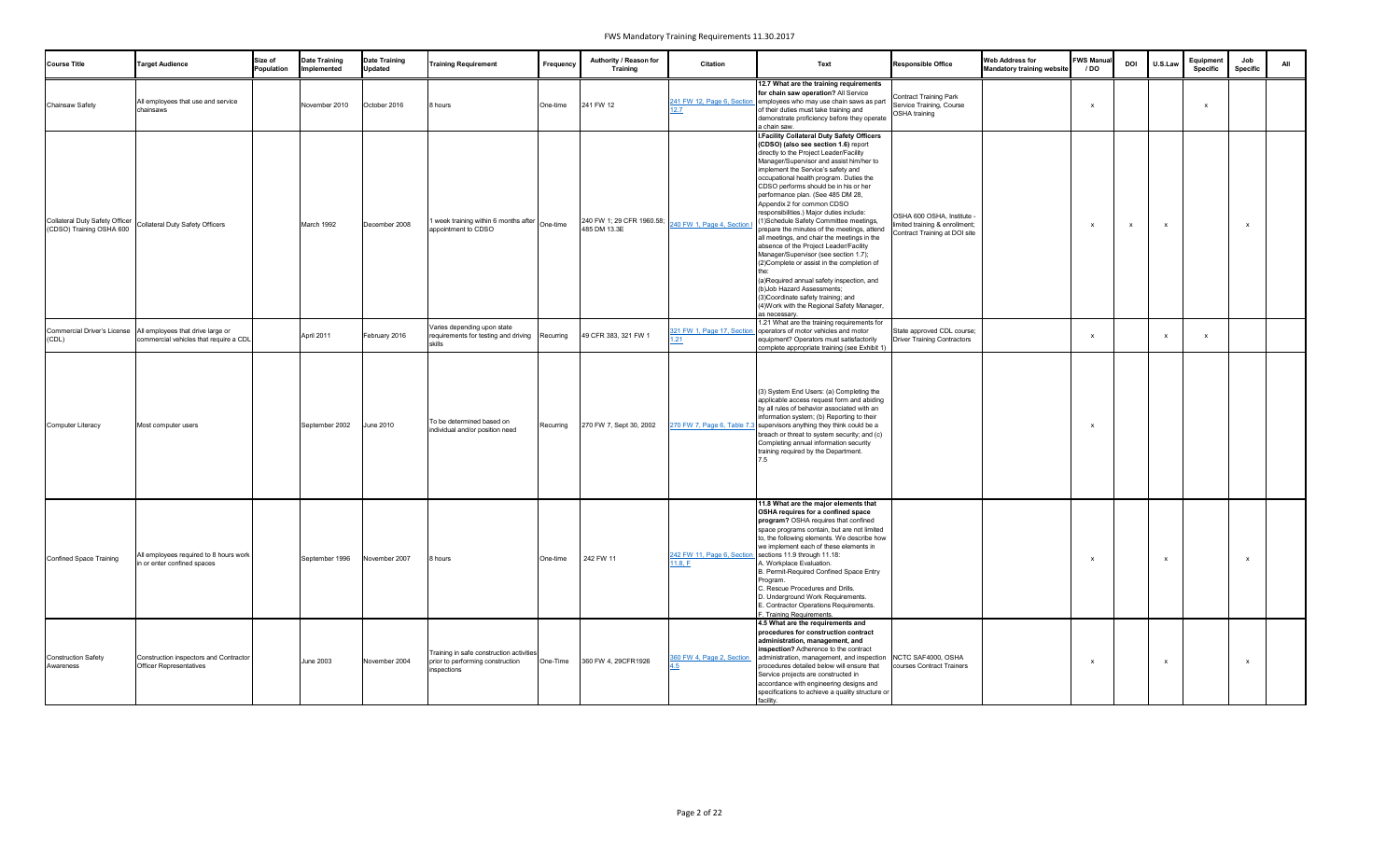| <b>Course Title</b>                                            | <b>Target Audience</b>                                                                             | Size of<br>Population | <b>Date Training</b><br>Implemented | <b>Date Training</b><br><b>Updated</b> | <b>Training Requirement</b>                                                                                                                                                                                                                                                                                                                                                                      | Frequency                                   | Authority / Reason for<br>Training                                                                                                                                                                         | <b>Citation</b>                                                       | Text                                                                                                                                                                                                                                                                                                                                                                                                                                                                                                                                                                                                                                                             | <b>Responsible Office</b>                        | <b>Web Address for</b><br><b>Mandatory training website</b> | <b>FWS Manual</b><br>/ DO | <b>DOI</b>   | U.S.Law      | Equipment<br><b>Specific</b> | Job<br>Specific |  |
|----------------------------------------------------------------|----------------------------------------------------------------------------------------------------|-----------------------|-------------------------------------|----------------------------------------|--------------------------------------------------------------------------------------------------------------------------------------------------------------------------------------------------------------------------------------------------------------------------------------------------------------------------------------------------------------------------------------------------|---------------------------------------------|------------------------------------------------------------------------------------------------------------------------------------------------------------------------------------------------------------|-----------------------------------------------------------------------|------------------------------------------------------------------------------------------------------------------------------------------------------------------------------------------------------------------------------------------------------------------------------------------------------------------------------------------------------------------------------------------------------------------------------------------------------------------------------------------------------------------------------------------------------------------------------------------------------------------------------------------------------------------|--------------------------------------------------|-------------------------------------------------------------|---------------------------|--------------|--------------|------------------------------|-----------------|--|
| <b>Contracting Officer</b>                                     | Contracting Officers; GS1102 and<br>GS1105 occupational series                                     |                       | April 2013                          | October 2018                           | Level IA new-24hrs one- time: Level<br>IA refresh 16hrs/4yrs; Level IB new<br>40hrs one- time; Level IB refresh<br>16hrs/2yrs; Level IIA new 40hrs one-<br>time; Level IIA refresh 40hrs/2yrs;<br>Level IIB new-80hrs one- time; Level<br>IIB refresh 40hrs/2yrs; Level III new<br>240 one- time; Level III refresh<br>40hrs/2yrs; Level IV new 400hrs one-<br>time; Level IV refresh 40hrs/2yrs | Recurring                                   | FAR 1.6, DIAR 1401.603 &<br>302 FW 1                                                                                                                                                                       | 302 FW 1, Page 2, Section                                             | 1.8 What are the steps leading to<br>certification under the FAC-C program?<br>A. The employee who plans to be a CO must:<br>1) Meet the qualifications in the FAC-C<br>Manual, and<br>2)Complete and submit the FAC-C<br>application for review and approval by the<br>Regional CGS Chief (for HQ, the Branch<br>Chief -Branch of Acquisition Operations<br>(BAO)), Bureau Acquisition Career<br>Coordinator, and Bureau Procurement Chief                                                                                                                                                                                                                      | <b>MCI Courses</b>                               |                                                             |                           |              | $\mathsf{x}$ |                              | $\mathbf{x}$    |  |
| <b>Contracting Officer</b><br>Representative (COR)             | All employees serving as COR's on<br><b>FWS</b> contract                                           |                       | November 2009                       | April 2018                             | 24 hours of initial training; 8 hour<br>refresher every 3 years                                                                                                                                                                                                                                                                                                                                  | Recurring 3 302 FW 2                        |                                                                                                                                                                                                            | 302 FW 2. Page 1. Section                                             | 2.5 What is the basis for requiring<br>certification of COTRs? In November 2007<br><b>OFPP</b> established standard competencies,<br>training, and certification requirements that<br>COTRs must meet. The Department of the<br>Interior implemented the requirement in the<br>DOI Guide (see section 2.3H).                                                                                                                                                                                                                                                                                                                                                     |                                                  |                                                             |                           |              |              |                              |                 |  |
| Dam Safety                                                     | All personnel working with high hazard<br>dams                                                     |                       | January 2003                        | September 2008                         | 4 hours                                                                                                                                                                                                                                                                                                                                                                                          | Every two<br>years                          | 361 FW 1                                                                                                                                                                                                   | 361 FW 1, Page 3, Section I                                           | 10) Providing dam safety training to the<br>Regions, Project Leaders, and dam operating<br><b>staff</b>                                                                                                                                                                                                                                                                                                                                                                                                                                                                                                                                                          | Division of Engineering - Dam<br>Safety Branch   |                                                             | $\mathbf{x}$              |              |              |                              | $\mathbf x$     |  |
| Discover Your Service:<br><b>USFWS Employee</b><br>Foundations | All new FWS in two-grade interval at<br>GS-7 or above (professional and<br>administrative) series. |                       | <b>June 1994</b>                    | February 2011                          | Five day duration, course location<br>NCTC, attend within first year of<br>employment in two-grade interval<br>series                                                                                                                                                                                                                                                                            | One-time                                    | 230 FW 2; FWS Director's<br>Memo, 9/9/98, "Policy<br>Statement on Attendance in<br>the U.S. Fish and Wildlife<br>Service Employee                                                                          | 30 FW 2, Page 2, Section                                              | 2.5 What does the New Employee<br>Orientation Program look like? The New<br>Employee Orientation Program has four<br>components: preparing the employee to                                                                                                                                                                                                                                                                                                                                                                                                                                                                                                       | ED5240                                           |                                                             | $\mathsf{x}$              |              |              |                              | $\mathbf{x}$    |  |
| Diving                                                         | All employees engaging in diving<br>activities                                                     |                       | April 2006                          | April 2013                             | Jpen Water Diving Certification (e.g.   One-Time<br>YMCA, NAUI, PADI, etc.); First<br>Aid/CPR (American Red Cross<br>Multimedia/CPR): Oxygen                                                                                                                                                                                                                                                     | Certification<br>and Oxygen;<br>Recurring 3 | 241 FW 10 Diving Safety                                                                                                                                                                                    | 241 FW 10, Page 13,<br>Section 10.13                                  | report to duty; work site orientation; Regional<br>10.13 What are the training requirements<br>for divers?<br>A. Project Leaders develop a continuing<br>ducation plan for each diver. Service divers                                                                                                                                                                                                                                                                                                                                                                                                                                                            | Safety/Program                                   |                                                             |                           |              |              |                              |                 |  |
| Approver                                                       | DOI Integrated Charge Card Supervisors/Approving Officials                                         |                       | October 1994                        | March 2002                             | Web-based training and test<br><u>valiable at:</u><br><u>ttp://training.nbc.gov/cha rgecard</u>                                                                                                                                                                                                                                                                                                  | <b>IAnnual</b>                              | DOI Director, Office of<br><b>Acquisition and Property</b><br>Management memo,<br>3/36/2002, "Mandatory<br>Integrated Charge Card<br>Program Training for<br>Supervisors and Approving<br><b>Officials</b> | US DOI Integrated Charge<br>ard Program Policy, Page Program Training | b. Training Courses: This section provides a<br>comprehensive list of training expectations<br>and opportunities available for users of the<br>DOI Integrated Charge Card Program.<br>Please contact the Agency/Organization<br>Program Coordinator to locate courses. Click<br>on this link: DOI Integrated Charge Card<br>Courses to find the following information:<br>I. Courses<br>2. Description of course<br>3. Charge card user type (required courses)<br>4. Financial and Business Management<br>System user type (required courses)<br>5. Frequency                                                                                                   | טשון                                             |                                                             |                           |              |              |                              |                 |  |
| Dump Truck Training                                            | All employees that either operate, may<br>operate or work around dump trucks<br>for the USFWS.     |                       | May 2020                            | May 2020                               | <b>WS Heavy Equipment Safety:</b><br>Dump Truck                                                                                                                                                                                                                                                                                                                                                  | Every three<br>vears                        | Director's Memorandum in<br>May 2020 established this<br>requirement for Service<br>employees.                                                                                                             | *Will be included in revisions<br>of 243 FW 2 and 321 FW 1            | his memorandum confirms that a Mandatory<br>Training Assessment Team (MTAT) review o<br>the existing dump truck mandatory training<br>requirement is not necessary. The<br>requirement can be included, as is, in<br>revisions to 243 FW 2 and 321 FW 1. Thank<br>you for preparing the two background<br>documents, both of which are attached to this<br>memorandum.<br>After consulting with Ms. Theresa Trainor,<br>National Conservation Training Center<br>(NCTC), we have concluded that establishing<br>an MTAT is unnecessary in this case<br>because:<br>•Senior leadership and the Accident Review<br>Board established after the fatal incident that | FWS Infrastructure<br><b>Management Division</b> |                                                             |                           |              |              |                              |                 |  |
| DOI Integrated Charge Card<br>Holder                           | Purchase Authority Card Holders                                                                    |                       | October 1994                        | March 2002                             | Complete web-based training and<br>est available at:<br>http://training.fws.gov/led/<br>ccard/index.htm                                                                                                                                                                                                                                                                                          | Annual                                      | DOI Director, Office of<br>Acquisition and Property<br>Management memo,<br>3/36/2002, "Mandatory<br>Integrated Charge Card<br>Program Training for<br>Carholders                                           | <b>US DOI Integrated Charge</b><br>Card Program Policy, Page          | ed to the requirement have already agreed to<br>b. Training Courses: This section provides a<br>comprehensive list of training expectations<br>and opportunities available for users of the<br>DOI Integrated Charge Card Program.<br>Please contact the Agency/Organization<br>Program Coordinator to locate courses. Click<br>on this link: DOI Integrated Charge Card<br>Program Training<br>Courses to find the following information:<br>. Courses<br>2. Description of course<br>3. Charge card user type (required courses)<br>4. Financial and Business Management<br>System user type (required courses)<br>5. Frequency                                | <b>IBC</b>                                       |                                                             |                           | $\mathsf{x}$ |              |                              |                 |  |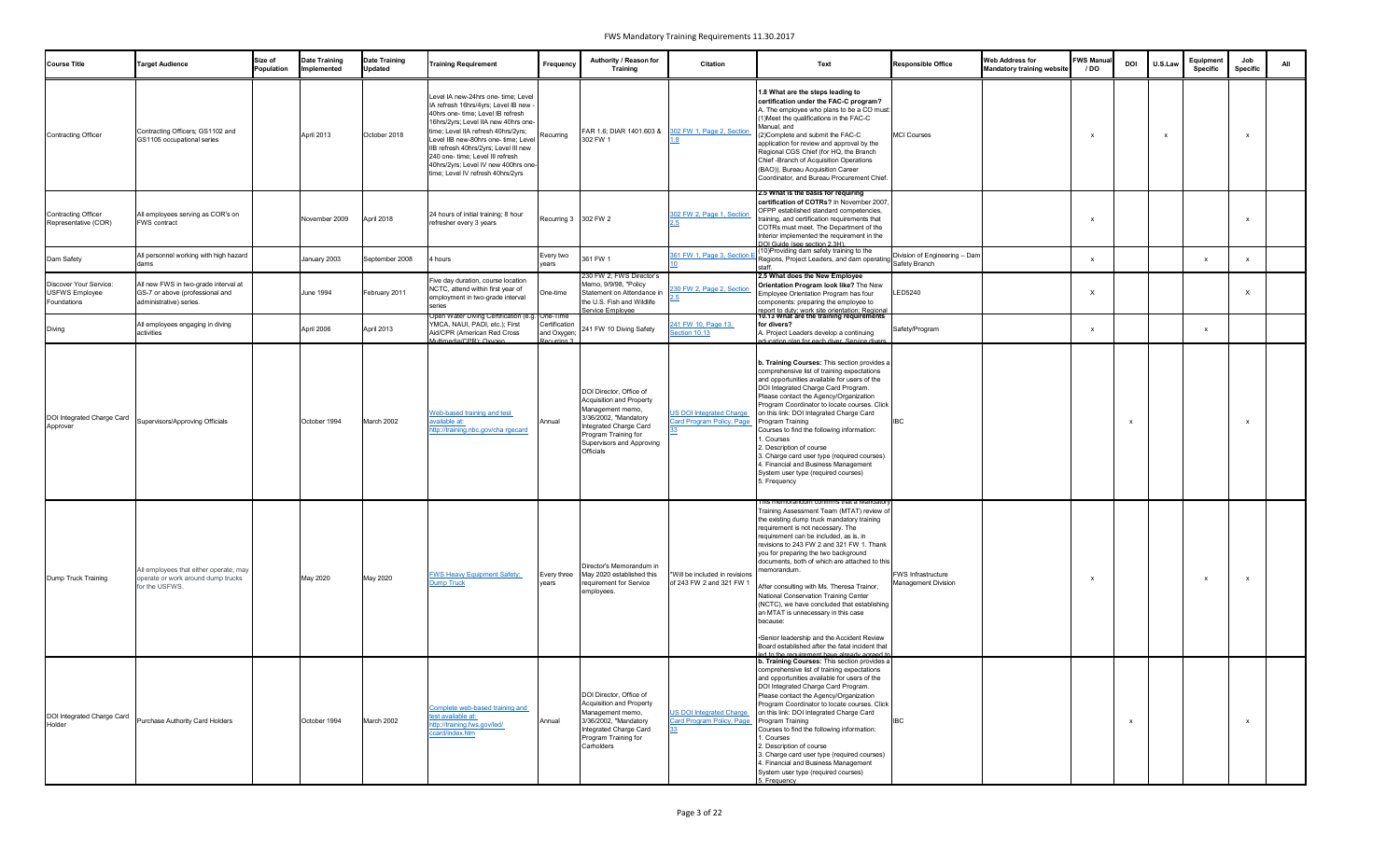| <b>Course Title</b>          | <b>Target Audience</b>                                                    | Size of<br>Population | <b>Date Training</b><br>Implemented | <b>Date Training</b><br><b>Updated</b> | <b>Training Requirement</b>                                       | Frequency | Authority / Reason for<br><b>Training</b>                                                                                                                                                       | Citation                  | <b>Text</b>                                                                                                                                                                                                                                                                                                                                                                                                                                                                                                                                                                       | <b>Responsible Office</b>                                            | <b>Web Address for</b><br><b>Mandatory training website</b> | <b>FWS Manual</b><br>/ DO | <b>DOI</b> | U.S.Law      | Equipment<br><b>Specific</b> | Job<br>Specific | All |
|------------------------------|---------------------------------------------------------------------------|-----------------------|-------------------------------------|----------------------------------------|-------------------------------------------------------------------|-----------|-------------------------------------------------------------------------------------------------------------------------------------------------------------------------------------------------|---------------------------|-----------------------------------------------------------------------------------------------------------------------------------------------------------------------------------------------------------------------------------------------------------------------------------------------------------------------------------------------------------------------------------------------------------------------------------------------------------------------------------------------------------------------------------------------------------------------------------|----------------------------------------------------------------------|-------------------------------------------------------------|---------------------------|------------|--------------|------------------------------|-----------------|-----|
| <b>EEO/Diversity</b>         | Employees                                                                 |                       | December 2015                       | December 2018                          | Two hours annual of training of each Annual                       |           | Service memo issued<br>December 10, 2018 and<br>annually with DOI's learning<br>management system self-<br>certification assigned. 060<br>FW 7, PB No. 18-01, Civil<br>Rights Directive 2011-01 | 60 FW 7                   | <b>EEO</b> and Diversity Training<br>All non-supervisory employees, permane.nt<br>and temporary, are required to complete a<br>minimum of two hours of EEO training and<br>two hours of workforce diversity or inclusion<br>training annually.                                                                                                                                                                                                                                                                                                                                    | Office of Diversity and<br>Inclusive Workforce<br>Management (ODIWM) | https://www.fws.gov/odiwm/                                  |                           |            |              |                              |                 |     |
| EEO/Diversity                | Supervisors/Managers                                                      |                       | December 2015                       | December 2018                          | Four hours annual training of each                                | Annual    | Service memo issued<br>December 10, 2018 and<br>annually with DOI's learning<br>management system self-<br>certification assigned. 060<br>FW 7, PB No. 18-01, Civil<br>Rights Directive 2011-01 | 60 FW 7                   | Managers and supervisors will complete a<br>minimum of eight hours of training on an<br>annual basis: four hours related to EEO and<br>four hours related to workforce diversity or<br>inclusion. Completion of this training is<br>included in the performance plans for all<br>managers and supervisors. Employees may<br>complete the training during duty time. All<br>Service employees are requested to<br>complete FY 2017 annual training no later<br>than September 30, 2017. Please see the<br>Table of Training Required for Employees,<br>below.                      | Office of Diversity and<br>Inclusive Workforce<br>Management (ODIWM) | nttps://www.fws.gov/odiwm                                   |                           |            |              |                              |                 |     |
| Electrical                   | Employees involved in electrical work -<br>see Lockout/Tagout Training    |                       | February 1980                       | October 2012                           | <b>Certification Course</b>                                       | Recurring | 241 FW 8, 29CFR1910.332;<br>OSHA Act of 1970                                                                                                                                                    |                           | Training: (a) Scope. The training<br>requirements contained in this section apply<br>to employees who face a risk of electric<br>shock that is not reduced to<br>a safe level by the electrical installation<br>requirements of 1910.303<br>through 1910.308.<br>OSHA Act of 1970, Page 79 Note: Employees in occupations listed in<br>Table S-4 face such a risk<br>and are required to be trained. Other<br>employees who also may<br>reasonably be expected to face comparable<br>risk of injury due to<br>electric shock or other electrical hazards must<br>also be trained. | <b>OSHA Course Technical</b><br>Courses, Contract Trainers           |                                                             |                           |            | $\mathbf{x}$ | x                            |                 |     |
| <b>Electrofishing Safety</b> | All Service staff serving as crew<br>members in electrofishing activities |                       | March 2004                          | August 2012                            | Initial training before performing job<br>and annually thereafter | Annual    | 241 FW 6                                                                                                                                                                                        | 241 FW 6, Page 6, Section | 6.7 What are the training requirements for<br>team leaders, other crew members,<br>motorboat operators, and those using<br>electrosedation?<br>A. Team leaders must have a current<br>Certification in Electrofishing.<br>(1) Anyone who obtained a Certification in<br>Electrofishing prior to December 31, 2016,<br>need only adhere to the recertification<br>requirements in Table 6-2.<br>(2) For all others, to obtain a Certification in<br>Electrofishing, you must successfully<br>complete the training described in Table 6-2.                                         | NCTC CSP2202                                                         |                                                             |                           |            |              | $\mathbf{x}$                 |                 |     |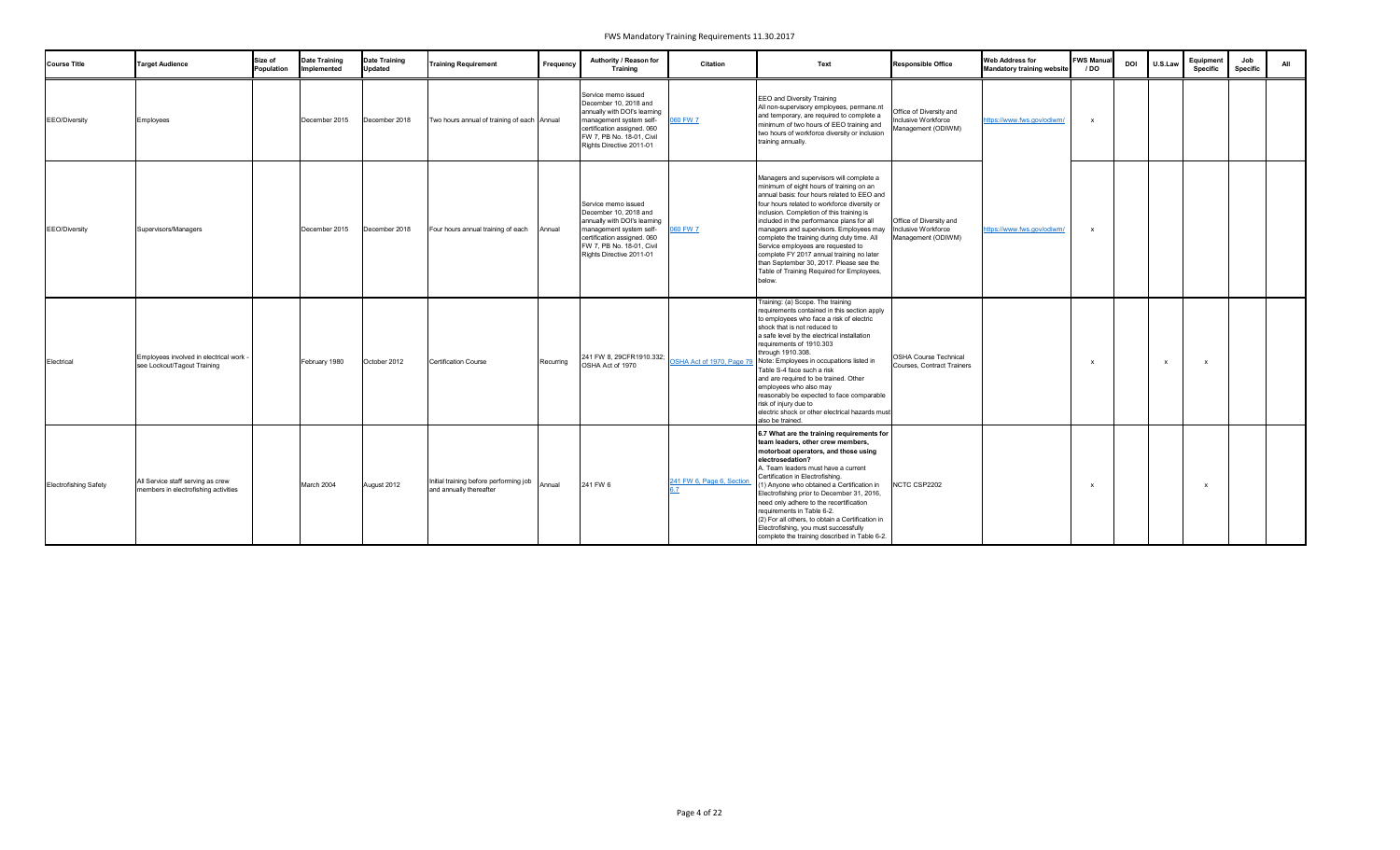| <b>Course Title</b>                            | <b>Target Audience</b>                              | Size of<br>Population | <b>Date Training</b><br>Implemented | <b>Date Training</b><br><b>Updated</b> | <b>Training Requirement</b>                               | Frequency | Authority / Reason for<br><b>Training</b>                          | Citation                  | Text                                                                                                                                                                                                                                                                                                                                                                                                                                                                                                                                                                                                                                                                                                                                                                                                                                                                                                                                                                                                                                                                                                                                                                                                                                                                                                                                                                                                                                                                                                                                                                                                                                                                                                                                                                                                                                                                                                                                                                              | <b>Responsible Office</b>                   | <b>Web Address for</b><br><b>Mandatory training website</b> | <b>FWS Manual</b><br>/ DO | <b>DOI</b> | U.S.Law | Equipment<br><b>Specific</b> | Job<br><b>Specific</b> | All          |
|------------------------------------------------|-----------------------------------------------------|-----------------------|-------------------------------------|----------------------------------------|-----------------------------------------------------------|-----------|--------------------------------------------------------------------|---------------------------|-----------------------------------------------------------------------------------------------------------------------------------------------------------------------------------------------------------------------------------------------------------------------------------------------------------------------------------------------------------------------------------------------------------------------------------------------------------------------------------------------------------------------------------------------------------------------------------------------------------------------------------------------------------------------------------------------------------------------------------------------------------------------------------------------------------------------------------------------------------------------------------------------------------------------------------------------------------------------------------------------------------------------------------------------------------------------------------------------------------------------------------------------------------------------------------------------------------------------------------------------------------------------------------------------------------------------------------------------------------------------------------------------------------------------------------------------------------------------------------------------------------------------------------------------------------------------------------------------------------------------------------------------------------------------------------------------------------------------------------------------------------------------------------------------------------------------------------------------------------------------------------------------------------------------------------------------------------------------------------|---------------------------------------------|-------------------------------------------------------------|---------------------------|------------|---------|------------------------------|------------------------|--------------|
| Emergency<br>Action/Fire/Occupant<br>Emergency | All facility employees, new employee<br>orientation |                       | March 2004                          | August 2012                            | <b>Station Occupant Emergency</b><br>Procedures           | Recurring | 240 FW 3, 485DM19,<br>29CFR1960.38                                 | 240 FW 3, Page 4, Section | 3.5 What are the general salety and health<br>training requirements?<br>A. Employees must be given formal and<br>informal training sufficient enough to develop<br>the knowledge and skills necessary to work<br>safely. As the severity of the hazard<br>increases, so does the requirement for formal<br>training. The Occupational Safety and Health<br>Administration (OSHA), the Department, and<br>the Service require specific safety and health<br>training for many job activities.<br>B. Each facility that is 5 minutes or more from<br>a hospital, clinic, or ambulance service must<br>have at least one individual currently certified<br>in first aid and Cardiopulmonary Resuscitation<br>(CPR), including bloodborne pathogens<br>training on universal precautions (242 FW<br>12). When practical, more than one individual<br>should be trained and kept certified. Many<br>Service policies require first aid and CPR for<br>specific employees and specific activities. In<br>areas where immediate access to a hospital,<br>clinic, or ambulance service is not available,<br>we recommend wilderness first aid training.<br>C. Sections 3.6 and 3.7 describe required<br>safety training depending on the type of<br>employee (e.g., managers, CDSOs, new<br>employees). In addition to these sections,<br>there are specific safety training requirements<br>depending on the types of jobs employees<br>perform (e.g., electrofishing, chain saw<br>operations, etc.). Supervisors and employees<br>must familiarize themselves with the<br>requirements for training specific to the<br>potential hazards of the jobs at hand. To do<br>this, they must review:<br>(1) Parts 240-244 of the Service Manual;<br>(2)485 DM;<br>(3) The Department's Occupational Health<br>and Training Guide located on the Web (click                                                                                                                                   | Supervisor Collateral Duty<br>Safety Office |                                                             |                           | x          | x       |                              |                        | $\mathsf{X}$ |
| <b>Employee Security</b><br>Awareness          | All Service employees                               |                       | March 2004                          | August 2012                            | TBD - training to alert employees to<br>security measures | Recurring | 240 FW 3, 29CFR1910.332, 240 FW 3, Page 4, Section<br>29CFR1960.59 |                           | <del>s:s"vvfratrared her yenter ari sa i ety anumeai un</del><br>training requirements?<br>A. Employees must be given formal and<br>informal training sufficient enough to develop<br>the knowledge and skills necessary to work<br>safely. As the severity of the hazard<br>increases, so does the requirement for formal<br>training. The Occupational Safety and Health<br>Administration (OSHA), the Department, and<br>the Service require specific safety and health<br>training for many job activities.<br>B. Each facility that is 5 minutes or more from<br>a hospital, clinic, or ambulance service must<br>have at least one individual currently certified<br>in first aid and Cardiopulmonary Resuscitation<br>(CPR), including bloodborne pathogens<br>training on universal precautions (242 FW<br>12). When practical, more than one individual<br>should be trained and kept certified. Many<br>Service policies require first aid and CPR for On-site training Contract<br>specific employees and specific activities. In   Trainers State & Local Police<br>areas where immediate access to a hospital, Dept<br>clinic, or ambulance service is not available,<br>we recommend wilderness first aid training.<br>C. Sections 3.6 and 3.7 describe required<br>safety training depending on the type of<br>employee (e.g., managers, CDSOs, new<br>employees). In addition to these sections,<br>there are specific safety training requirements<br>depending on the types of jobs employees<br>perform (e.g., electrofishing, chain saw<br>operations, etc.). Supervisors and employees<br>must familiarize themselves with the<br>requirements for training specific to the<br>potential hazards of the jobs at hand. To do<br>this, they must review:<br>(1) Parts 240-244 of the Service Manual;<br>(2)485 DM;<br>(3) The Department's Occupational Health<br>and Training Guide located on the Web (click<br>" $\sim$ " "notaty and boolth training" "rec |                                             |                                                             |                           |            | x       |                              |                        | $\mathsf{X}$ |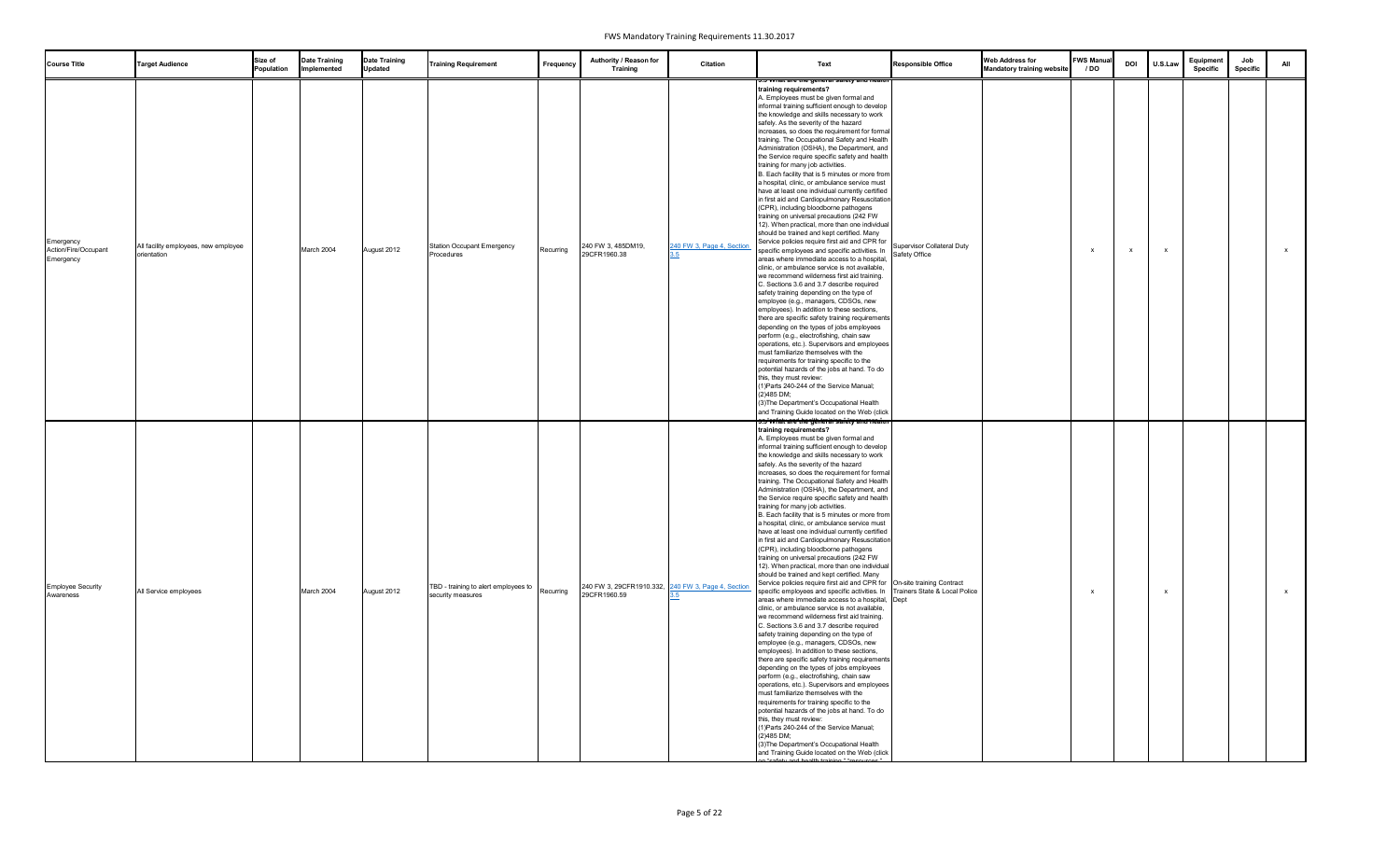| <b>Course Title</b>                                                                                          | <b>Target Audience</b>                                                                                                                            | Size of<br>Population | <b>Date Training</b><br>Implemented | <b>Date Training</b><br><b>Updated</b> | <b>Training Requirement</b> | Frequency | Authority / Reason for<br><b>Training</b>                 | <b>Citation</b>           | Text                                                                                                                                                                                                                                                                                                                                                                                                                                                                                                                                                                                                                                                                                                                                                                                                                                                                                                                                                                                                                                                                                                                                                                                                                                                                                                                                                                                                                                                                                                                                                                                                                                                                                                                                                                                                                                                                                                                                        | <b>Responsible Office</b>                     | <b>Web Address for</b><br><b>Mandatory training website</b> | <b>FWS Manual</b><br>/ DO | <b>DOI</b>   | U.S.Lay      | Equipment<br><b>Specific</b> | Job<br>Specific           | All |
|--------------------------------------------------------------------------------------------------------------|---------------------------------------------------------------------------------------------------------------------------------------------------|-----------------------|-------------------------------------|----------------------------------------|-----------------------------|-----------|-----------------------------------------------------------|---------------------------|---------------------------------------------------------------------------------------------------------------------------------------------------------------------------------------------------------------------------------------------------------------------------------------------------------------------------------------------------------------------------------------------------------------------------------------------------------------------------------------------------------------------------------------------------------------------------------------------------------------------------------------------------------------------------------------------------------------------------------------------------------------------------------------------------------------------------------------------------------------------------------------------------------------------------------------------------------------------------------------------------------------------------------------------------------------------------------------------------------------------------------------------------------------------------------------------------------------------------------------------------------------------------------------------------------------------------------------------------------------------------------------------------------------------------------------------------------------------------------------------------------------------------------------------------------------------------------------------------------------------------------------------------------------------------------------------------------------------------------------------------------------------------------------------------------------------------------------------------------------------------------------------------------------------------------------------|-----------------------------------------------|-------------------------------------------------------------|---------------------------|--------------|--------------|------------------------------|---------------------------|-----|
| Environment (Green)<br><b>Purchasing Training</b>                                                            | Service personnel that purchase<br>products and supplies                                                                                          |                       | September 1998                      |                                        | Initial on-line training    | One-time  | E.O. 13101; FR Vol 63, No. FR Vol 63, No. 179, Page       | 9643                      | By the authority vested in me as President by<br>the Constitution and the<br>laws of the United States of America,<br>including the Solid Waste Disposal<br>Act, Public Law 89-272, 79 Stat. 997, as<br>amended by the Resource Conservation<br>and Recovery Act (RCRA), Public Law<br>94-580, 90 Stat. 2795, as amended<br>(42 U.S.C. 6901-6907), section 301 of title 3<br>United States Code, and in<br>order to improve the Federal Government's<br>use of recycled products and<br>environmentally preferable products and<br>services, it is hereby ordered as<br>follows:                                                                                                                                                                                                                                                                                                                                                                                                                                                                                                                                                                                                                                                                                                                                                                                                                                                                                                                                                                                                                                                                                                                                                                                                                                                                                                                                                            | R3 Safety webpage online<br>training site     |                                                             |                           |              |              |                              | $\mathbf{x}$              |     |
| <b>Environmental Compliance</b><br>Training (NOTE: Fulfils<br>requirement for hazardous<br>waste management) | All Service employees working with<br>hazardous materials                                                                                         |                       | March 2004                          | August 2012                            | 2 days                      | One-time  | 240 FW 3, 561 FW 6, 29<br>CFR 1910.1200, 40 CFR<br>262.34 | 240 FW 3, Page 4, Section | <del>ollower</del><br><del>5.5 Wriat are the general salety and health</del><br>training requirements?<br>A. Employees must be given formal and<br>informal training sufficient enough to develop<br>the knowledge and skills necessary to work<br>safely. As the severity of the hazard<br>increases, so does the requirement for formal<br>training. The Occupational Safety and Health<br>Administration (OSHA), the Department, and<br>the Service require specific safety and health<br>training for many job activities.<br>B. Each facility that is 5 minutes or more from<br>a hospital, clinic, or ambulance service must<br>have at least one individual currently certified<br>in first aid and Cardiopulmonary Resuscitation<br>(CPR), including bloodborne pathogens<br>training on universal precautions (242 FW<br>12). When practical, more than one individual<br>should be trained and kept certified. Many<br>Service policies require first aid and CPR for Division of Engineering -<br>specific employees and specific activities. In Environmental Compliance<br>areas where immediate access to a hospital, Branch<br>clinic, or ambulance service is not available,<br>we recommend wilderness first aid training.<br>C. Sections 3.6 and 3.7 describe required<br>safety training depending on the type of<br>employee (e.g., managers, CDSOs, new<br>employees). In addition to these sections,<br>there are specific safety training requirements<br>depending on the types of jobs employees<br>perform (e.g., electrofishing, chain saw<br>operations, etc.). Supervisors and employees<br>must familiarize themselves with the<br>requirements for training specific to the<br>potential hazards of the jobs at hand. To do<br>this, they must review:<br>(1) Parts 240-244 of the Service Manual;<br>(2)485 DM;<br>(3) The Department's Occupational Health<br>and Training Guide located on the Web (click |                                               |                                                             | x                         |              | $\mathbf{x}$ | $\boldsymbol{\mathsf{x}}$    | $\boldsymbol{\mathsf{x}}$ |     |
| <b>Environmental Due Diligence:</b><br>The Transaction Screen<br>Process                                     | FWS Realty Specialists, Refuge Staff,<br>Contaminants Biologists and all others<br>who conduct, oversee, review or<br>approve Transaction Screens |                       | <b>June 1996</b>                    | <b>June 2000</b>                       | 24 hour classroom course    | One-time  | 602 DM 2, 341 FW 3                                        | 602 FW 1, Page 8, Section | G. Refuge Manager. The Refuge Manager<br>participates in the preparation of the CCP<br>working closely with the Planning Team<br>Leader. The Refuge Manager assures that<br>the refuge staff participates in plan<br>development. The Refuge Manager and<br>Planning Team Leader submit the final CCP<br>through line supervision for concurrence and<br>approval by the Regional Director. The<br>Refuge Manager is responsible for: making<br>compatibility determinations; implementing<br>approved CCPs and step-down management<br>plans; tracking progress; and recommending<br>changes to plans based on monitoring and<br>evaluation. The Refuge Manager also reports<br>plan accomplishments through standard<br>reporting mechanisms and budgeting<br>procedures.                                                                                                                                                                                                                                                                                                                                                                                                                                                                                                                                                                                                                                                                                                                                                                                                                                                                                                                                                                                                                                                                                                                                                                 | Refuges - Division of Realty,<br>NCTC CLM7173 |                                                             | x                         | $\mathbf{x}$ |              |                              |                           |     |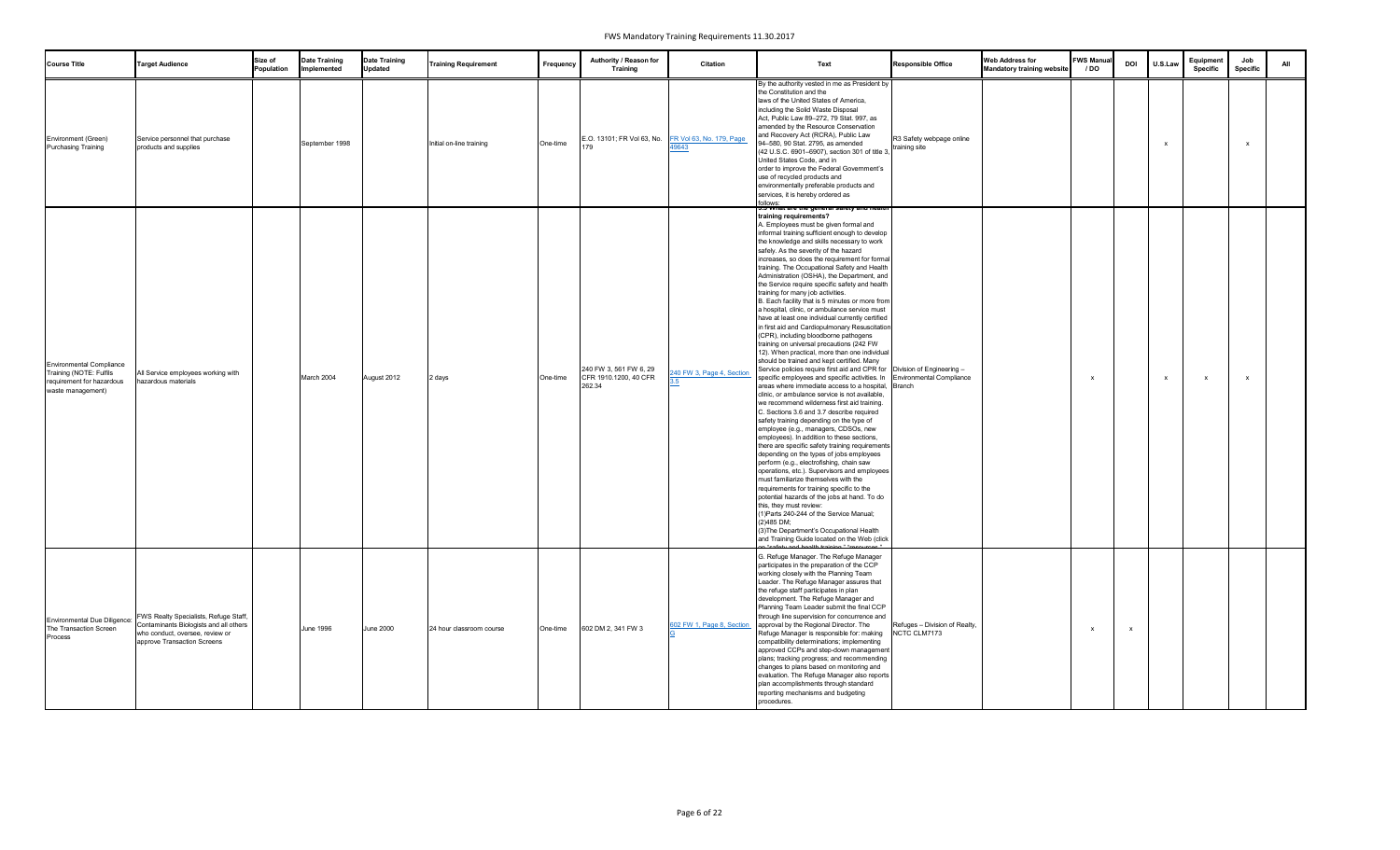| <b>Course Title</b>                                | <b>Target Audience</b>                                                                    | Size of<br>Population | <b>Date Training</b><br>Implemented | <b>Date Training</b><br><b>Updated</b> | <b>Training Requirement</b>                                                                                                                                                                        | Frequency | Authority / Reason for<br><b>Training</b>                      | <b>Citation</b>           | Text                                                                                                                                                                                                                                                                                                                                                                                                                                                                                                                                                                                                                                                                                                                                                                                                                                                                                                                                                                                                                                                                                                                                                                                                                                                                                                                                                                                                                                    | <b>Responsible Office</b> | <b>Web Address for</b><br><b>Mandatory training website</b> | <b>FWS Manua</b><br>/ DO | <b>DOI</b> | U.S.Law      | Equipment<br><b>Specific</b> | Job<br>Specific | All          |
|----------------------------------------------------|-------------------------------------------------------------------------------------------|-----------------------|-------------------------------------|----------------------------------------|----------------------------------------------------------------------------------------------------------------------------------------------------------------------------------------------------|-----------|----------------------------------------------------------------|---------------------------|-----------------------------------------------------------------------------------------------------------------------------------------------------------------------------------------------------------------------------------------------------------------------------------------------------------------------------------------------------------------------------------------------------------------------------------------------------------------------------------------------------------------------------------------------------------------------------------------------------------------------------------------------------------------------------------------------------------------------------------------------------------------------------------------------------------------------------------------------------------------------------------------------------------------------------------------------------------------------------------------------------------------------------------------------------------------------------------------------------------------------------------------------------------------------------------------------------------------------------------------------------------------------------------------------------------------------------------------------------------------------------------------------------------------------------------------|---------------------------|-------------------------------------------------------------|--------------------------|------------|--------------|------------------------------|-----------------|--------------|
| <b>Ergonomics Formal Training</b>                  | Personnel in jobs with suspected<br>ergonomic issues                                      |                       | March 2004                          | August 2012                            | 4 hours - ergonomic awareness and<br>job specific training                                                                                                                                         | One-time  | 240 FW 3.5                                                     | 240 FW 3, Page 4, Section | 3.5 What are the general safety and health<br>training requirements?<br>A. Employees must be given formal and<br>informal training sufficient enough to develop<br>the knowledge and skills necessary to work<br>safely. As the severity of the hazard<br>increases, so does the requirement for formal<br>training. The Occupational Safety and Health<br>Administration (OSHA), the Department, and<br>the Service require specific safety and health<br>training for many job activities.<br>B. Each facility that is 5 minutes or more from<br>a hospital, clinic, or ambulance service must<br>have at least one individual currently certified<br>nave at least one individual currently certified<br>nation site training with handouts<br>In first aid and Cardiopulmonary Resuscitation and discussion<br>(CPR), including bloodborne pathogens<br>training on universal precautions (242 FW<br>12). When practical, more than one individual<br>should be trained and kept certified. Many<br>Service policies require first aid and CPR for<br>specific employees and specific activities. In<br>areas where immediate access to a hospital,<br>clinic, or ambulance service is not available,<br>we recommend wilderness first aid training.<br>C. Sections 3.6 and 3.7 describe required<br>safety training depending on the type of<br>employee (e.g., managers, CDSOs, new<br>employees). In addition to these sections, |                           |                                                             |                          |            |              |                              |                 |              |
| <b>Ergonomics General Training</b>                 | All Service personnel regardless of job                                                   |                       | March 2004                          | August 2012                            | 4 hours - general ergonomic<br>awareness training                                                                                                                                                  | One-time  | 240 FW 3                                                       | 240 FW 3, Page 4, Section | there are specific safety training requirements<br>training requirements?<br>A. Employees must be given formal and<br>informal training sufficient enough to develop<br>the knowledge and skills necessary to work<br>safely. As the severity of the hazard<br>increases, so does the requirement for formal On site training with handouts<br>training. The Occupational Safety and Health and discussion<br>Administration (OSHA), the Department, and<br>the Service require specific safety and health<br>training for many job activities.<br>B. Each facility that is 5 minutes or more from<br>a hospital, clinic, or ambulance service must                                                                                                                                                                                                                                                                                                                                                                                                                                                                                                                                                                                                                                                                                                                                                                                     |                           |                                                             |                          |            |              |                              |                 | $\mathbf{x}$ |
| Ethics (recurring)                                 | All employees who are required to file<br>confidential financial disclosure<br>statements |                       | March 2003                          | March 2016                             | Annual. Can be written or CBT 2 out<br>of 3 years. Every 3rd year must be Annual<br>formal                                                                                                         |           | 212 FW 2, 5 CFR 2638.704 212 FW 2, Page 9, Section<br>and .705 | <u>.10</u>                | 2.10 Who must take 1 hour of annual<br>mandatory ethics training? All public and<br>confidential financial disclosure filers must<br>take at least 1 hour of annual ethics training<br>each calendar year. The deadline for<br>completing this training is December 31st of<br>the calendar year.                                                                                                                                                                                                                                                                                                                                                                                                                                                                                                                                                                                                                                                                                                                                                                                                                                                                                                                                                                                                                                                                                                                                       | <b>IBC</b>                |                                                             |                          |            | X            |                              | x               |              |
| Ethics for All New Employees All new employees     |                                                                                           |                       | March 2003                          | March 2016                             | The employee is to be provided with<br>the handbook Ethics - An Employee<br>Guide and allowed one hour of duty One-time<br>time to read it. The back cover is<br>signed and returned to Personnel. |           | 212 FW 1, 5 CFR 2638.703                                       | 212 FW 2, Page 9, Section | 2.10 Who must take 1 hour of annual<br>mandatory ethics training? All public and<br>confidential financial disclosure filers must<br>take at least 1 hour of annual ethics training HR<br>each calendar year. The deadline for<br>completing this training is December 31st of<br>the calendar year.                                                                                                                                                                                                                                                                                                                                                                                                                                                                                                                                                                                                                                                                                                                                                                                                                                                                                                                                                                                                                                                                                                                                    |                           |                                                             |                          |            | X            |                              |                 | <b>X</b>     |
| <b>Ethics Statutes Regulations</b><br>and Policies | All Public and Confidential Financial<br>Disclosure Report Filers                         |                       |                                     | January 2011                           | 1 hour                                                                                                                                                                                             | Annually  | 5 CFR 2638.704 and<br>2638.705                                 | 5 CFR 2638.705            | (b) Content of training. The requirements<br>for the contents of annual training<br>are the same as the requirements<br>in § 2638.704(b).                                                                                                                                                                                                                                                                                                                                                                                                                                                                                                                                                                                                                                                                                                                                                                                                                                                                                                                                                                                                                                                                                                                                                                                                                                                                                               |                           |                                                             |                          |            | $\mathsf{x}$ |                              |                 |              |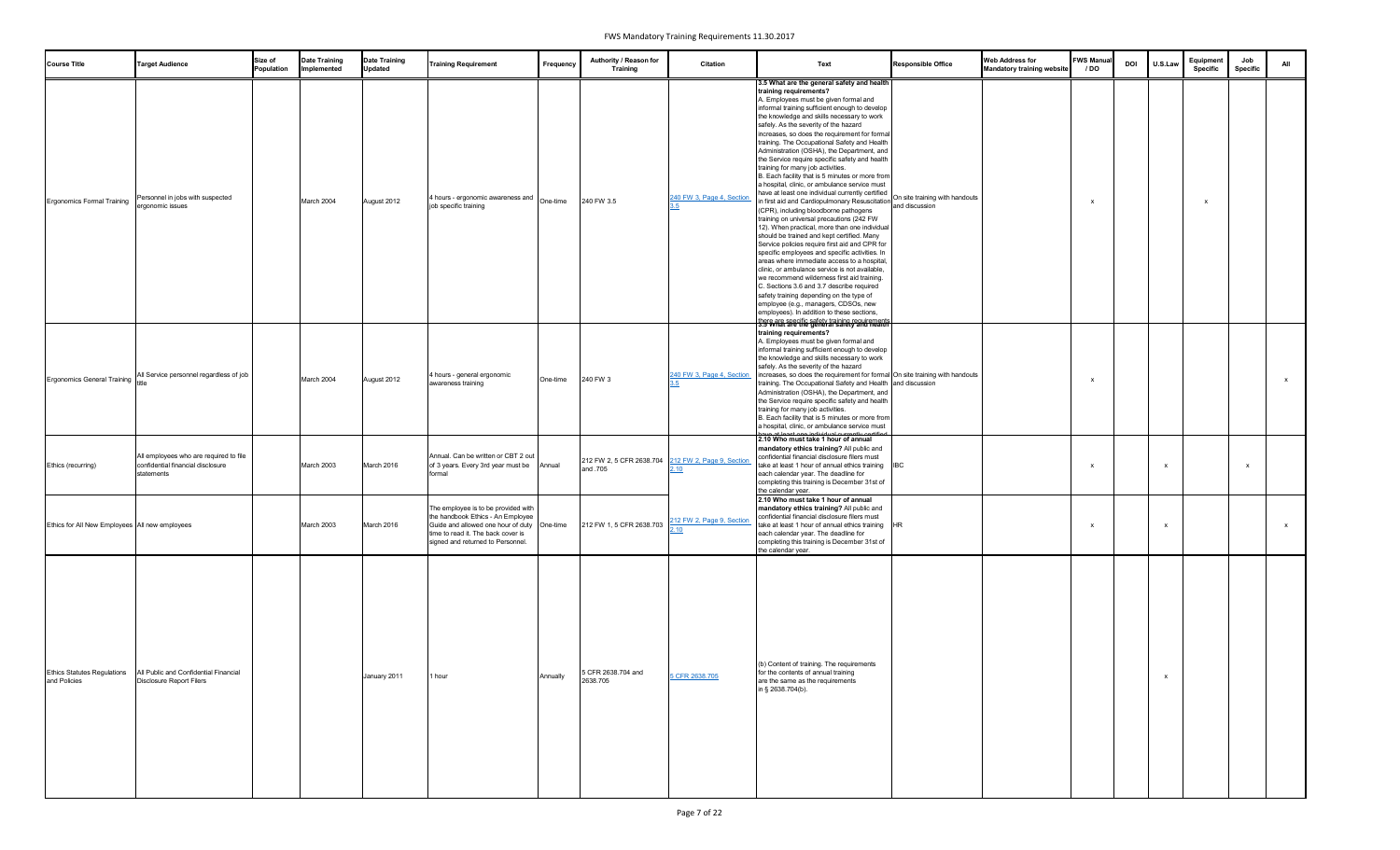| <b>Course Title</b>                                | <b>Target Audience</b>                                                         | Size of<br>Population | <b>Date Training</b><br>Implemented | Date Training<br><b>Updated</b> | <b>Training Requirement</b>                               | Frequency            | Authority / Reason for<br><b>Training</b>                                   | <b>Citation</b>           | <b>Text</b>                                                                                                                                                                                                                                                                                                                                                                                                                                                                                                                                                                                                                                                                                                                                                                                                                                                                                                                                                                                                                                                                                                         | <b>Responsible Office</b>          | <b>Web Address for</b><br><b>Mandatory training website</b> | <b>FWS Manua</b><br>/ DO | <b>DOI</b> | U.S.Law      | Equipment<br><b>Specific</b> | Job<br><b>Specific</b> | All |
|----------------------------------------------------|--------------------------------------------------------------------------------|-----------------------|-------------------------------------|---------------------------------|-----------------------------------------------------------|----------------------|-----------------------------------------------------------------------------|---------------------------|---------------------------------------------------------------------------------------------------------------------------------------------------------------------------------------------------------------------------------------------------------------------------------------------------------------------------------------------------------------------------------------------------------------------------------------------------------------------------------------------------------------------------------------------------------------------------------------------------------------------------------------------------------------------------------------------------------------------------------------------------------------------------------------------------------------------------------------------------------------------------------------------------------------------------------------------------------------------------------------------------------------------------------------------------------------------------------------------------------------------|------------------------------------|-------------------------------------------------------------|--------------------------|------------|--------------|------------------------------|------------------------|-----|
| Explosives                                         | All Service employees responsible for<br>using, handling or storing explosives |                       | November 2010                       | November 2010                   | Initial 5 days training; Refresher 1<br>day every 3 years | Recurring 3<br>Years | 244 FW 2 and 3                                                              | 244 FW 2, Page 1, Section | 2.5 What are the authorization<br>requirements for a blaster-in-training and<br>an authorized blaster?<br>A. Blaster-in-training requirements. To<br>become a blaster-in-training, you must attend<br>and successfully complete a blaster's training<br>course acceptable to your Regional Safety<br>Office (e.g., Federal, State, local, explosives<br>manufacturer, explosives distributor, or other<br>authorized blasting course). Course content<br>must:<br>1) Include classroom training covering the<br>use, storage, and transportation of explosives<br>and blasting materials;<br>(2) Include a practical field exercise with a<br>live, hands-on test of proficiency; and<br>(3) Address blasting techniques relevant to<br>the specific blasting needs at your duty<br>station.                                                                                                                                                                                                                                                                                                                        | Contract Trainers OSHA<br>Trainers |                                                             |                          |            | $\mathbf{x}$ |                              |                        |     |
| Federal Law Enforcement<br>Training Center (FLETC) | All Refuge Officers                                                            |                       | January 1995                        | November 2005                   | 16.2 weeks                                                | One-time             | 446 DM 2.4 232 FW 2.6 and 232 FW 2, Page 1, Section<br>Director's Order 205 |                           | 2.5 Training Requirements and<br><b>Qualifications for Law Enforcement</b><br>Personnel.<br>A. Special Agents. All entry level special<br>agents must successfully complete eight<br>weeks of intensive training in Criminal<br>Investigator School followed by eight weeks<br>training in the Special Agent Basic School at<br>the Federal Law Enforcement Training<br>Center (FLETC). Upon satisfactory<br>completion of these two courses, they are<br>assigned to a Special Agent position and<br>receive carefully monitored on-the-job training Refuges<br>for a period of one year to 18 months.<br>Subsequent to this initial training, all special<br>agents must receive a minimum of 40 hours<br>of "in-service" law enforcement training each<br>year, which will include up to eight hours of<br>firearms training. All entry level special agents<br>must successfully complete the prescribed<br>firearms training courses at the FLETC during<br>the Criminal Investor School and Special<br>Agent Basic School. Firearms qualifications<br>for all Service Personnel are addressed in<br>442 FW 1. |                                    |                                                             |                          |            |              |                              | $\mathsf{x}$           |     |
| <b>Fire Extinguisher</b>                           | All Service employees who may expect<br>to use a fire extinguisher             |                       | February 1980                       | October 2012                    | Initial 1 hour and annual refresher<br>training           | Annual               | OSHA Act of 1970                                                            | OSHA Act of 1970, Page 57 | 1910.157 Portable fire extinguishers<br>(g) Training and education<br>(1) Where the employer has provided<br>portable fire extinguishers<br>for employee use in the workplace, the<br>employer shall also<br>provide an educational program to familiarize<br>employees with<br>the general principles of fire extinguisher use<br>and the hazards<br>involved with incipient stage firefighting.<br>(2) The employer shall provide the education<br>required in paragraph<br>$(g)(1)$ of this section upon initial employment Contract trainers, suppliers<br>and at least<br>annually thereafter.<br>(3) The employer shall provide employees<br>who have been designated<br>to use fire fighting equipment as part of an<br>emergency action<br>plan with training in the use of the appropriate<br>equipment.<br>(4) The employer shall provide the training<br>required in paragraph<br>(g)(3) of this section upon initial assignment to<br>the designated<br>group of employees and at least annually<br>thereafter.                                                                                         | and local fire departments         |                                                             |                          |            | $\mathbf{x}$ |                              |                        |     |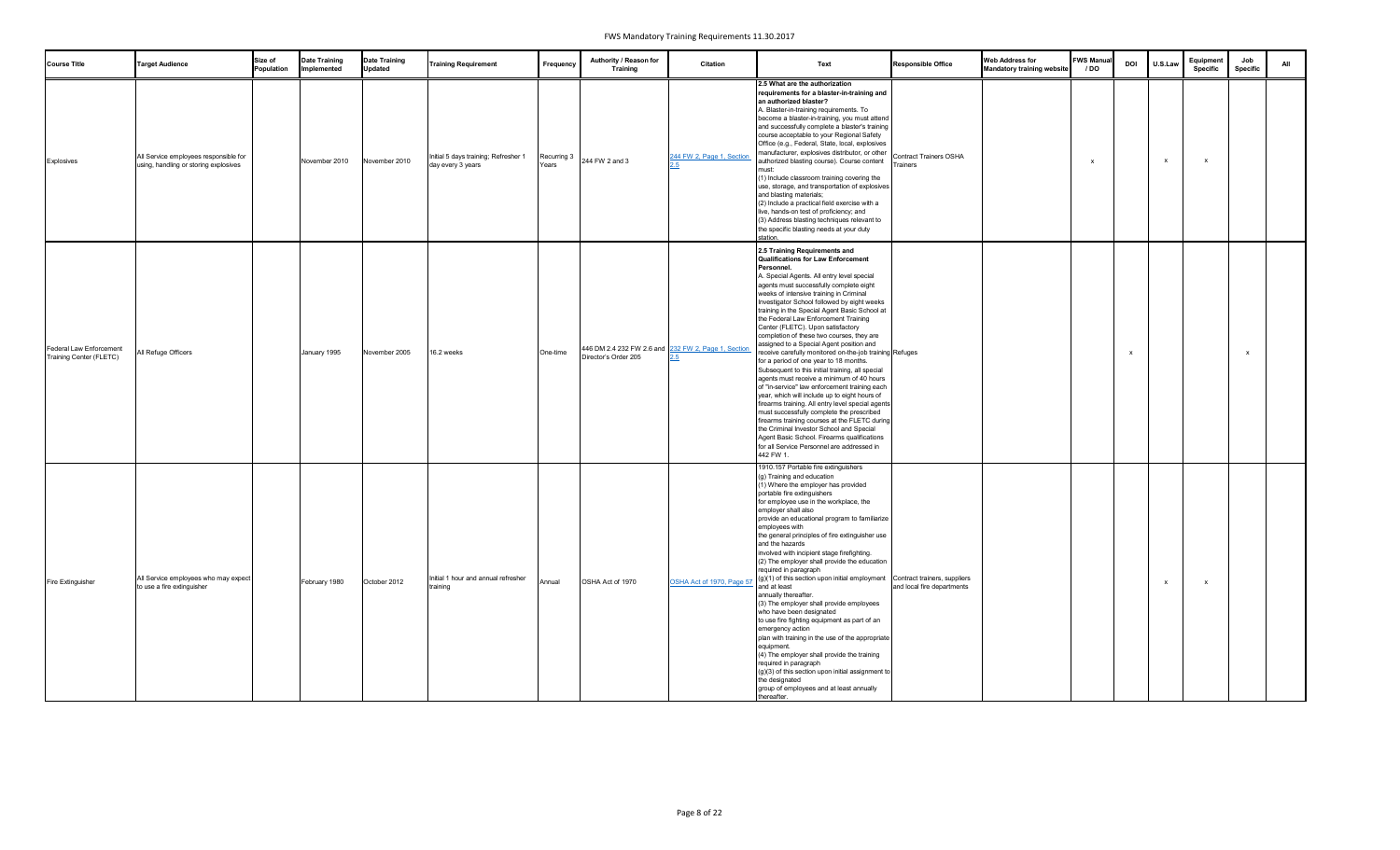| <b>Course Title</b>                                     | <b>Target Audience</b>                                              | Size of<br>Population | <b>Date Training</b><br>Implemented | <b>Date Training</b><br><b>Updated</b> | <b>Training Requirement</b>                                                                                              | Frequency | Authority / Reason for<br><b>Training</b> | <b>Citation</b>           | Text                                                                                                                                                                                                                                                                                                                                                                                                                                                                                                                                                                                                                                                                                                                                                                                                                                                                                                                                                                                                                                                                                                                                                                 | <b>Responsible Office</b>         | <b>Web Address for</b><br><b>Mandatory training website</b> | <b>FWS Manual</b><br>/ DO | <b>DOI</b> | U.S.Law | Equipment<br><b>Specific</b> | Job<br>Specific | ΔII |
|---------------------------------------------------------|---------------------------------------------------------------------|-----------------------|-------------------------------------|----------------------------------------|--------------------------------------------------------------------------------------------------------------------------|-----------|-------------------------------------------|---------------------------|----------------------------------------------------------------------------------------------------------------------------------------------------------------------------------------------------------------------------------------------------------------------------------------------------------------------------------------------------------------------------------------------------------------------------------------------------------------------------------------------------------------------------------------------------------------------------------------------------------------------------------------------------------------------------------------------------------------------------------------------------------------------------------------------------------------------------------------------------------------------------------------------------------------------------------------------------------------------------------------------------------------------------------------------------------------------------------------------------------------------------------------------------------------------|-----------------------------------|-------------------------------------------------------------|---------------------------|------------|---------|------------------------------|-----------------|-----|
| Fire Management Officer<br>Training                     | Fire Management Officers                                            |                       | September 2010                      | March 2012                             | 60 hours                                                                                                                 | One-time  | 621 FW 1                                  | 621 FW 1, Page 9, Section | 1.11 What are the Service's requirements<br>for fire management training? Only trained<br>and qualified personnel may participate in fire<br>management duties.<br>A. Fire personnel must meet our training and<br>qualification standards for the positions they<br>occupy. Supervisors must not dispatch or<br>assign personnel to wildfire or prescribed fire<br>duty if they are not qualified.                                                                                                                                                                                                                                                                                                                                                                                                                                                                                                                                                                                                                                                                                                                                                                  | Regional Fire Mgmt<br>Coordinator |                                                             |                           |            |         |                              |                 |     |
| Firearms (non-law<br>enforcement)                       | Service personnel that use firearms for<br>protection from wildlife |                       | <b>June 2008</b>                    | February 2009                          | Initial and annual refresher;<br>designated shooter training in firearm Annual<br>use                                    |           | 442 FW 1                                  | 442 FW 1, Page 2, Section | r. / what are the mitial meanins training<br>requirements for entry-level officers?<br>A. Service Sidearm Training. To qualify to<br>carry and use a sidearm, all entry-level<br>Service law enforcement officers must:<br>(1) Successfully complete training on sidearm<br>use from the Criminal Investigator or Basic<br>∟and Management Police Training at the<br>Federal Law Enforcement Training Center<br>(FLETC) or other law enforcement training<br>school. To attend a school other than the<br>FLETC, the officer must receive written<br>permission from the Department's Director -<br>Office of Law Enforcement, Security, and                                                                                                                                                                                                                                                                                                                                                                                                                                                                                                                         | BD.                               |                                                             |                           |            |         |                              |                 |     |
| <b>Firearms Armor Factory</b><br><b>Training Course</b> | Service Designated Firearms Armors                                  |                       | <b>June 2008</b>                    | February 2009                          | Successful completion of Factory<br>armor school for the weapons they<br>Years<br>Years<br>are servicing                 |           |                                           | 442 FW 1, Page 2, Section | 1.7 What are the initial firearms training<br>requirements for entry-level officers?<br>A. Service Sidearm Training. To qualify to<br>carry and use a sidearm, all entry-level<br>Service law enforcement officers must:<br>(1) Successfully complete training on sidearm<br>use from the Criminal Investigator or Basic<br>Land Management Police Training at the<br>Federal Law Enforcement Training Center<br>(FLETC) or other law enforcement training<br>school. To attend a school other than the<br>FLETC, the officer must receive written<br>permission from the Department's Director - Refuges-RRLEC<br>Office of Law Enforcement, Security, and<br>Emergency Management (OLESEM). To<br>familiarize officers with firing at night,<br>completion of a reduced-light course of fire is<br>required as part of the initial firearms training.<br>(2) Fire a minimum score of 80 percent on<br>the course of fire used for qualification<br>purposes during this basic training. If we<br>provide qualification tests during the Special<br>Agent Basic School or the Refuge Officer<br>Basic School, officers must still score a<br>minimum of 80 percent. |                                   |                                                             |                           |            |         |                              |                 |     |
| <b>Firearms Instructor Training</b>                     | Service Designated Firearms<br>Instructors                          |                       | <b>June 2008</b>                    | February 2009                          | Firearm Instructor Training Course<br>FLETC - 80 hours. Required for<br>those who volunteer to be firearm<br>instructors | One-time  | 442 FW 1                                  | 442 FW 1, Page 2, Section | 1.7 What are the initial firearms training<br>requirements for entry-level officers?<br>A. Service Sidearm Training. To qualify to<br>carry and use a sidearm, all entry-level<br>Service law enforcement officers must:<br>(1) Successfully complete training on sidearm<br>use from the Criminal Investigator or Basic<br>Land Management Police Training at the<br>Federal Law Enforcement Training Center<br>(FLETC) or other law enforcement training<br>school. To attend a school other than the<br>FLETC, the officer must receive written<br>permission from the Department's Director - Refuges-RRLEC<br>Office of Law Enforcement, Security, and<br>Emergency Management (OLESEM). To<br>familiarize officers with firing at night,<br>completion of a reduced-light course of fire is<br>required as part of the initial firearms training.<br>(2) Fire a minimum score of 80 percent on<br>the course of fire used for qualification<br>purposes during this basic training. If we<br>provide qualification tests during the Special<br>Agent Basic School or the Refuge Officer<br>Basic School, officers must still score a<br>minimum of 80 percent. |                                   |                                                             |                           |            |         |                              | $\mathbf{x}$    |     |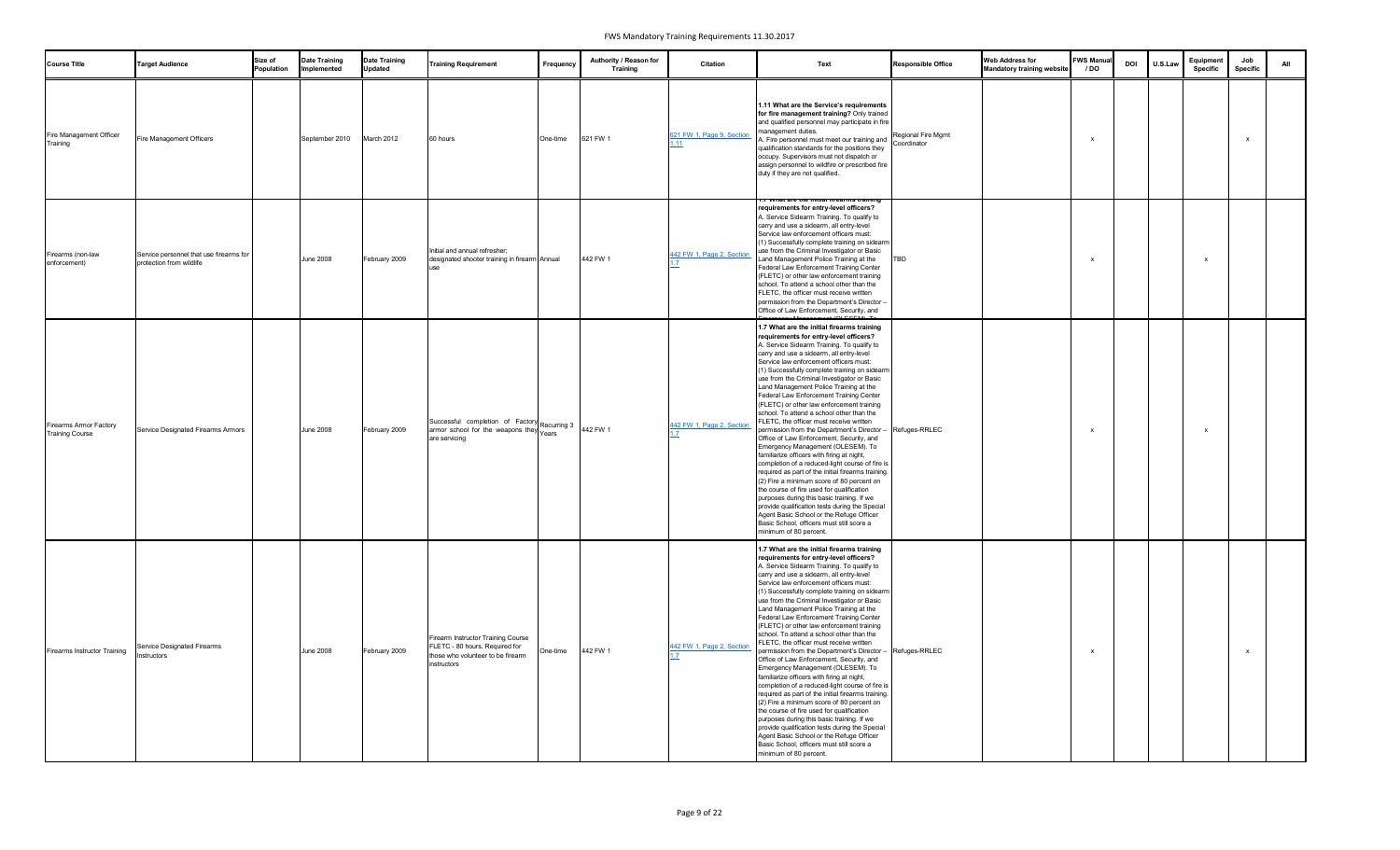| <b>Course Title</b>                                          | <b>Target Audience</b>                                                                                                                                  | Size of<br>Population | <b>Date Training</b><br>Implemented | <b>Date Training</b><br><b>Updated</b> | <b>Training Requirement</b>                                                                                                                                                                       | Frequency | Authority / Reason for<br><b>Training</b> | <b>Citation</b>           | Text                                                                                                                                                                                                                                                                                                                                                                                                                                                                                                                                                                                                                                                                                                                                                                                                                                                                                                                                                                                                                                                                                                                                                      | <b>Responsible Office</b> | <b>Web Address for</b><br><b>Mandatory training website</b> | <b>FWS Manual</b><br>/ DO | <b>DOI</b>   | U.S.Law      | Equipment<br><b>Specific</b> | Job<br><b>Specific</b> | All |
|--------------------------------------------------------------|---------------------------------------------------------------------------------------------------------------------------------------------------------|-----------------------|-------------------------------------|----------------------------------------|---------------------------------------------------------------------------------------------------------------------------------------------------------------------------------------------------|-----------|-------------------------------------------|---------------------------|-----------------------------------------------------------------------------------------------------------------------------------------------------------------------------------------------------------------------------------------------------------------------------------------------------------------------------------------------------------------------------------------------------------------------------------------------------------------------------------------------------------------------------------------------------------------------------------------------------------------------------------------------------------------------------------------------------------------------------------------------------------------------------------------------------------------------------------------------------------------------------------------------------------------------------------------------------------------------------------------------------------------------------------------------------------------------------------------------------------------------------------------------------------|---------------------------|-------------------------------------------------------------|---------------------------|--------------|--------------|------------------------------|------------------------|-----|
| Firearms Re-qualification                                    | All Refuge Officers                                                                                                                                     |                       | <b>June 2008</b>                    | February 2009                          | Handgun, Rifle, Shot-gun Re-<br>qualification: Handgun semi-annually;<br>Handgun Reduced annually; Shot-<br>gun if chooses to carry semi-<br>annually; Rifle if chooses to carry<br>semi-annually | Recurring | 442 FW 1                                  | 442 FW 1, Page 2, Section | 1./ What are the initial firearms training<br>requirements for entry-level officers?<br>A. Service Sidearm Training. To qualify to<br>carry and use a sidearm, all entry-level<br>Service law enforcement officers must:<br>(1) Successfully complete training on sidearm<br>use from the Criminal Investigator or Basic<br>Land Management Police Training at the<br>Federal Law Enforcement Training Center<br>(FLETC) or other law enforcement training<br>school. To attend a school other than the<br>FLETC, the officer must receive written<br>permission from the Department's Director -<br>Office of Law Enforcement, Security, and<br>mergency Management (OLESEM) To                                                                                                                                                                                                                                                                                                                                                                                                                                                                          | Refuges-RRLEC             |                                                             |                           |              |              |                              |                        |     |
| Firearms Re-Qualification (LE All special agents<br>Weapons) |                                                                                                                                                         |                       | <b>June 2008</b>                    | February 2009                          | Handgun / rifle / shotgun<br>requalification; Handgun - Semi-<br>annually (reduced light, handgun only Recurring<br>annually) ; Shotgun - Annually; Rifle<br>Annually                             |           | 442 FW 1                                  | 442 FW 1, Page 2, Section | 1.7 What are the initial firearms training<br>requirements for entry-level officers?<br>A. Service Sidearm Training. To qualify to<br>carry and use a sidearm, all entry-level<br>Service law enforcement officers must:<br>(1) Successfully complete training on sidearm<br>use from the Criminal Investigator or Basic<br>Land Management Police Training at the<br>Federal Law Enforcement Training Center<br>(FLETC) or other law enforcement training<br>school. To attend a school other than the<br>FLETC, the officer must receive written<br>permission from the Department's Director - LE<br>Office of Law Enforcement, Security, and<br>Emergency Management (OLESEM). To<br>familiarize officers with firing at night,<br>completion of a reduced-light course of fire is<br>required as part of the initial firearms training.<br>(2) Fire a minimum score of 80 percent on<br>the course of fire used for qualification<br>purposes during this basic training. If we<br>provide qualification tests during the Special<br>Agent Basic School or the Refuge Officer<br>Basic School, officers must still score a<br>minimum of 80 percent. |                           |                                                             | <b>X</b>                  | $\mathbf{x}$ |              |                              |                        |     |
| Firefighter (Wildland)                                       | Wildland firefighters                                                                                                                                   |                       | September 2010                      | March 2012                             | FWS and NWCG requirements                                                                                                                                                                         | Recurring | 621 FW 1, 485 DM 4                        | 621 FW 1, Page 9, Section | 1.11 What are the Service's requirements<br>for fire management training? Only trained<br>and qualified personnel may participate in fire<br>management duties.<br>A. Fire personnel must meet our training and Center, Regional Fire<br>qualification standards for the positions they Courses<br>occupy. Supervisors must not dispatch or<br>assign personnel to wildfire or prescribed fire<br>duty if they are not qualified.                                                                                                                                                                                                                                                                                                                                                                                                                                                                                                                                                                                                                                                                                                                         | National Interagency Fire |                                                             |                           |              |              |                              | $\mathsf{x}$           |     |
| Firefighter Safety Refresher<br>Course                       | All personnel with wildland and/or<br>prescribed fire management duties,<br>including refuge managers/project<br>leaders and other regular refuge staff |                       | September 2010                      | March 2012                             | Annual, 6 hours Covers Standard<br>Fire Orders, 18 Watch Out<br>Situations, and fire shelter training                                                                                             | Annual    | 621 FW 1                                  | 621 FW 1, Page 9, Section | 1.11 What are the Service's requirements<br>for fire management training? Only trained<br>and qualified personnel may participate in fire<br>management duties.<br>A. Fire personnel must meet our training and<br>qualification standards for the positions they<br>occupy. Supervisors must not dispatch or<br>assign personnel to wildfire or prescribed fire<br>duty if they are not qualified.                                                                                                                                                                                                                                                                                                                                                                                                                                                                                                                                                                                                                                                                                                                                                       |                           |                                                             |                           |              |              |                              | $\mathsf{x}$           |     |
| <b>First Aid/CPR</b>                                         | Designated employee at each work<br>location.                                                                                                           |                       | March 2004                          | August 2012                            | First Aid/CPR - 8hrs; Wilderness<br>First Aid/CPR- 16hrs; CPR/AED-8hrs                                                                                                                            | Recurring | OSHA Act of 1970; EO<br>#12196; 240 FW 3  | 240 FW 3, Page 4, Section | 3.5 What are the general safety and health<br>training requirements?<br>A. Employees must be given formal and<br>informal training sufficient enough to develop<br>the knowledge and skills necessary to work<br>safely. As the severity of the hazard<br>increases, so does the requirement for formal Contract Trainers (CASU),<br>training. The Occupational Safety and Health American Red Cross<br>Administration (OSHA), the Department, and American Heart Association<br>the Service require specific safety and health<br>training for many job activities. B. Each facility<br>that is 5 minutes or more from a hospital,<br>clinic, or ambulance service must have at<br>least one individual currently certified in first<br>aid and Cardiopulmonary Resuscitation                                                                                                                                                                                                                                                                                                                                                                            |                           |                                                             |                           |              | $\mathbf{x}$ |                              | $\mathsf{x}$           |     |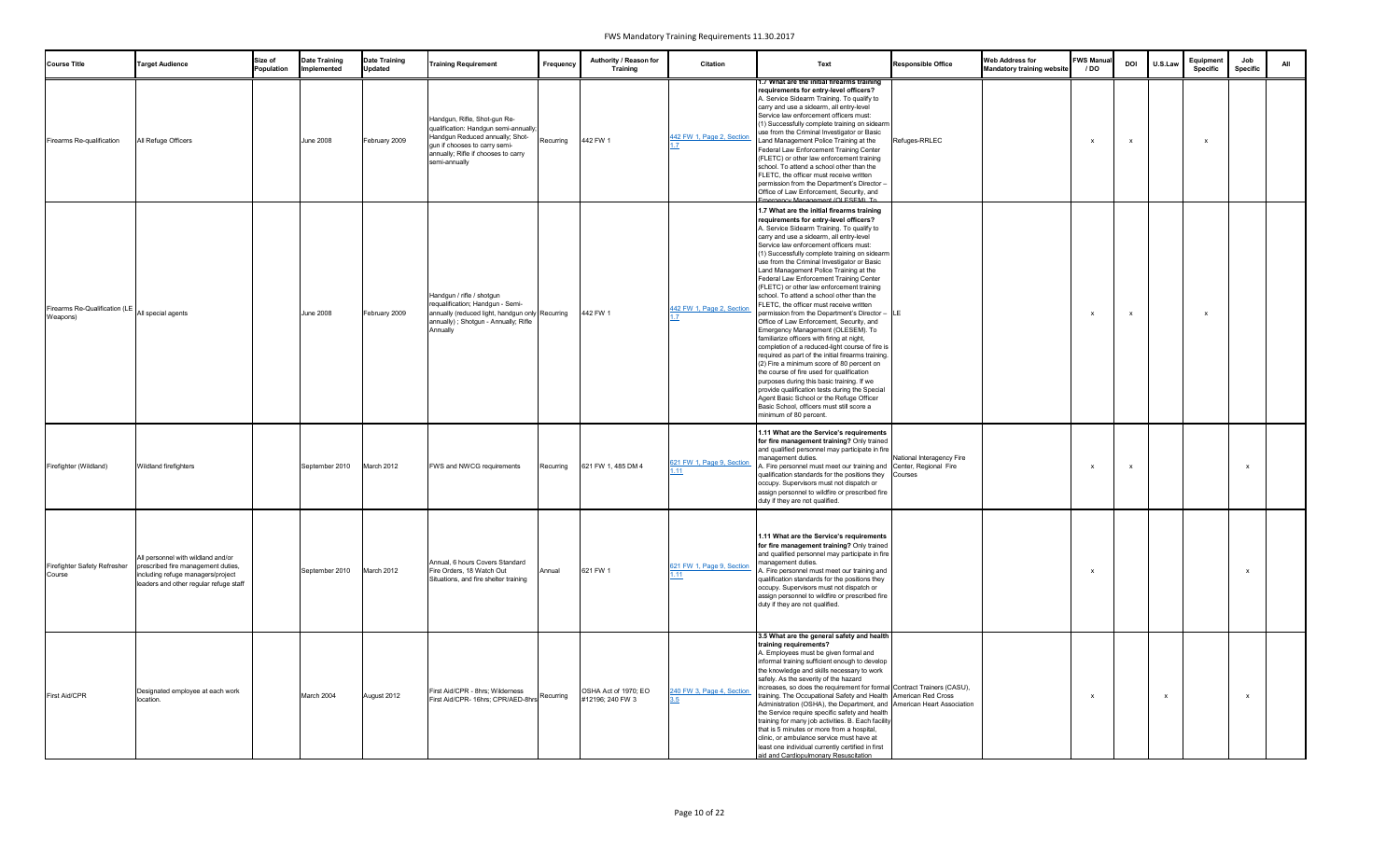| <b>Course Title</b>                                             | <b>Target Audience</b>                                     | Size of<br>Population | <b>Date Training</b><br>Implemented | <b>Date Training</b><br><b>Updated</b> | <b>Training Requirement</b>       | Frequency | Authority / Reason for<br><b>Training</b>                                                                                                               | <b>Citation</b>                         | Text                                                                                                                                                                                                                                                                                                                                                                                                                                                                                                                                                                                                                                                                                                                                                                                                                                                                                                                                                                                                                                                                                                                                                                                                                                                                                                                                                                                                                                                                                                                                                                                                                                                                                                                                                                                                                                                                                                       | <b>Responsible Office</b> | <b>Web Address for</b><br><b>Mandatory training website</b> | <b>FWS Manual</b><br>/ DO | <b>DOI</b> | U.S.Law      | Equipment<br><b>Specific</b> | Job<br>Specific | All      |
|-----------------------------------------------------------------|------------------------------------------------------------|-----------------------|-------------------------------------|----------------------------------------|-----------------------------------|-----------|---------------------------------------------------------------------------------------------------------------------------------------------------------|-----------------------------------------|------------------------------------------------------------------------------------------------------------------------------------------------------------------------------------------------------------------------------------------------------------------------------------------------------------------------------------------------------------------------------------------------------------------------------------------------------------------------------------------------------------------------------------------------------------------------------------------------------------------------------------------------------------------------------------------------------------------------------------------------------------------------------------------------------------------------------------------------------------------------------------------------------------------------------------------------------------------------------------------------------------------------------------------------------------------------------------------------------------------------------------------------------------------------------------------------------------------------------------------------------------------------------------------------------------------------------------------------------------------------------------------------------------------------------------------------------------------------------------------------------------------------------------------------------------------------------------------------------------------------------------------------------------------------------------------------------------------------------------------------------------------------------------------------------------------------------------------------------------------------------------------------------------|---------------------------|-------------------------------------------------------------|---------------------------|------------|--------------|------------------------------|-----------------|----------|
| FISSA (Federal Information<br><b>System Security Awareness)</b> | All Federal Employees                                      |                       | September 2002                      | <b>June 2010</b>                       | 1.5 hours                         | Annual    | 5 CFR 930.301, Federal<br>Information Security Act of<br>2002, 36 CFR 1222, 18 USC 270 FW 7, Page 6, Table 7.<br>2071, Privacy Act of 1974,<br>270 FW 7 |                                         | (3) System End Users: (a) Completing the<br>applicable access request form and abiding<br>by all rules of behavior associated with an<br>information system; (b) Reporting to their<br>supervisors anything they think could be a<br>breach or threat to system security; and (c)<br>Completing annual information security<br>training required by the Department.<br>7.5                                                                                                                                                                                                                                                                                                                                                                                                                                                                                                                                                                                                                                                                                                                                                                                                                                                                                                                                                                                                                                                                                                                                                                                                                                                                                                                                                                                                                                                                                                                                 | Assigned annually in DOI  |                                                             |                           |            | $\mathsf{x}$ |                              |                 | <b>X</b> |
| Formaldehyde Training                                           | All service employees involved with use<br>of formaldehyde |                       | March 2004                          | August 2012                            | Initial training before use - TBD | Recurring | 240 FW 3, 242 FW 9                                                                                                                                      | 240 FW 3, Page 4, Section               | <u>১.৩ what are the general salety and health</u><br>training requirements?<br>A. Employees must be given formal and<br>informal training sufficient enough to develop<br>the knowledge and skills necessary to work<br>safely. As the severity of the hazard<br>increases, so does the requirement for formal<br>training. The Occupational Safety and Health<br>Administration (OSHA), the Department, and<br>the Service require specific safety and health<br>training for many job activities. B. Each facility<br>that is 5 minutes or more from a hospital,<br>clinic, or ambulance service must have at<br>least one individual currently certified in first<br>aid and Cardiopulmonary Resuscitation<br>(CPR), including bloodborne pathogens<br>training on universal precautions (242 FW<br>12). When practical, more than one individual<br>should be trained and kept certified. Many<br>Service policies require first aid and CPR for<br>specific employees and specific activities. In Certified chemical instructions<br>areas where immediate access to a hospital,<br>clinic, or ambulance service is not available,<br>we recommend wilderness first aid training.<br>C. Sections 3.6 and 3.7 describe required<br>safety training depending on the type of<br>employee (e.g., managers, CDSOs, new<br>employees). In addition to these sections,<br>there are specific safety training requirements<br>depending on the types of jobs employees<br>perform (e.g., electrofishing, chain saw<br>operations, etc.). Supervisors and employees<br>must familiarize themselves with the<br>requirements for training specific to the<br>potential hazards of the jobs at hand. To do<br>this, they must review: (1) Parts 240-244 of<br>the Service Manual;<br>$(2)$ 485 DM; $(3)$ The Department's<br>Occupational Health and Training Guide<br>located on the Web (click on "safety and |                           |                                                             |                           |            |              |                              |                 |          |
| <b>Ground School</b>                                            | Pilots (Flight crewmembers)                                |                       | December 2015                       | January 2019                           | One Week/odd calendar years       | vears     | Recurring 2 OAS: OPM-02-AR-10                                                                                                                           | OAS: OPM-02-AR-10, Page<br>2, Section 5 | 5. Expectations: "A. What the Taclity should<br>expect. If the aircraft comes due for a<br>scheduled maintenance event, the pilot<br>should notify fleet services in adequate time<br>(14 Days advance notification) for the<br>maintenance package to be in the facility's<br>hands. Contact between the pilot and the<br>Fleet Services will insure the schedule will be<br>kept in an acceptable manner. A complete lis<br>of known discrepancies will be entered in the<br>OAS-2 Flight Log OPM - 03 Page 4 book<br>before the aircraft and book are turned over<br>to the facility. If any modifications are to be<br>done by another facility during the same<br>event (i.e.: avionics), both facilities will be<br>scheduled before the work starts. If the<br>aircraft comes in for an unscheduled<br>airworthiness maintenance event, the facility<br>can expend up to four man-hours to<br>troubleshoot and repair while contact is being<br>made with Fleet Services. This will be used to<br>reduce response time and improve mission<br>availability. It will not be used for Pilot<br>responsibilities (oil changes, etc) or as a<br>means to circumvent the system when<br>normal arrangements can reasonably be<br>nade. The pilot and facility will notify Fleet                                                                                                                                                                                                                                                                                                                                                                                                                                                                                                                                                                                                                          | <b>RAM</b>                |                                                             |                           |            | $\mathsf{x}$ |                              | $\mathsf{x}$    |          |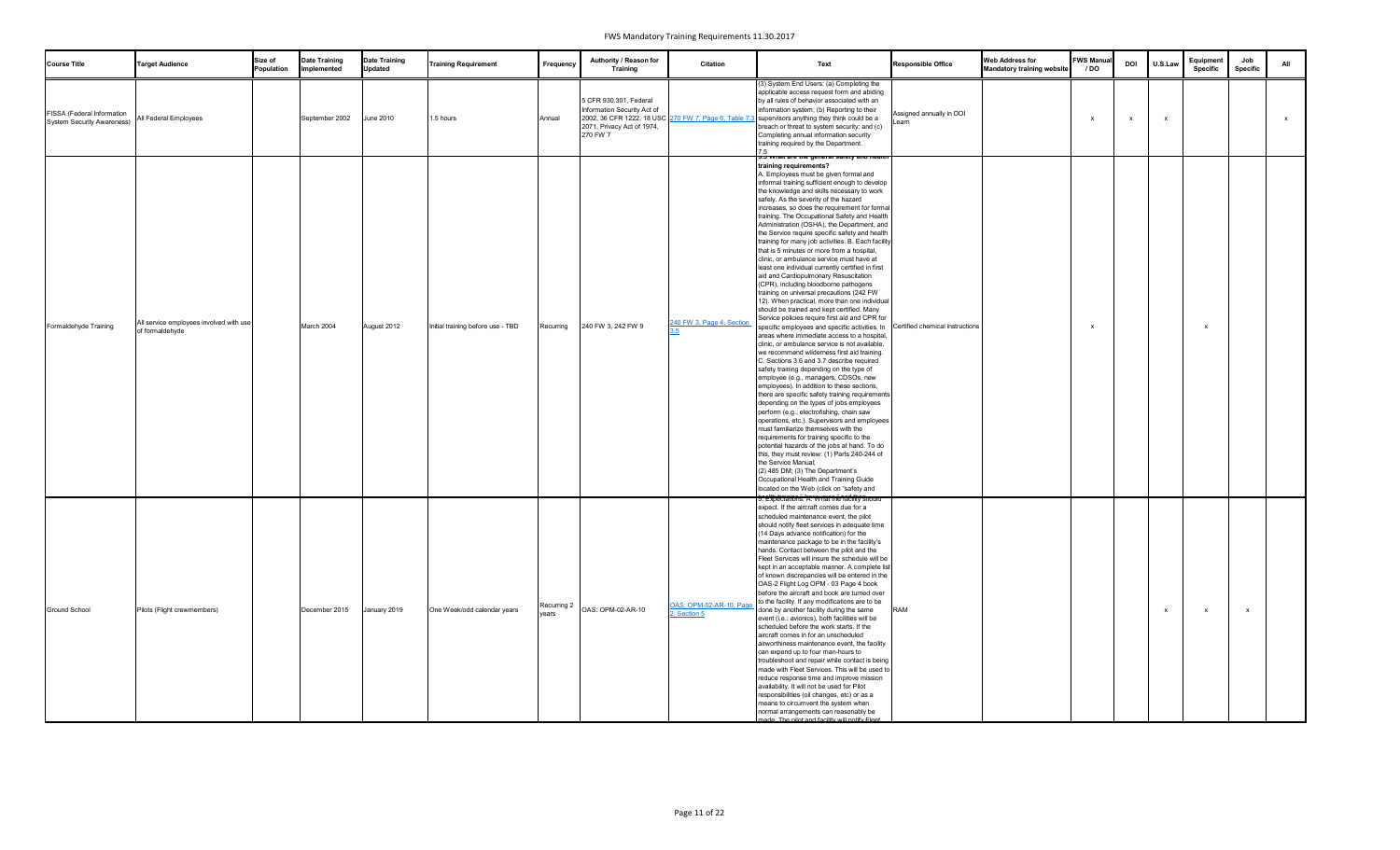| <b>Course Title</b>                                                                                                           | <b>Target Audience</b>                                                                                                                                                                                                                         | Size of<br>Population | <b>Date Training</b><br>Implemented | <b>Date Training</b><br><b>Updated</b> | <b>Training Requirement</b>                                                                                                                                                                                                                                                                                                                                                                                      | Frequency | Authority / Reason for<br><b>Training</b>                                                                         | <b>Citation</b>                        | Text                                                                                                                                                                                                                                                                                                                                                                                                                                                                                                                                                                                                                                                                                                                                                                                                                                                                                                                                                                                                                                                                                                                                                                                                                                                                                                                                                                                                                                                                                                                                                                                                                                                                                                                                                                                                                                                                      | <b>Responsible Office</b>                                                                                           | <b>Web Address for</b><br><b>Mandatory training website</b> | <b>FWS Manua</b><br>/ DO | <b>DOI</b> | U.S.Law      | Equipment<br><b>Specific</b> | Job<br><b>Specific</b> | All |
|-------------------------------------------------------------------------------------------------------------------------------|------------------------------------------------------------------------------------------------------------------------------------------------------------------------------------------------------------------------------------------------|-----------------------|-------------------------------------|----------------------------------------|------------------------------------------------------------------------------------------------------------------------------------------------------------------------------------------------------------------------------------------------------------------------------------------------------------------------------------------------------------------------------------------------------------------|-----------|-------------------------------------------------------------------------------------------------------------------|----------------------------------------|---------------------------------------------------------------------------------------------------------------------------------------------------------------------------------------------------------------------------------------------------------------------------------------------------------------------------------------------------------------------------------------------------------------------------------------------------------------------------------------------------------------------------------------------------------------------------------------------------------------------------------------------------------------------------------------------------------------------------------------------------------------------------------------------------------------------------------------------------------------------------------------------------------------------------------------------------------------------------------------------------------------------------------------------------------------------------------------------------------------------------------------------------------------------------------------------------------------------------------------------------------------------------------------------------------------------------------------------------------------------------------------------------------------------------------------------------------------------------------------------------------------------------------------------------------------------------------------------------------------------------------------------------------------------------------------------------------------------------------------------------------------------------------------------------------------------------------------------------------------------------|---------------------------------------------------------------------------------------------------------------------|-------------------------------------------------------------|--------------------------|------------|--------------|------------------------------|------------------------|-----|
| <b>Hazard Communication</b><br>Program (Included in RCRA<br>training)                                                         | All employees with potential on-the-job<br>exposure to hazardous materials                                                                                                                                                                     |                       | May 2011                            | November 2013                          | 8 hours                                                                                                                                                                                                                                                                                                                                                                                                          | One-time  | 29CFR1910.1200, 242 FW 2                                                                                          | 242 FW 2, Page 5, Section<br>G(1), (2) | G. Employees (1) Complying with all aspects<br>of the HAZCOM program applicable to their<br>duties.<br>(2) Successfully completing required<br>HAZCOM program training so that they: (a)<br>Understand how to interpret and properly<br>label chemicals, (b) Know the location of and<br>how to read SDSs, and (c) Know how to<br>apply engineering and administrative controls<br>to minimize or eliminate hazards.                                                                                                                                                                                                                                                                                                                                                                                                                                                                                                                                                                                                                                                                                                                                                                                                                                                                                                                                                                                                                                                                                                                                                                                                                                                                                                                                                                                                                                                      | <b>DOI Trainers Contract</b><br><b>Trainers OSHA Training</b>                                                       |                                                             |                          |            | $\mathsf{x}$ |                              | $\mathsf{x}$           |     |
| Hazard Recognition Training Supervisors                                                                                       |                                                                                                                                                                                                                                                |                       | March 2004                          | August 2012                            | Teaches how to identify hazards; 2<br>hours                                                                                                                                                                                                                                                                                                                                                                      | One-time  | 240 FW 3 OSHA Act of<br>1970; EO #12196; 29 CFR<br>1960                                                           | 240 FW 3, Page 4, Section              | <del>ס.ס what are the general salety and healt</del><br>training requirements?<br>A. Employees must be given formal and<br>informal training sufficient enough to develop<br>the knowledge and skills necessary to work<br>safely. As the severity of the hazard<br>increases, so does the requirement for formal<br>training. The Occupational Safety and Health<br>Administration (OSHA), the Department, and<br>the Service require specific safety and health<br>training for many job activities. B. Each facility<br>that is 5 minutes or more from a hospital,<br>clinic, or ambulance service must have at<br>least one individual currently certified in first<br>aid and Cardiopulmonary Resuscitation<br>(CPR), including bloodborne pathogens<br>training on universal precautions (242 FW<br>12). When practical, more than one individual<br>should be trained and kept certified. Many<br>Service policies require first aid and CPR for<br>specific employees and specific activities. In<br>areas where immediate access to a hospital,<br>clinic, or ambulance service is not available,<br>we recommend wilderness first aid training.<br>C. Sections 3.6 and 3.7 describe required<br>safety training depending on the type of<br>employee (e.g., managers, CDSOs, new<br>employees). In addition to these sections,<br>there are specific safety training requirements<br>depending on the types of jobs employees<br>perform (e.g., electrofishing, chain saw<br>operations, etc.). Supervisors and employees<br>must familiarize themselves with the<br>requirements for training specific to the<br>potential hazards of the jobs at hand. To do<br>this, they must review: (1) Parts 240-244 of<br>the Service Manual;<br>(2) 485 DM; (3) The Department's<br>Occupational Health and Training Guide<br>located on the Web (click on "safety and |                                                                                                                     |                                                             |                          |            | $\mathsf{x}$ |                              | $\mathsf{x}$           |     |
| and Emergency Response<br>(HAZWOPER) - Designated<br>Spill Responders and<br><b>Environmental Contaminants</b><br>Specialists | Hazardous Waste Operations Designated Spill Responders (Directors<br>memo requires that one Field Spill<br>Response Coordinator and one<br>alternate be designated in each unit,<br>including National Wildlife Refuges and<br>Field Stations) |                       | March 1996                          | February 2013                          | Contaminants require initial 40 hour<br>class & 3 days of supervised field<br>experience and annual 8 hour<br>refresher; 24 hour offsite class plus 1<br>day supervised; annual 8 hour<br>refresher for workers that are<br>occasionally on site or have limited<br>tasks; 40 hour HAZWOPER training<br>for personnel venturing into the spill<br>for purposes of monitoring, wildlife<br>capture, sampling, etc | Annual    | Memorandum from FWS<br>Director, "The Service Oil<br>Spill Response Program,"<br>March 9, 1998; 29 CFR<br>1910.12 | 9CFR1910.120                           | 1910.120(b)(1)(ii)(D)<br>The safety and health training program;                                                                                                                                                                                                                                                                                                                                                                                                                                                                                                                                                                                                                                                                                                                                                                                                                                                                                                                                                                                                                                                                                                                                                                                                                                                                                                                                                                                                                                                                                                                                                                                                                                                                                                                                                                                                          | Each Field Station; Ecological<br>Services Regional and Field<br>Offices, OSHA Training<br><b>Contract Trainers</b> |                                                             |                          |            | X            | x                            | $\mathsf{x}$           |     |
| Hearing Conservation: with<br>audiometric testing                                                                             | Service personnel required to wear<br>hearing protection                                                                                                                                                                                       |                       | March 1996                          | February 2013                          | 4 hours, initial and annual training<br>and annual testing                                                                                                                                                                                                                                                                                                                                                       | Annual    | 29 CFR 1910.95                                                                                                    | 29 CFR 1910.95 C(1)                    | ne employer shall administer a continuing,<br>effective hearing conservation program, as<br>described in paragraphs (c) through (o) of this Contract Trainers<br>section, whenever employee noise exposures *Audiometric testing<br>equal or exceed an 8-hour time-weighted<br>average sound level (TWA) of 85 decibels<br>measured on the A scale (slow response) or,                                                                                                                                                                                                                                                                                                                                                                                                                                                                                                                                                                                                                                                                                                                                                                                                                                                                                                                                                                                                                                                                                                                                                                                                                                                                                                                                                                                                                                                                                                    | administered by qualified<br>medical personnel                                                                      |                                                             |                          |            |              |                              |                        |     |
| Hearing Conservation: without All Service personnel<br>audiometric testing                                                    |                                                                                                                                                                                                                                                |                       | March 1996                          | February 2013                          | 4 hours, initial training for all<br>employees with possible refresher                                                                                                                                                                                                                                                                                                                                           | Recurring | 29 CFR 1910.95(k), 242 FW $_{29}$ CFR 1910.95(k)                                                                  |                                        | The employer shall train each employee who<br>is exposed to noise at or above an 8-hour<br>time weighted average of 85 decibels in<br>accordance with the requirements of this<br>section. The employer shall institute a training<br>program and ensure employee participation<br>in the program.                                                                                                                                                                                                                                                                                                                                                                                                                                                                                                                                                                                                                                                                                                                                                                                                                                                                                                                                                                                                                                                                                                                                                                                                                                                                                                                                                                                                                                                                                                                                                                        | <b>Contract Trainers</b>                                                                                            |                                                             |                          |            | X            |                              |                        |     |
| Heavy Equipment Operator<br>Training                                                                                          | All service employees who operate<br>heavy equipment                                                                                                                                                                                           |                       | April 2011                          | February 2016                          | Initial 2 weeks of training before<br>operation of equipment                                                                                                                                                                                                                                                                                                                                                     | Recurring | 322 FW 2, 243 FW 1, 321<br>FW <sub>1</sub>                                                                        | 321 FW 1, Page 18, Section             | B. Heavy Duty Equipment Training.<br>(1) Initial 8-hour heavy equipment safety<br>training must follow the guidelines in the<br>Service's Heavy Equipment and ORUV<br>Safety Training Handbook and should be<br>documented on FWS Forms 3-2267 and 3-<br>2268.                                                                                                                                                                                                                                                                                                                                                                                                                                                                                                                                                                                                                                                                                                                                                                                                                                                                                                                                                                                                                                                                                                                                                                                                                                                                                                                                                                                                                                                                                                                                                                                                            | On-site/hands-on training DOI<br>trainers *training administered<br>through Refuges                                 |                                                             |                          |            |              |                              |                        |     |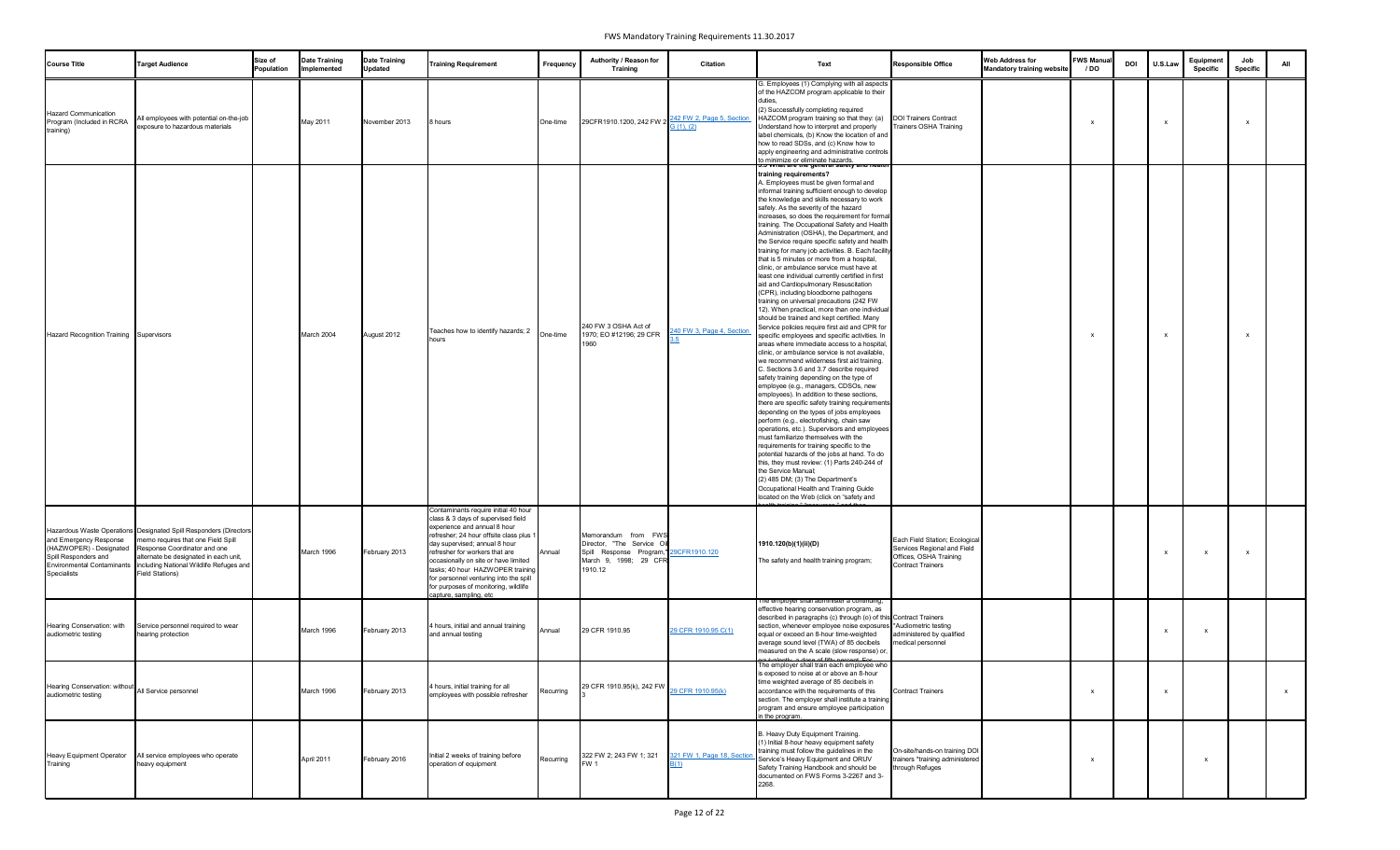| <b>Course Title</b>                                                       | <b>Target Audience</b>                                                                                                   | Size of<br>Population | <b>Date Training</b><br>Implemented | <b>Date Training</b><br><b>Updated</b> | <b>Training Requirement</b>                                                                         | <b>Frequency</b> | Authority / Reason for<br><b>Training</b>                  | <b>Citation</b>           | Text                                                                                                                                                                                                                                                                                                                                                                                                                                                                                                                                                                                                                                                                                                                                                                                                                                                                                                                                                                                                                                                                                                                                                                                                                                                                                                                                                                                                                                                                                                                                                      | <b>Responsible Office</b>                                                 | <b>Web Address for</b><br><b>Mandatory training website</b> | <b>FWS Manua</b><br>/ DO | <b>DOI</b> | U.S.Law | Equipment<br><b>Specific</b> | Job<br><b>Specific</b> | All |
|---------------------------------------------------------------------------|--------------------------------------------------------------------------------------------------------------------------|-----------------------|-------------------------------------|----------------------------------------|-----------------------------------------------------------------------------------------------------|------------------|------------------------------------------------------------|---------------------------|-----------------------------------------------------------------------------------------------------------------------------------------------------------------------------------------------------------------------------------------------------------------------------------------------------------------------------------------------------------------------------------------------------------------------------------------------------------------------------------------------------------------------------------------------------------------------------------------------------------------------------------------------------------------------------------------------------------------------------------------------------------------------------------------------------------------------------------------------------------------------------------------------------------------------------------------------------------------------------------------------------------------------------------------------------------------------------------------------------------------------------------------------------------------------------------------------------------------------------------------------------------------------------------------------------------------------------------------------------------------------------------------------------------------------------------------------------------------------------------------------------------------------------------------------------------|---------------------------------------------------------------------------|-------------------------------------------------------------|--------------------------|------------|---------|------------------------------|------------------------|-----|
| <b>Hoisting Equipment</b>                                                 | All maintenance and equipment<br>operators that make lifts                                                               |                       | March 1996                          | February 2013                          | Before making lifts, as required                                                                    | Recurring        | 29CFR1910.184                                              | 29CFR1910.184             | rnis section applies to slings used in<br>conjunction with other material handling<br>equipment for the movement of material by                                                                                                                                                                                                                                                                                                                                                                                                                                                                                                                                                                                                                                                                                                                                                                                                                                                                                                                                                                                                                                                                                                                                                                                                                                                                                                                                                                                                                           | Qualified instructors sling and<br>cable suppliers hoist<br>nanufacturers |                                                             |                          |            |         |                              |                        |     |
| Initial Fire Management<br>Training                                       | All personnel who intend to perform<br>wild land firefighter or prescribed fire<br>deputies                              |                       | September 2010                      | March 2012                             | 32 hours of law enforcement<br>refresher training                                                   | One-time         | 621 FW 1                                                   | 621 FW 1, Page 9, Section | hoisting, in amployments covered by this part.<br>1.11 What are the Service's requirements<br>for fire management training? Only trained<br>and qualified personnel may participate in fire Coordinator<br>management duties.<br>Fire personnel must meet our training and                                                                                                                                                                                                                                                                                                                                                                                                                                                                                                                                                                                                                                                                                                                                                                                                                                                                                                                                                                                                                                                                                                                                                                                                                                                                                | Regional Fire Mgmt                                                        |                                                             |                          |            |         |                              | $\mathsf{x}$           |     |
| Interagency Fire Management Program and ARDs who are<br>Leadership Course | Refuge managers/project leaders and<br>responsible for managing or providing<br>oversight to a fire program on our lands |                       | September 2010                      | March 2012                             | 32 hours                                                                                            | Recurring        | 621 FW 1                                                   | 621 FW 1, Page 9, Section | 1.11 What are the Service's requirements<br>for fire management training? Only trained<br>and qualified personnel may participate in fire Coordinator<br>management duties.<br>A. Fire personnel must meet our training and<br>r. Facility Collateral Duty Sarety Officers                                                                                                                                                                                                                                                                                                                                                                                                                                                                                                                                                                                                                                                                                                                                                                                                                                                                                                                                                                                                                                                                                                                                                                                                                                                                                | Regional Fire Mgmt                                                        |                                                             |                          |            |         |                              | $\mathsf{x}$           |     |
| Job Hazard Analysis                                                       | All Service employees                                                                                                    |                       | March 1992                          | December 2008                          | Before performing assigned jobs                                                                     | Recurring        | 240 FW 1,2,3,<br>29CFR1960.59                              | 240 FW 1, Page 4, Section | (CDSO) (also see section 1.6) report directly<br>to the Project Leader/Facility<br>Manager/Supervisor and assist him/her to<br>implement the Service's safety and<br>occupational health program. Duties the<br>CDSO performs should be in his or her<br>erformance plan (See 185 DM 28                                                                                                                                                                                                                                                                                                                                                                                                                                                                                                                                                                                                                                                                                                                                                                                                                                                                                                                                                                                                                                                                                                                                                                                                                                                                   | Supervisors Collateral Duty<br><b>Officer Contract Trainers</b>           |                                                             |                          |            | x       |                              | $\mathsf{x}$           |     |
| Lab Safety (Genetics)                                                     | All new Genetics Lab employees                                                                                           |                       | October 1992                        | October 2008                           | Four hours. Training is provided in<br>form of video prior to working in the One-time<br>laboratory |                  | Lab Safety Plan based on<br>OSHA guidelines, 242 FW 8 8.10 | 242 FW 8, Page 5, Section | 8.10 What are the training requirements<br>for employees working in a laboratory?<br>A. Project Leaders/facility<br>managers/supervisors must provide<br>employees with information and training:<br>(1) To ensure that they know the proper<br>identification, handling, storage, labeling,<br>transportation and disposal of hazardous<br>materials and wastes in their work areas, and<br>that they can protect themselves from<br>exposure (see 561 FW 6).<br>(2) When they initially assign an employee to<br>the work area and before assignments<br>involving any new exposure situations.<br>B. Employees must receive training on:<br>1) How to detect the presence or release of a<br>hazardous chemical;<br>(2) The hazards of chemicals in the work area<br>and the symptoms associated with exposure;<br>3) What they must do to protect themselves Genetics Lab<br>from these hazards, including appropriate<br>work practices, use of PPE, and emergency<br>procedures;<br>(4) The contents of the laboratory's Chemical<br>Hygiene Plan and where it is available for<br>reference;<br>(5) How to access the information in OSHA's<br>Occupational Exposure to Hazardous<br>Chemicals<br>n Laboratories standard (29 CFR<br>1910.1450);<br>(6) How to access Material Safety Data<br>Sheets for each hazardous chemical that the<br>employees may be exposed to; and<br>7) OSHA's permissible exposure limits<br>(PELs) or recommended exposure limits for<br>other<br>hazardous chemicals where there is no<br>applicable OSHA standard. |                                                                           |                                                             |                          |            |         |                              |                        |     |
| Laboratory Safety                                                         | All Service personnel working in<br>laboratory environments                                                              |                       | October 1992                        | October 2008                           | Prior assignment to exposure to<br>hazardous chemical and changes in Recurring<br>work procedures   |                  | 242 FW 8                                                   | 242 FW 8, Page 5, Section | 8.10 What are the training requirements<br>for employees working in a laboratory?<br>A. Project Leaders/facility<br>managers/supervisors must provide<br>employees with information and training:<br>(1) To ensure that they know the proper<br>dentification handling storage labeling                                                                                                                                                                                                                                                                                                                                                                                                                                                                                                                                                                                                                                                                                                                                                                                                                                                                                                                                                                                                                                                                                                                                                                                                                                                                   | Chemical Hygiene Officer<br><b>Contract Trainers</b>                      |                                                             |                          |            |         |                              |                        |     |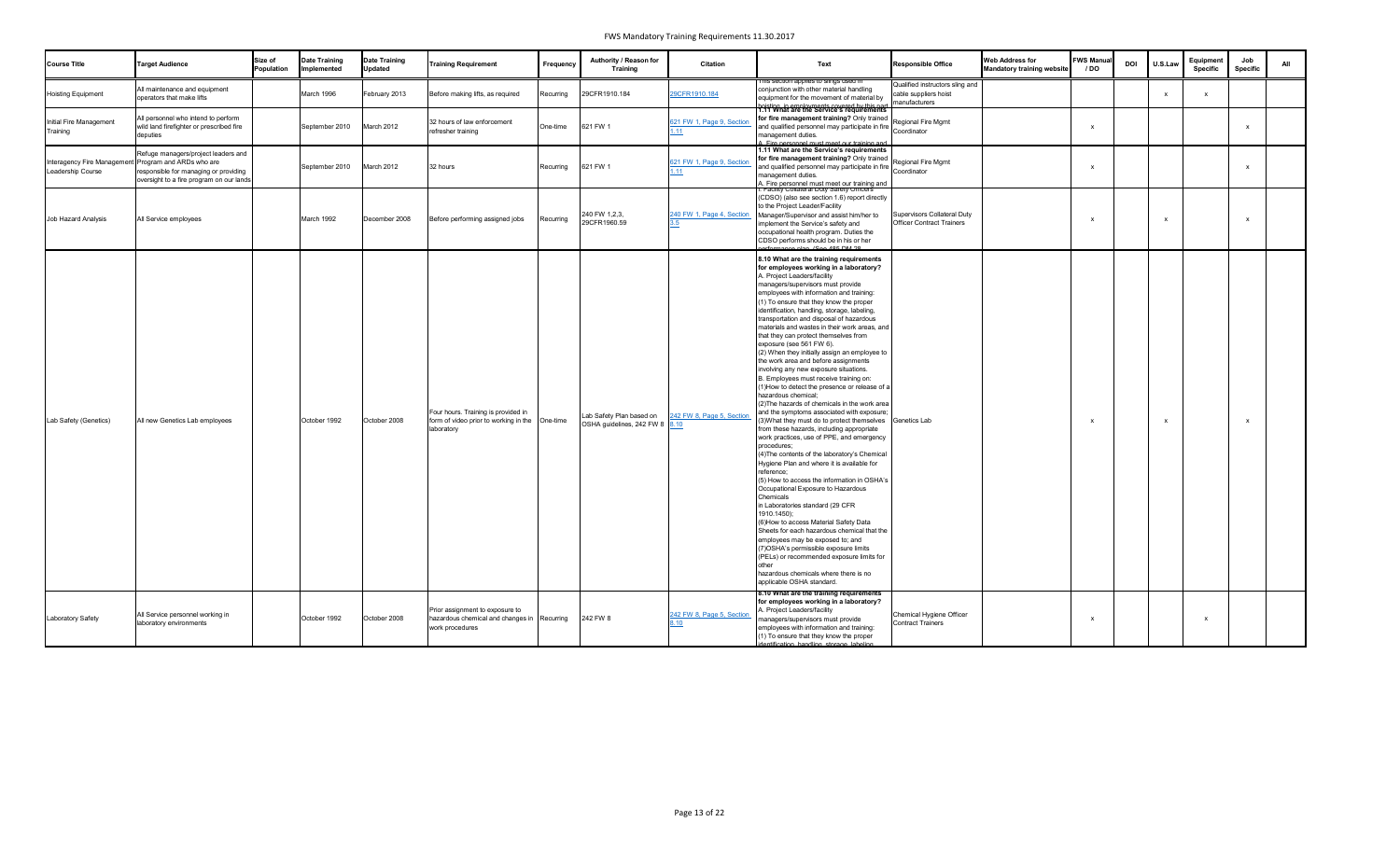| <b>Course Title</b>                 | <b>Target Audience</b>                            | Size of<br>Population | <b>Date Training</b><br>Implemented | <b>Date Training</b><br><b>Updated</b> | <b>Training Requirement</b>                                              | Frequency | Authority / Reason for<br><b>Training</b>                                    | <b>Citation</b>           | Text                                                                                                                                                                                                                                                                                                                                                                                                                                                                                                                                                                                                                                                                                                                                                                                                                                                                                                                                                                                                                                                                                                                             | <b>Responsible Office</b>                        | <b>Web Address for</b><br><b>Mandatory training website</b> | <b>FWS Manual</b><br>/ DO | <b>DOI</b> | U.S.Lav | Equipment<br><b>Specific</b> | Job<br>Specific | All |
|-------------------------------------|---------------------------------------------------|-----------------------|-------------------------------------|----------------------------------------|--------------------------------------------------------------------------|-----------|------------------------------------------------------------------------------|---------------------------|----------------------------------------------------------------------------------------------------------------------------------------------------------------------------------------------------------------------------------------------------------------------------------------------------------------------------------------------------------------------------------------------------------------------------------------------------------------------------------------------------------------------------------------------------------------------------------------------------------------------------------------------------------------------------------------------------------------------------------------------------------------------------------------------------------------------------------------------------------------------------------------------------------------------------------------------------------------------------------------------------------------------------------------------------------------------------------------------------------------------------------|--------------------------------------------------|-------------------------------------------------------------|---------------------------|------------|---------|------------------------------|-----------------|-----|
| Land Management Police<br>Training  | All Refuge Officers                               |                       | January 1995                        | November 2005                          | Land Management Police Training<br>Program 16.2 weeks                    | One-time  | 446 DM 2.4, 232 FW 2.6 and 232 FW 2, Page 1, Section<br>Director's Order 205 |                           | 2.5 Training Requirements and<br><b>Qualifications for Law Enforcement</b><br>Personnel.<br>A. Special Agents. All entry level special<br>agents must successfully complete eight<br>weeks of intensive training in Criminal<br>Investigator School followed by eight weeks<br>training in the Special Agent Basic School at<br>the Federal Law Enforcement Training<br>Center (FLETC). Upon satisfactory<br>completion of these two courses, they are<br>assigned to a Special Agent position and<br>receive carefully monitored on-the-job training Refuges - RRLEC<br>for a period of one year to 18 months.<br>Subsequent to this initial training, all special<br>agents must receive a minimum of 40 hours<br>of "in-service" law enforcement training each<br>year, which will include up to eight hours of<br>firearms training. All entry level special agents<br>must successfully complete the prescribed<br>firearms training courses at the FLETC during<br>the Criminal Investor School and Special<br>Agent Basic School. Firearms qualifications<br>for all Service Personnel are addressed in<br>442 FW 1.      |                                                  |                                                             |                           |            |         |                              |                 |     |
| Law Enforcement                     | All Service personnel with LE<br>responsibilities |                       | January 1995                        | November 2005                          | <b>FWS requirements, initial and annual</b> Annual<br>refresher training |           | 232 FW 2 and Director's<br>Order 205                                         | 232 FW 2, Page 1, Section | 2.5 Training Requirements and<br><b>Qualifications for Law Enforcement</b><br>Personnel.<br>A. Special Agents. All entry level special<br>agents must successfully complete eight<br>weeks of intensive training in Criminal<br>Investigator School followed by eight weeks<br>training in the Special Agent Basic School at<br>the Federal Law Enforcement Training<br>Center (FLETC). Upon satisfactory<br>completion of these two courses, they are<br>assigned to a Special Agent position and<br>receive carefully monitored on-the-job training Annual refresher/re-<br>for a period of one year to 18 months.<br>Subsequent to this initial training, all special<br>agents must receive a minimum of 40 hours<br>of "in-service" law enforcement training each<br>year, which will include up to eight hours of<br>firearms training. All entry level special agents<br>must successfully complete the prescribed<br>firearms training courses at the FLETC during<br>the Criminal Investor School and Special<br>Agent Basic School. Firearms qualifications<br>for all Service Personnel are addressed in<br>442 FW 1. | FLETC and NCTC courses,<br>qualification trainer |                                                             |                           |            |         |                              | $\mathsf{x}$    |     |
| Law Enforcement Annual<br>Refresher | All Refuge Officers                               |                       | January 1995                        | November 2005                          | 40 hours annually                                                        | Annual    | 232 FW 2 and Director's<br>Order 205                                         | 232 FW 2, Page 1, Section | 2.5 Training Requirements and<br><b>Qualifications for Law Enforcement</b><br>Personnel.<br>A. Special Agents. All entry level special<br>agents must successfully complete eight<br>weeks of intensive training in Criminal<br>Investigator School followed by eight weeks<br>training in the Special Agent Basic School at<br>the Federal Law Enforcement Training<br>Center (FLETC). Upon satisfactory<br>completion of these two courses, they are<br>assigned to a Special Agent position and<br>receive carefully monitored on-the-job training<br>for a period of one year to 18 months.<br>Subsequent to this initial training, all special<br>agents must receive a minimum of 40 hours<br>of "in-service" law enforcement training each<br>year, which will include up to eight hours of<br>firearms training. All entry level special agents<br>must successfully complete the prescribed<br>firearms training courses at the FLETC during<br>the Criminal Investor School and Special<br>Agent Basic School. Firearms qualifications<br>for all Service Personnel are addressed in<br>442 FW 1.                      |                                                  |                                                             |                           |            |         |                              |                 |     |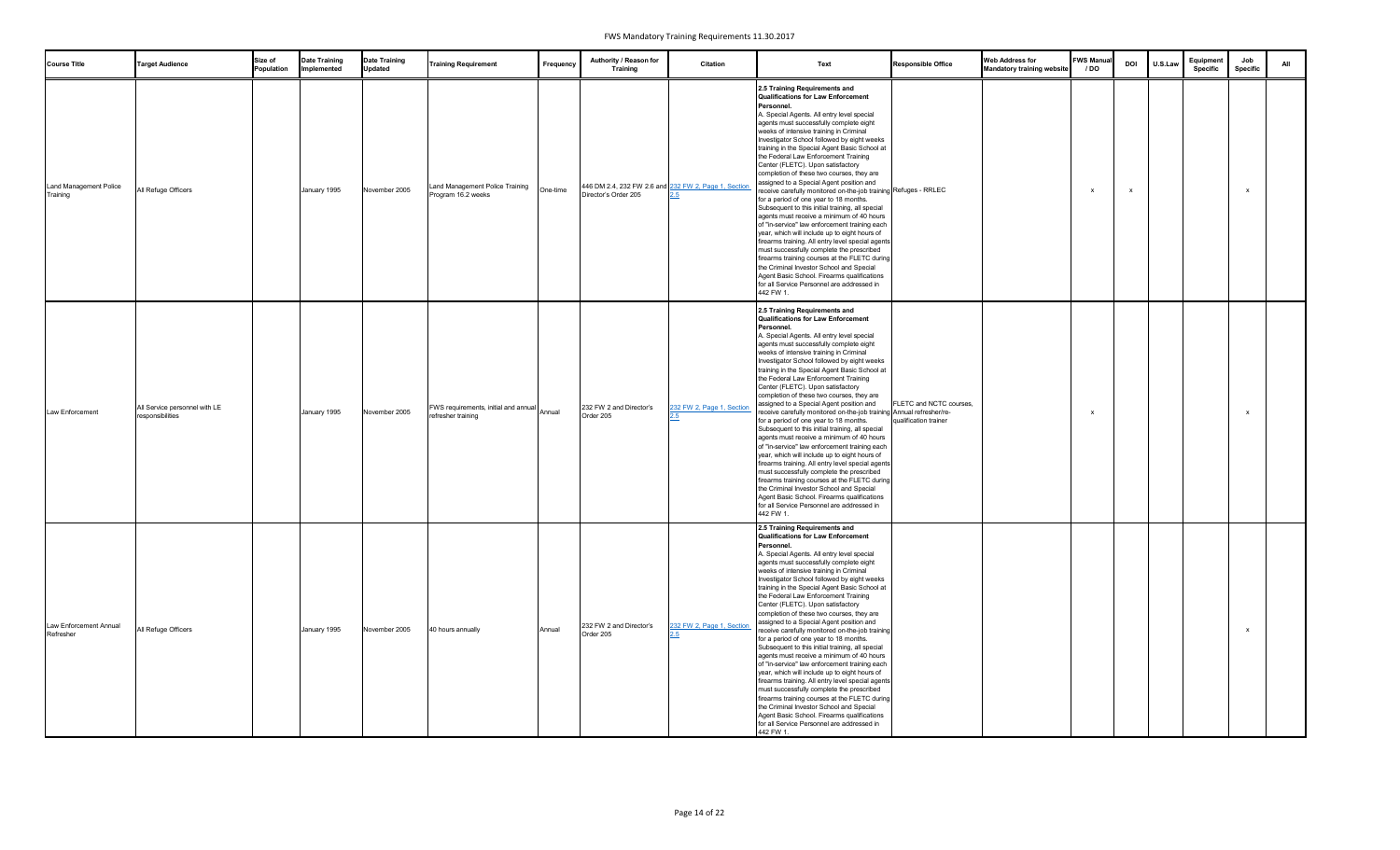| <b>Course Title</b>                      | <b>Target Audience</b>                                            | Size of<br>Population | <b>Date Training</b><br>Implemented | <b>Date Training</b><br><b>Updated</b> | <b>Training Requirement</b>                                                       | Frequency | Authority / Reason for<br><b>Training</b>                                                                 | <b>Citation</b>                      | Text                                                                                                                                                                                                                                                                                                                                                                                                                                                                                                                                                                                                                                                                                                                                                                                                                                                                                                                                                                                                                                                                                                                                                                                | <b>Responsible Office</b>                                       | <b>Web Address for</b><br><b>Mandatory training website</b> | <b>FWS Manua</b><br>/ DO | <b>DOI</b> | U.S.Law                   | Equipment<br>Specific | Job<br>Specific | All |
|------------------------------------------|-------------------------------------------------------------------|-----------------------|-------------------------------------|----------------------------------------|-----------------------------------------------------------------------------------|-----------|-----------------------------------------------------------------------------------------------------------|--------------------------------------|-------------------------------------------------------------------------------------------------------------------------------------------------------------------------------------------------------------------------------------------------------------------------------------------------------------------------------------------------------------------------------------------------------------------------------------------------------------------------------------------------------------------------------------------------------------------------------------------------------------------------------------------------------------------------------------------------------------------------------------------------------------------------------------------------------------------------------------------------------------------------------------------------------------------------------------------------------------------------------------------------------------------------------------------------------------------------------------------------------------------------------------------------------------------------------------|-----------------------------------------------------------------|-------------------------------------------------------------|--------------------------|------------|---------------------------|-----------------------|-----------------|-----|
| Law Enforcement for Field<br>Supervisors | Supervisor of Refuge Officers who do<br>not have an LE Commission |                       | January 1995                        | November 2005                          | Attend 20 hour course every 3 years                                               | Years     | Recurring 3 232 FW 2.6 and Director's<br>Order 205                                                        | 232 FW 2, Page 1, Section            | <del>z.o maining Kequirements ar</del><br><b>Qualifications for Law Enforcement</b><br>Personnel.<br>A. Special Agents. All entry level special<br>agents must successfully complete eight<br>weeks of intensive training in Criminal<br>Investigator School followed by eight weeks<br>training in the Special Agent Basic School at<br>the Federal Law Enforcement Training<br>Center (FLETC). Upon satisfactory<br>completion of these two courses, they are<br>assigned to a Special Agent position and<br>receive carefully monitored on-the-job training                                                                                                                                                                                                                                                                                                                                                                                                                                                                                                                                                                                                                      | Refuges-RRLEC                                                   |                                                             |                          |            |                           |                       |                 |     |
| Lead Based Paint                         | Employees with duties that may<br>encounter LBP                   |                       | August 1996                         | April 2008                             | Initial awareness training before<br>assignment to work that may involve One-time |           | 561 FW 6; 40 CFR 745                                                                                      | 40 CFR 745, Subpart L<br>Section 220 | §745.220 Scope and applicability.<br>(a) This subpart contains procedures and<br>requirements for the accreditation of training<br>programs for lead-based paint activities and<br>renovations, procedures and requirements for<br>the certification of individuals and firms<br>engaged in lead-based paint activities, and<br>work practice standards for performing such<br>activities. This subpart also requires that,<br>except as discussed below, all lead-based<br>paint activities, as defined in this subpart, be<br>performed by certified individuals and firms.                                                                                                                                                                                                                                                                                                                                                                                                                                                                                                                                                                                                       | Contract Trainers, Regional<br><b>Environmental Coordinator</b> |                                                             |                          |            | $\boldsymbol{\mathsf{x}}$ |                       | $\mathbf{x}$    |     |
| Lockout/Tagout                           | All employees required to de-energize<br>and work on equipment    |                       | October 1992                        | March 2004                             | 4 hours training prior to assignment Recurring                                    |           | 241 FW 8                                                                                                  |                                      | A. Training for authorized employees wil<br>include:<br>1) The purpose and requirements of the<br>LOTO Program.<br>(2)Recognition of hazardous energy sources.<br>(3) Type and magnitude of the energy in the<br>machines/equipment at their workplace.<br>241 FW 8, Page 6, Section A (4) Methods of energy isolation and control.<br>(5) The dangers of ignoring or removing a<br>lockout/tagout device from a machine, circuit,<br>or system.<br>B.Training for affected employees will<br>include:<br>(1) The contents of this chapter.                                                                                                                                                                                                                                                                                                                                                                                                                                                                                                                                                                                                                                         | <b>Contract Trainers OSHA</b><br>Trainers                       |                                                             |                          |            | $\boldsymbol{\mathsf{x}}$ |                       |                 |     |
| Maintaining a Drug-Free<br>Workplace     | All Federal Employees                                             |                       | September 1986                      | August 2016                            | 30 Minutes                                                                        |           | Once W/I 90<br>days of initial Executive Order 12564; 230<br>entry on duty FW 2<br>Figure 2, Section 2(a) |                                      | (2) Rules against removing energy control<br>Sec. 2. Agency Responsibilities.(a) The head<br>of each Executive agency shall develop a<br>plan for achieving the objective of a drug-free<br>workplace with due consideration of the rights<br>of the government, the employee, and the<br>general public.(b) Each agency plan shall<br>include: (1) A statement of policy setting forth<br>the agency's expectations regarding drug use<br>and the action to be anticipated in response<br>to identified drug use; (2) Employee<br>Assistance Programs emphasizing high level<br>direction, education, counselling, referral to<br>rehabilitation, and coordination with available<br>community resources; (3) Supervisory training<br>to assist in identifying and addressing illegal<br>drug use by agency employees; (4) Provision<br>for self-referrals as well as supervisory<br>referrals to treatment with maximum respect<br>for individual confidentiality consistent with<br>safety and security issues; and (5) Provision<br>for identifying illegal drug users, including<br>testing on a controlled and carefully<br>monitored basis in accordance with this<br>Order. | 230 FW 2                                                        |                                                             |                          |            | $\mathsf{x}$              |                       |                 |     |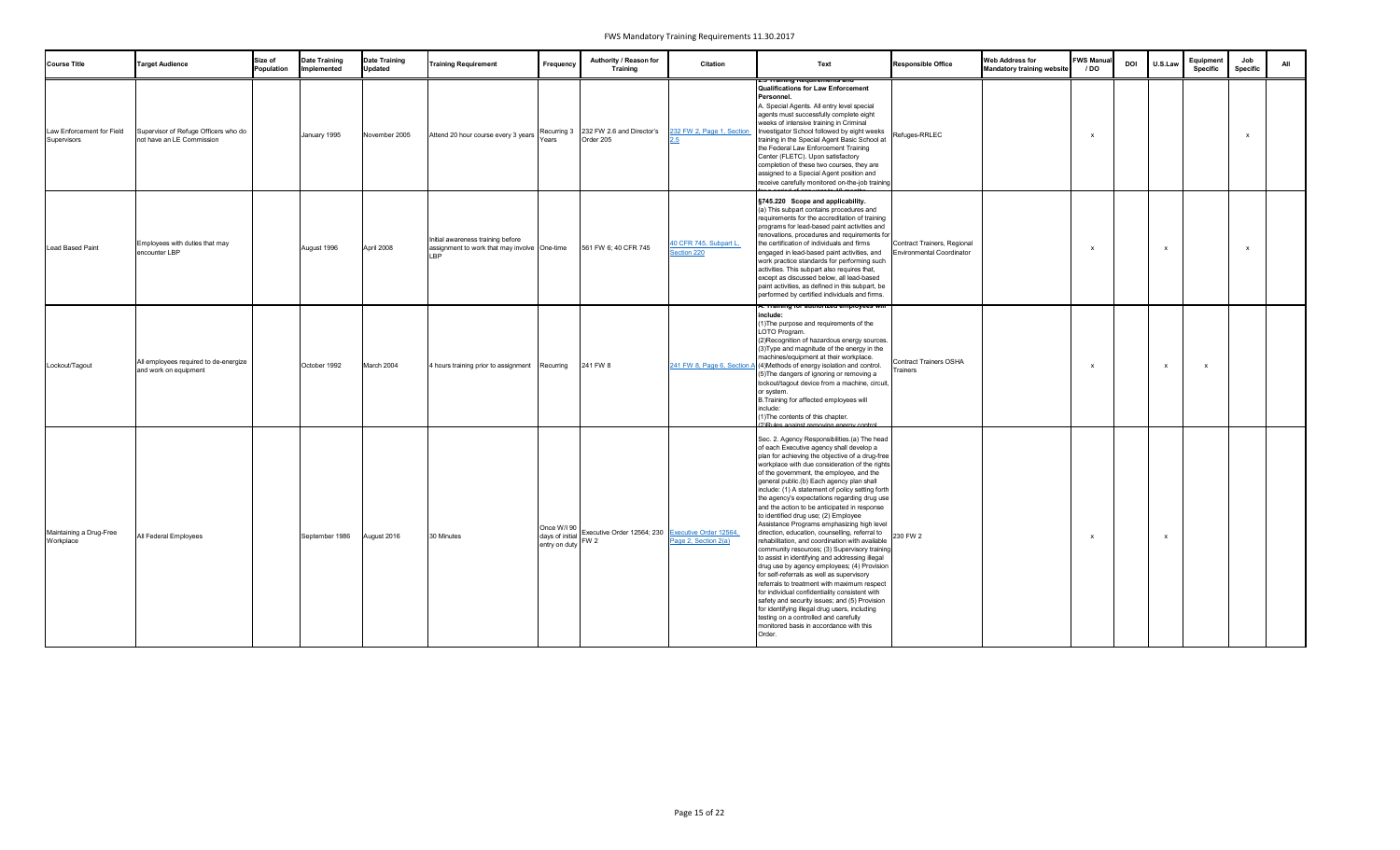| <b>Course Title</b>                                                    | <b>Target Audience</b>                                                                   | Size of<br>Population | <b>Date Training</b><br>Implemented | <b>Date Training</b><br><b>Updated</b> | <b>Training Requirement</b>                                                                                                                                                           | Frequency               | Authority / Reason for<br><b>Training</b>                        | <b>Citation</b>                                                                                                                                                        | Text                                                                                                                                                                                                                                                                                                                                                                                                                                                                                                                                                                                                                                                                                                                                                                                                                                                                                                                                                                                                                                                                                                                                                                                                                                                                   | <b>Responsible Office</b>                                             | <b>Web Address for</b><br><b>Mandatory training website</b> | <b>FWS Manual</b><br>/ DO | <b>DOI</b>   | U.S.Law | Equipment<br>Specific | Job<br>Specific | All |
|------------------------------------------------------------------------|------------------------------------------------------------------------------------------|-----------------------|-------------------------------------|----------------------------------------|---------------------------------------------------------------------------------------------------------------------------------------------------------------------------------------|-------------------------|------------------------------------------------------------------|------------------------------------------------------------------------------------------------------------------------------------------------------------------------|------------------------------------------------------------------------------------------------------------------------------------------------------------------------------------------------------------------------------------------------------------------------------------------------------------------------------------------------------------------------------------------------------------------------------------------------------------------------------------------------------------------------------------------------------------------------------------------------------------------------------------------------------------------------------------------------------------------------------------------------------------------------------------------------------------------------------------------------------------------------------------------------------------------------------------------------------------------------------------------------------------------------------------------------------------------------------------------------------------------------------------------------------------------------------------------------------------------------------------------------------------------------|-----------------------------------------------------------------------|-------------------------------------------------------------|---------------------------|--------------|---------|-----------------------|-----------------|-----|
| MOCC and MOICC Refresher<br>Training                                   | Current certified motorboat operators                                                    |                       | March 2008                          | September 2014                         | See: https:/training.fws.gov/MOCC                                                                                                                                                     | years                   | Recurring 5   DM 485, 241 FW 1, DOI<br>Watercraft Safety Program | 241 FW 1, Page 7, Section<br>1.7 (a)(b)                                                                                                                                | 1.7 What are the training requirements for<br>watercraft operators?<br>A. Motorboat Operator Certification Course<br>(MOCC) & Refresher Training.<br>(1) Service-authorized operators of<br>motorboats must, at a minimum, successfully<br>complete the Department's MOCC or an<br>approved substitute course.<br>(2) Before taking the MOCC, personnel may<br>practice motorboat operation under the<br>supervision of a MOCC-trained operator on<br>board the watercraft. Personnel who have not<br>taken the MOCC may only operate<br>motorboats to gain experience.<br>(3) Contact the Regional Watercraft Safety<br>Coordinator to register for the MOCC or to<br>request approval for a substitute course.<br>Substitute training must meet the MOCC<br>objectives, including on-water proficiency.<br>(4) Operators must complete MOCC<br>refresher training every 5 years to maintain<br>rtification. Details about the MOCC and                                                                                                                                                                                                                                                                                                                               | DOI Trainers NCTC<br>SAF4R02, NCTC Contact:<br><b>Gary Schetrompf</b> |                                                             |                           |              |         |                       |                 |     |
| Motor Vehicle Operation                                                | All employees who operate<br>Government vehicles or any vehicles<br>for gov't use        |                       | April 2011                          | February 2016                          | As needed for state or commercial<br>license                                                                                                                                          | One-time                | 243 FW 1, 321 FW 1                                               | 321 FW 1, Page 18, Section<br>A(1)(2)                                                                                                                                  | A. Motor Vehicle Training.<br>(1) Motor vehicle training must follow the<br>guidelines of the State issuing the driver's<br>(2) Motor vehicle operators must comply with<br>Regional policies that may require additional<br>training, such as defensive driving training.                                                                                                                                                                                                                                                                                                                                                                                                                                                                                                                                                                                                                                                                                                                                                                                                                                                                                                                                                                                             |                                                                       |                                                             |                           |              |         |                       |                 |     |
| Motorboat Operator<br>Certification Course (MOCC) operate a motor boat | Any Service Employee required to                                                         |                       | March 1999                          |                                        | Initial training is 24 hours before<br>operating, includes both classroom<br>and on- the-water instruction;<br>Refresher 8 hours every 5 years -<br>see: https:/training.fws.gov/MOCC | One-time<br>requirement |                                                                  | Une-time<br>with refresher 241 FW 1, DOI Water Craft $\frac{241 \text{ FW } 1 \text{. Page } 7 \text{. Section}}{\frac{1.7 \text{ (a)(b)}}{1 \cdot 7 \text{ (a)(b)}}}$ | 1.7 What are the training requirements for<br>watercraft operators?<br>A. Motorboat Operator Certification Course<br>MOCC) & Refresher Training.<br>(1) Service-authorized operators of<br>motorboats must, at a minimum, successfully<br>complete the Department's MOCC or an<br>approved substitute course.<br>(2) Before taking the MOCC, personnel may<br>practice motorboat operation under the<br>supervision of a MOCC-trained operator on<br>supervision of a MOCC-trained operator on<br>board the watercraft. Personnel who have not<br>wedan Site availability<br>taken the MOCC may only operate<br>motorboats to gain experience.<br>(3) Contact the Regional Watercraft Safety<br>Coordinator to register for the MOCC or to<br>request approval for a substitute course.<br>Substitute training must meet the MOCC<br>objectives, including on-water proficiency.<br>(4) Operators must complete MOCC<br>refresher training every 5 years to maintain<br>certification. Details about the MOCC and                                                                                                                                                                                                                                                      | <b>DOI Trainers NCTC</b>                                              |                                                             |                           |              |         |                       |                 |     |
| Motorboat Operator Instructor<br>Certification Course (MOICC)          | Experienced motorboat operators who<br>have completed the MOCC or<br>approved equivalent |                       | March 1999                          |                                        | See: https:/training.fws.gov/MOCC                                                                                                                                                     | One-time                | Water Craft Safety Program 1.7 (a)(b)                            | 485 DM 22, 241 FW 1 DOI 241 FW 1, Page 7, Section                                                                                                                      | 1.7 What are the training requirements for<br>watercraft operators?<br>A. Motorboat Operator Certification Course<br>(MOCC) & Refresher Training.<br>(1) Service-authorized operators of<br>motorboats must, at a minimum, successfully<br>complete the Department's MOCC or an<br>approved substitute course.<br>(2) Before taking the MOCC, personnel may<br>practice motorboat operation under the<br>supervision of a MOCC-trained operator on<br>board the watercraft. Personnel who have not<br>taken the MOCC may only operate<br>motorboats to gain experience.<br>(3) Contact the Regional Watercraft Safety<br>Coordinator to register for the MOCC or to<br>request approval for a substitute course.<br>Substitute training must meet the MOCC<br>objectives, including on-water proficiency.<br>(4) Operators must complete MOCC<br>refresher training every 5 years to maintain<br>certification. Details about the MOCC and<br>MOCC refresher are in the MOCC minimum<br>standards on NCTC's Web site.<br>B. Motorboat Operator Instructor Certification<br>Course (MOICC). Individuals who have<br>successfully completed the MOICC instruct<br>MOCC courses. Details regarding the MOICC<br>are found in the minimum standards on<br>NCTC's Web site. | DOI Trainers NCTC<br>SAF4101, NCTC Contact:<br><b>Gary Schetrompf</b> |                                                             |                           | $\mathbf{x}$ |         |                       |                 |     |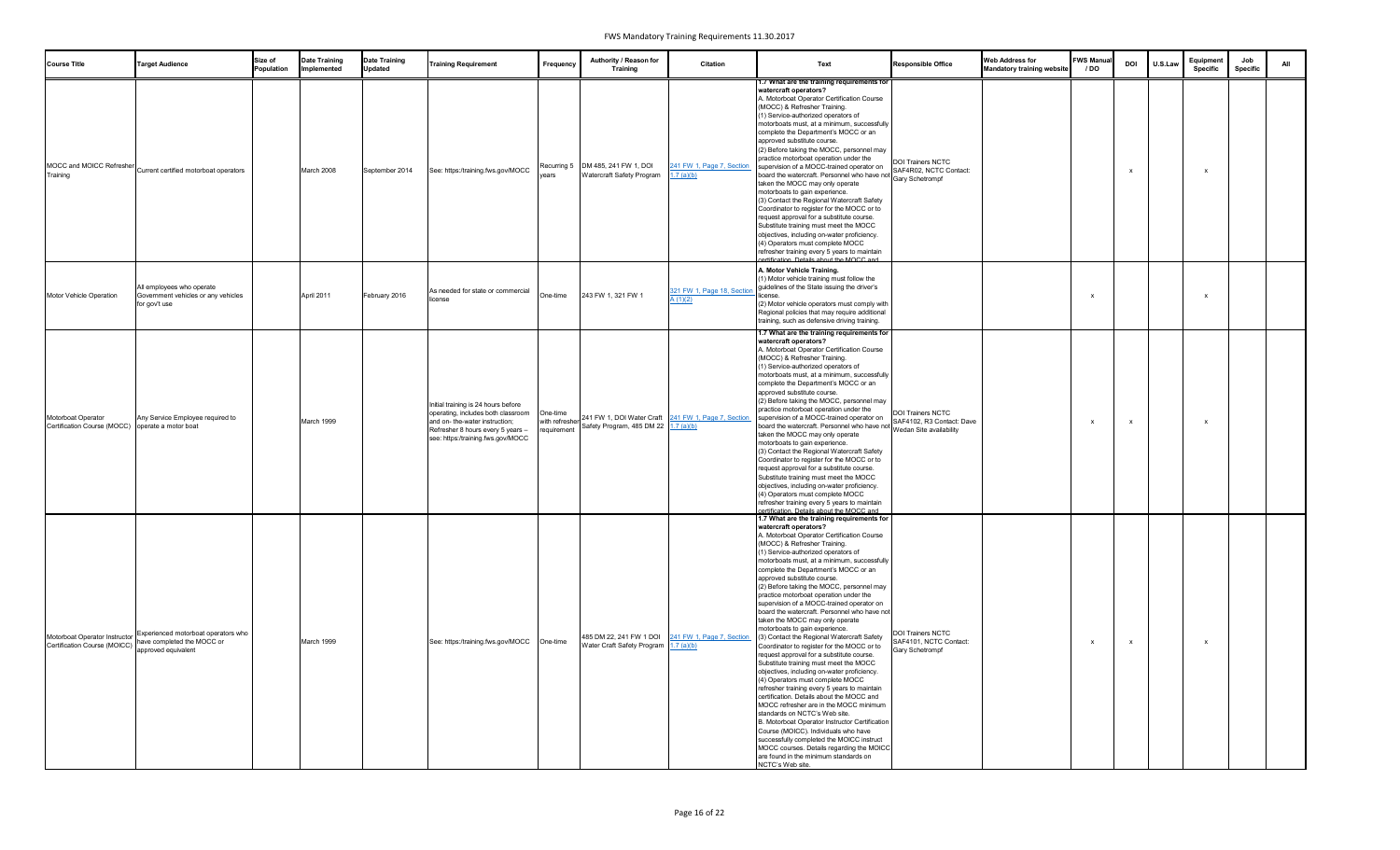| <b>Course Title</b>                               | <b>Target Audience</b>                                                                                                                                     | Size of<br><b>Population</b> | <b>Date Training</b><br>Implemented | <b>Date Training</b><br><b>Updated</b> | <b>Training Requirement</b>                                                                                                                                                                                                    | Frequency               | Authority / Reason for<br>Training                                          | <b>Citation</b>                        | <b>Text</b>                                                                                                                                                                                                                                                                                                                                                                                                                                                                                                                                                                                                                                                                                                                                                                                                                                                                                                                                 | <b>Responsible Office</b>                                      | <b>Web Address for</b><br><b>Mandatory training website</b> | <b>FWS Manua</b><br>/ DO | <b>DOI</b>   | U.S.Law | Equipment<br><b>Specific</b> | Job<br><b>Specific</b> | All |
|---------------------------------------------------|------------------------------------------------------------------------------------------------------------------------------------------------------------|------------------------------|-------------------------------------|----------------------------------------|--------------------------------------------------------------------------------------------------------------------------------------------------------------------------------------------------------------------------------|-------------------------|-----------------------------------------------------------------------------|----------------------------------------|---------------------------------------------------------------------------------------------------------------------------------------------------------------------------------------------------------------------------------------------------------------------------------------------------------------------------------------------------------------------------------------------------------------------------------------------------------------------------------------------------------------------------------------------------------------------------------------------------------------------------------------------------------------------------------------------------------------------------------------------------------------------------------------------------------------------------------------------------------------------------------------------------------------------------------------------|----------------------------------------------------------------|-------------------------------------------------------------|--------------------------|--------------|---------|------------------------------|------------------------|-----|
| <b>National Wilderness</b><br>Stewardship         | Refuge managers of refuges containing<br>designated Wilderness or a Wilderness<br>study area; Refuge supervisors;<br>Regional Wilderness Coordinator       |                              | November 2008                       | November 2008                          | Refuge Managers and Wilderness<br>Coordinator - within 1 year of<br>appointment; Refuge Supervisors -<br>within 2 years of appointment;<br>Wilderness Coordinator - within 1<br>year of appointment; Regional Chief<br>by 2003 | One-time                | 610 FW 1                                                                    | 610 FW 1, Page 14, Section<br>.24      | 1.24 What are the training requirements<br>for Refuge System staff?<br>A. National Wilderness Coordinator. The<br>National Wilderness Coordinator must:<br>(1) Attend the next available Carhart Center<br>national wilderness stewardship training<br>course following appointment to the position.<br>If the individual has attended a previous<br>national session, this requirement does not<br>apply.<br>(2) At least every 2 years, attend a wilderness<br>issues course or another course, workshop,<br>or conference designed by the Carhart<br>Center or the National Conservation Training<br>Center (NCTC) to serve as a review of<br>wilderness policy and an update of current<br>wilderness issues.                                                                                                                                                                                                                           | Refuges - Regional<br>Wilderness Coordinator                   |                                                             |                          |              |         |                              | $\mathbf{x}$           |     |
| Natural Resource Officer<br>Police                | All Refuge Officers                                                                                                                                        |                              | November 2008                       | November 2008                          | National Resources Officer Police<br>Training - 16.2 weeks                                                                                                                                                                     | One-time                | 446 DM 2.4 232 FW 2.6 and 232 FW 2, Page 1, Section<br>Director's Order 205 |                                        | 2.5 Training Requirements and<br>Qualifications for Law Enforcement<br><b>Personnel</b><br>A. Special Agents. All entry level special<br>agents must successfully complete eight<br>weeks of intensive training in Criminal<br>Investigator School followed by eight weeks<br>training in the Special Agent Basic School at<br>the Federal Law Enforcement Training<br>Center (FLETC). Upon satisfactory<br>completion of these two courses, they are<br>assigned to a Special Agent position and<br>receive carefully monitored on-the-job training<br>for a period of one year to 18 months.<br>Subsequent to this initial training, all special<br>agents must receive a minimum of 40 hours<br>of "in-service" law enforcement training each<br>year, which will include up to eight hours of<br>firearms training. All entry level special agents<br>must successfully complete the prescribed<br>(a) Covered employees. Each calendar | Refuges-RRLEC                                                  |                                                             |                          |              |         |                              | $\mathsf{x}$           |     |
| No FEAR Act Training                              | All Service employees                                                                                                                                      |                              |                                     |                                        | Web Based Training                                                                                                                                                                                                             | Every Two<br>Years      | No Fear Act, Implemented<br>by Director's Memo                              | CFR 2638.705                           | year, agencies must train the following<br>employees: (1) Employees appointed by the<br>President: (2) Employees of the Executive                                                                                                                                                                                                                                                                                                                                                                                                                                                                                                                                                                                                                                                                                                                                                                                                           | DOI - Assigned through DOI<br>Learn                            |                                                             |                          |              |         |                              |                        |     |
| <b>OAS Aviation Management</b><br>for Managers    | Those who are responsible and<br>accountable for using aviation<br>resources to accomplish Service<br>programs                                             |                              |                                     |                                        | Four 6 hours training in the collection,<br>maintenance, and release<br>requirements                                                                                                                                           | Recurring               | DM OPM-04                                                                   | DM OPM-04, Page 2,<br>Section 5        | Provide bureau representation to DOI<br>Executive Aviation Subcommittee, aviation<br>training workgroups and the Interagency<br>Aviation Training Sub-Committee (IATS)<br>as required.                                                                                                                                                                                                                                                                                                                                                                                                                                                                                                                                                                                                                                                                                                                                                      | <b>DOI Trainers Office of Aircraft</b><br>Services             |                                                             |                          |              |         |                              | $\mathsf{x}$           |     |
| <b>OAS Aviation Management</b><br>for Supervisors | First and second level supervisors of<br>employees using aircraft to accomplish<br>Service programs                                                        |                              |                                     |                                        | Four 8 hour classroom course every Recurring 3  DM OPM-04<br>3 years                                                                                                                                                           | vears                   |                                                                             | <b>DM OPM-04, Page 2,</b><br>Section 5 | Provide bureau representation to DOI<br>Executive Aviation Subcommittee, aviation<br>training workgroups and the Interagency<br>Aviation Training Sub-Committee (IATS)<br>as required.                                                                                                                                                                                                                                                                                                                                                                                                                                                                                                                                                                                                                                                                                                                                                      | <b>DOI Trainers Office of Aircraft</b><br>Services             |                                                             |                          |              |         |                              | $\mathsf{x}$           |     |
| OAS Basic<br>Airplane/Helicopter Safety           | All Service personnel required to fly in<br>aircraft operated below 500 feet above<br>ground level or other activities<br>designated as special use by OAS |                              |                                     |                                        | Four 8 hour classroom course every<br>3 years before any special-use flying<br>in non-commercial aircraft                                                                                                                      | years                   | $\sqrt{\frac{3}{2}}$ Recurring 3 $\sqrt{\frac{3}{2}}$ DM OPM-04             | DM OPM-04, Page 2,<br>Section 5        | Provide bureau representation to DOI<br>Executive Aviation Subcommittee, aviation<br>training workgroups and the Interagency<br>Aviation Training Sub-Committee (IATS)                                                                                                                                                                                                                                                                                                                                                                                                                                                                                                                                                                                                                                                                                                                                                                      | DOI Trainers Office of Aircraft<br>Services                    |                                                             |                          | $\mathbf{x}$ |         | $\mathbf{x}$                 |                        |     |
| <b>ORUV Training</b>                              | All employees that operate ORUVs<br>(ATV, UTV, snow mobile, amphibious<br>Vehicle)                                                                         |                              | April 2011                          | February 2016                          | 6 hours hands on for each category;<br>refresher training when unsafe<br>performance is observed                                                                                                                               | One-time<br>every 3 yrs | with refresher 321 FW 1; 240 FW 3; 29<br>requirement CFR 1960.59            | 321 FW 1, Page 17, Sectior<br>.21      | 1.21 What are the training requirements<br>for operators of motor vehicles and motor operators; training area to<br>equipment? Operators must satisfactorily<br>complete appropriate training (see Exhibit 1) course                                                                                                                                                                                                                                                                                                                                                                                                                                                                                                                                                                                                                                                                                                                        | <b>Trained Service ORUV</b><br>permit hands-on driver training |                                                             |                          |              | X       | $\mathbf{x}$                 |                        |     |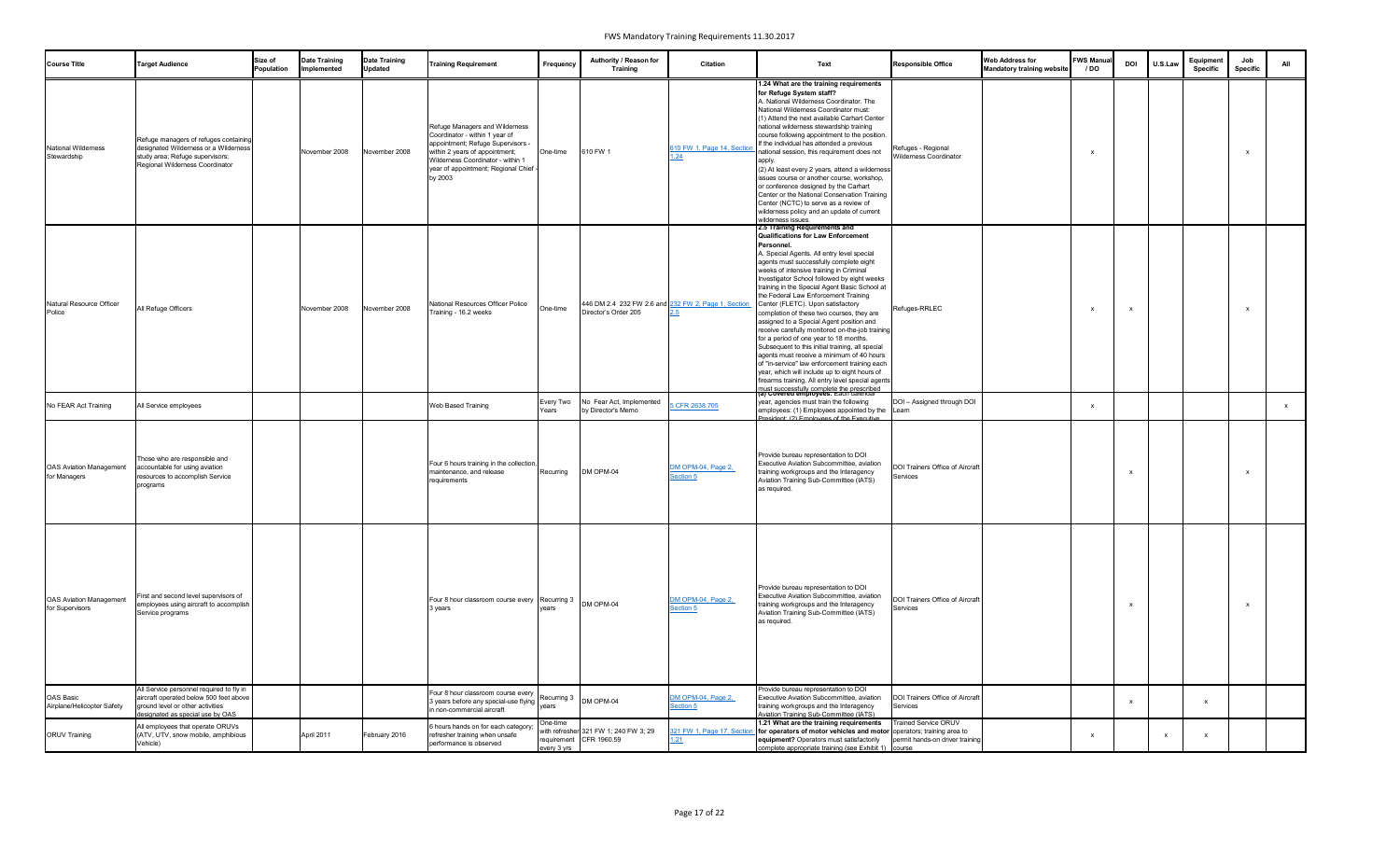| <b>Course Title</b>                           | <b>Target Audience</b>                                                                                                                                   | Size of<br>Population | <b>Date Training</b><br>Implemented | <b>Date Training</b><br><b>Updated</b> | <b>Training Requirement</b>                      | Frequency | Authority / Reason for<br><b>Training</b>        | <b>Citation</b>                  | Text                                                                                                                                                                                                                                                                                                                                                                                                                                                                                                                                                                                                                                                                                                                                                                                                                                                                                                                                                                                                                                                              | <b>Responsible Office</b>                                   | <b>Web Address for</b><br>Mandatory training website | <b>FWS Manua</b><br>/ DO | <b>DOI</b> | U.S.Law      | Equipment<br><b>Specific</b> | Job<br><b>Specific</b> | All |
|-----------------------------------------------|----------------------------------------------------------------------------------------------------------------------------------------------------------|-----------------------|-------------------------------------|----------------------------------------|--------------------------------------------------|-----------|--------------------------------------------------|----------------------------------|-------------------------------------------------------------------------------------------------------------------------------------------------------------------------------------------------------------------------------------------------------------------------------------------------------------------------------------------------------------------------------------------------------------------------------------------------------------------------------------------------------------------------------------------------------------------------------------------------------------------------------------------------------------------------------------------------------------------------------------------------------------------------------------------------------------------------------------------------------------------------------------------------------------------------------------------------------------------------------------------------------------------------------------------------------------------|-------------------------------------------------------------|------------------------------------------------------|--------------------------|------------|--------------|------------------------------|------------------------|-----|
| Permit Required Confined<br>Space             | All Service personnel assigned to enter<br>a PRCS                                                                                                        |                       | September 1996                      | November 2007                          | Prior to any work associated with<br><b>PRCS</b> | Recurring | 240 FW 3, 242 FW 11,<br>29CFR1910.146            | 11.8, F                          | 11.8 What are the major elements that<br>OSHA requires for a confined space<br>242 FW 11, Page 6, Section   program? OSHA requires that confined<br>space programs contain, but are not limited<br>to, the following elements. We describe how<br>we implement each of these elements in<br>3.24 what training do Theed in Thave to                                                                                                                                                                                                                                                                                                                                                                                                                                                                                                                                                                                                                                                                                                                               | <b>OSHA Training Institute</b><br><b>OSHA Trainers</b>      |                                                      | $\mathbf{v}$             |            | $\mathsf{x}$ |                              | $\mathbf{x}$           |     |
| <b>Personal Protective</b><br>Equipment (PPE) | All Service employees required to use<br>PPE                                                                                                             |                       | March 2004                          | February 2019                          | Training prior to PPE                            | Recurring | 241 FW 3, 485 DM 20<br>29CFR1910.132&133-139     | 241 FW 3, Page 7, Section<br>.24 | wear Personal Protective Equipment while<br>performing my job?<br>A. We will train you to know the following, as<br>a minimum:<br>(1) When PPE is necessary.<br>(2) What PPE is necessary for which job<br>tasks.<br>(3) How to properly put on, remove, adjust<br>and wear PPE.<br>(4) The limitations of the PPE.<br>(5) The proper care, maintenance, useful life<br>and disposal of the PPE.                                                                                                                                                                                                                                                                                                                                                                                                                                                                                                                                                                                                                                                                  | Product Manufacturer<br>Supervisor, Contract Trainers       |                                                      | $\mathbf{x}$             |            | $\mathsf{x}$ |                              | $\mathbf{x}$           |     |
| Pesticide Training                            | All Service personnel assigned to work<br>with or those that may be exposed to<br>pesticides                                                             |                       | September 1996                      | December 2009                          | 8 hours                                          | One-time  | 242 FW 7, 40CFR170.132,<br>517 DM 1              | 242 FW 7, Page 9, Section<br>18' | 7.18 What are the training requirements for<br>applying pesticides? We must train personnel<br>before they begin work with pesticides.<br>A. Pesticide users must have pesticide<br>training and certification required by<br>applicable policies and regulations. The<br>Environmental Protection Agency (EPA)<br>regulations require that people applying<br>pesticides be certified as competent to apply Contract Trainers<br>Restricted Use Pesticides. States, territories,<br>tribes, and some Federal agencies have EPA-<br>approved certification programs. For safety<br>reasons, we also encourage all personnel<br>who conduct pesticide-related activities with<br>general use pesticides to acquire pesticide                                                                                                                                                                                                                                                                                                                                       | Must meet State Certification<br>for Pesticide Applicators, |                                                      | $\mathbf{x}$             |            | $\mathsf{x}$ |                              |                        |     |
| <b>Physical Fitness Coordinator</b>           | Regional Health and Fitness<br>Coordinator (Required for those who<br>volunteer to be Health and Fitness<br>Coordinators supporting Refuge LE<br>Program |                       | November 2000                       | <b>July 2017</b>                       | 80 hours course                                  | One-time  | 223 FW 8, Health and<br>Fitness Program Handbook | 223 FW 8, Page 2, Section        | 8.7 Who is responsible for the HFP?<br>A. Regional Directors, Assistant Director for<br>Law Enforcement, and Chief, National<br>Wildlife Refuge System will ensure<br>compliance with provisions of the HFP.<br>B. The Assistant Director for Law<br>Enforcement and Chief, National Wildlife<br>Refuge Systemwill approve and issue the<br>Health and Fitness Program Handbook. In<br>addition, each will appoint a National Health<br>and Fitness Coordinator (HFC) who will:<br>(1) Implement the HFP and the national<br>fitness standards including the approval of<br>qualifications and protocols for the Regional<br>Health and Fitness Coordinators.<br>(2) Provide general health and fitness<br>information to the field in cooperation with the<br>Regional HFC's.<br>(3) Coordinate HFP management activities<br>with the Department of the Interior; Federal<br>Law Enforcement Training Center (FLETC);<br>and various other agencies, committees, and<br>organizations.<br>(4) Provide a clearinghouse on training<br>techniques and information. | Refuges-RRLEC                                               |                                                      | $\mathbf{Y}$             |            |              |                              | $\mathbf{x}$           |     |
| Powered Industrial Truck<br>Training          | All Service employees required to<br>operate powered industrial trucks                                                                                   |                       | December 2012                       | February 2016                          | 8 hours                                          | One-time  | 243 FW 4, 29CFR1910.178                          | 243 FW 4, Page 2, Section        | 4.8 What are the training requirements for Contract Trainers OSHA<br><b>PIT operators?</b> PIT operators must receive<br>training in accordance with 321 FW 1.                                                                                                                                                                                                                                                                                                                                                                                                                                                                                                                                                                                                                                                                                                                                                                                                                                                                                                    | <b>Trainers</b>                                             |                                                      | X                        |            | $\mathsf{x}$ |                              |                        |     |
| Principles & Techniques of<br>Electrofishing  | <b>Team Leaders</b>                                                                                                                                      |                       | April 2010                          | December 2016                          | Recertification every five years                 | Recurring | 241 FW 6                                         | 241 FW 6, Page 6, Section        | 6.7 What are the training requirements for NCTC CSP2201 or CSP2C01<br>team leaders, other crew members,<br>motorboat operators, and those using                                                                                                                                                                                                                                                                                                                                                                                                                                                                                                                                                                                                                                                                                                                                                                                                                                                                                                                   | (on-line)                                                   |                                                      | $\mathsf{X}$             |            |              |                              |                        |     |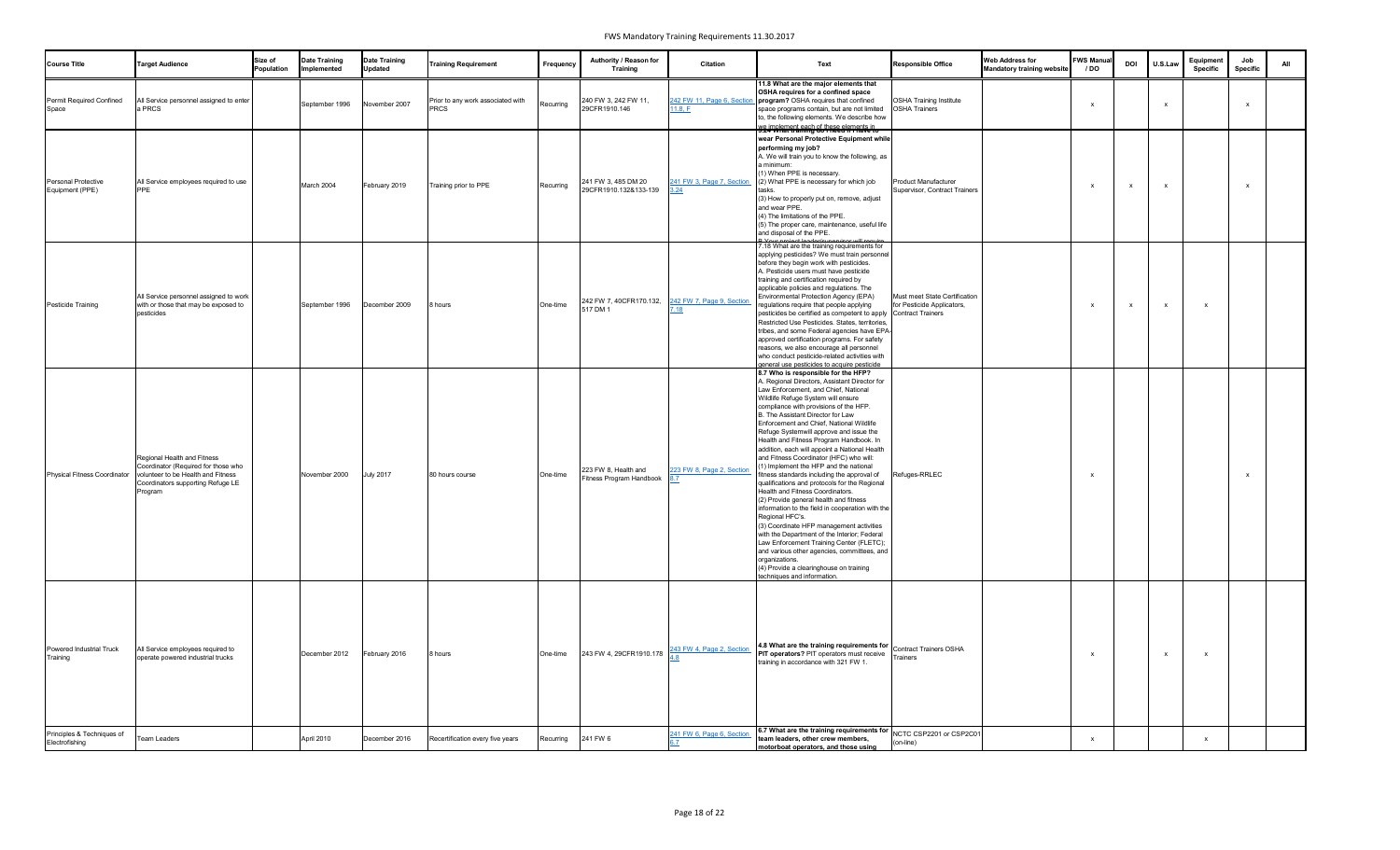| <b>Course Title</b>                                                                                       | <b>Target Audience</b>                                                                                | Size of<br>Population | <b>Date Training</b><br>Implemented | <b>Date Training</b><br><b>Updated</b> | <b>Training Requirement</b> | Frequency                | Authority / Reason for<br><b>Training</b>                                                                                         | <b>Citation</b>                                      | <b>Text</b>                                                                                                                                                                                                                                                                                                                                                                                                                                                                                                                                                                                                                                                                                                                                                                                                                                                                             | <b>Responsible Office</b>           | <b>Web Address for</b><br><b>Mandatory training website</b> | <b>FWS Manual</b><br>/ DO | <b>DOI</b> | U.S.Law | Equipment<br><b>Specific</b> | Job<br><b>Specific</b> | All          |
|-----------------------------------------------------------------------------------------------------------|-------------------------------------------------------------------------------------------------------|-----------------------|-------------------------------------|----------------------------------------|-----------------------------|--------------------------|-----------------------------------------------------------------------------------------------------------------------------------|------------------------------------------------------|-----------------------------------------------------------------------------------------------------------------------------------------------------------------------------------------------------------------------------------------------------------------------------------------------------------------------------------------------------------------------------------------------------------------------------------------------------------------------------------------------------------------------------------------------------------------------------------------------------------------------------------------------------------------------------------------------------------------------------------------------------------------------------------------------------------------------------------------------------------------------------------------|-------------------------------------|-------------------------------------------------------------|---------------------------|------------|---------|------------------------------|------------------------|--------------|
| <b>Privacy Awareness Training</b>                                                                         | All Department of Interior employees                                                                  |                       | March 1992                          | May 2013                               | On-Line Training            | Annually                 | DOI Directive 383 DM and<br>204 FW 1, 3/29/1992<br>Assigned routinely through<br>DOI Learn; various privacy<br>laws & regulations | 204 FW 1, Page 6, Table<br>.1(M)                     | M. Employees<br>(1) Adhering to Service Privacy Act policy and<br>procedures, (2) Reporting violations of the<br>Privacy Act or activities that might represent a DOI<br>Privacy Act breach to the Service's Privacy<br>Act Officer and their supervisors, and (3)<br>Taking required Privacy Act training.                                                                                                                                                                                                                                                                                                                                                                                                                                                                                                                                                                             |                                     |                                                             |                           |            |         |                              |                        | $\mathsf{x}$ |
| <b>Prohibited Personnel</b><br>Practices and Whistleblower<br>Protections for Supervisors<br>and Managers | All Department of Interior supervisors<br>and managers                                                |                       |                                     |                                        | On-Line Training            | Every three<br>years     | Assigned routinely through<br>DOI Learn; 5 USC 2302                                                                               | USC 2302, Page 3,<br>Section 13(C)                   | <mark>(כ) דחפ הפפס סדפפכה פופחכץ snail <del>be</del></mark><br>responsible for the prevention of prohibited<br>personnel<br>practices, for the compliance with and<br>enforcement of applicable civil service laws,<br>rules, and regulations, and other aspects of<br>personnel management, and for ensuring (in DOI<br>consultation with<br>the Office of Special Counsel) that agency<br>employees are informed of the rights and<br>remedies<br>available to them under this chapter and<br>chapter 12 of this title, including how to make                                                                                                                                                                                                                                                                                                                                         |                                     |                                                             |                           |            |         |                              |                        |              |
| Property Management<br>Officers                                                                           | GS1101 Occupational Series;<br>Accountable Officers, Custodial<br><b>Officers; Receiving Officers</b> |                       |                                     |                                        | 2 hours when appointed      | One-time                 | <b>FBMS Training Strategy</b>                                                                                                     | <b>FMBS Training Strategy</b><br>Page 6, Section 2.1 | 2.1. Training Requirements for Trainees<br>New users and existing users assigned new<br>roles, collectively referred to as "trainees,"<br>begin the role request process in accordance<br>with Technical Bulletin SEC-01: User Access<br>to FBMS, which provides guidance on<br>requesting, approving, and removing FBMS<br>access and privileges. The Service controls<br>FBMS access requests through Regional<br>Office security personnel, known as account<br>controllers. While the Service plans to<br>standardize access forms in the future,<br>currently Regional Offices' processes and<br>forms for access may vary. As a result, a<br>trainee or supervisor should request the<br>appropriate form from his / her Region's<br>account controller. The trainee and supervisor<br>complete the Regional user access request<br>form and return it to the account controller. | <b>MCI Courses</b>                  |                                                             |                           |            |         |                              | $\mathbf{x}$           |              |
| Records Management                                                                                        | All Department of Interior employees                                                                  |                       |                                     |                                        | On-Line Training            | No specific<br>timeframe | DOI Directive; 36 CFR<br>1222.20                                                                                                  | 36 CFR 1222.20, Page 584                             | (5) Preserved means the filing, storing, or any<br>other method of systematically maintaining<br>documentary materials by the agency. This<br>term covers materials not only actually filed or<br>otherwise systematically maintained but also<br>2.5 Training Requirements and                                                                                                                                                                                                                                                                                                                                                                                                                                                                                                                                                                                                         | DOI - Assigned through DOI<br>Learn |                                                             |                           |            |         |                              |                        | X.           |
| Refuge Officer Basic School   All Refuge Officers                                                         |                                                                                                       |                       | January 1995                        | November 2005                          | 80 Hours Course             | One-time                 | 232 FW 2.6 and Director's<br>Order 205                                                                                            | 232 FW 2, Page 1, Section                            | <b>Qualifications for Law Enforcement</b><br>Personnel.<br>A. Special Agents. All entry level special<br>agents must successfully complete eight<br>weeks of intensive training in Criminal<br>Investigator School followed by eight weeks<br>training in the Special Agent Basic School at<br>the Federal Law Enforcement Training<br>Center (FLETC). Upon satisfactory<br>completion of these two courses, they are<br>assigned to a Special Agent position and<br>receive carefully monitored on-the-job training<br><del>2:5 า railing kega remands ana<sup>ntes</sup></del>                                                                                                                                                                                                                                                                                                        | Refuges-RRLEC                       |                                                             |                           |            |         |                              | $\mathsf{x}$           |              |
| Refuge Officer In-Service<br>Training                                                                     | All Refuge Officers                                                                                   |                       | January 1995                        | November 2005                          | 40 Hours                    | Recurring                | 446 DM 2.4, 232 FW 2.6<br>and Director's Order 205                                                                                | 232 FW 2, Page 1, Section                            | <b>Qualifications for Law Enforcement</b><br>Personnel.<br>A. Special Agents. All entry level special<br>agents must successfully complete eight<br>weeks of intensive training in Criminal<br>Investigator School followed by eight weeks<br>training in the Special Agent Basic School at<br>the Federal Law Enforcement Training<br>Center (FLETC). Upon satisfactory<br>completion of these two courses, they are<br>assigned to a Special Agent position and<br>receive carefully monitored on-the-job training                                                                                                                                                                                                                                                                                                                                                                    | Refuges-RRLEC                       |                                                             |                           |            |         |                              | $\mathsf{x}$           |              |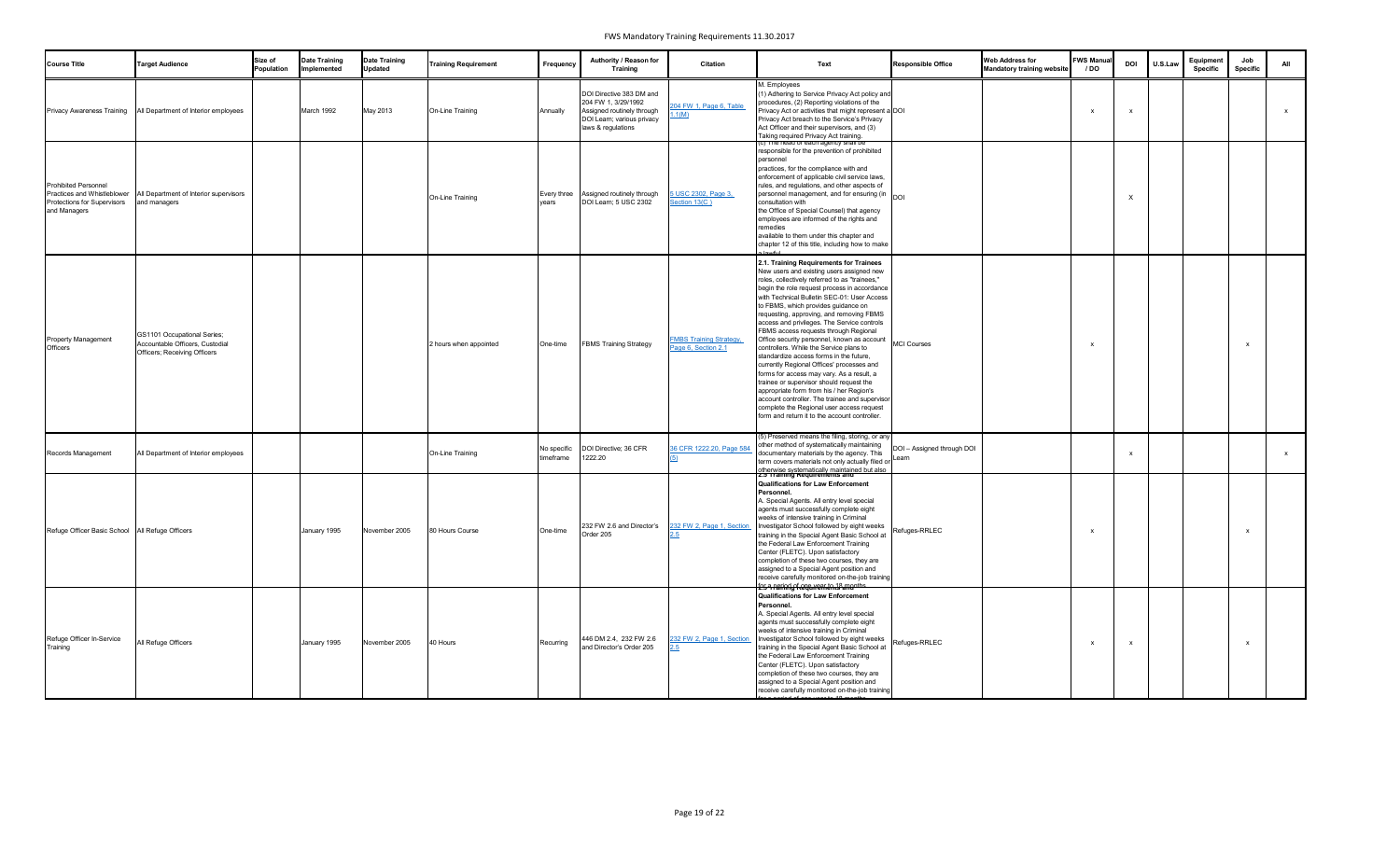| <b>Course Title</b>                                                          | <b>Target Audience</b>                                                                                                                                                      | Size of<br>Population | <b>Date Training</b><br>Implemented | <b>Date Training</b><br><b>Updated</b> | <b>Training Requirement</b>                                                                                                                                                                                            | Frequency | Authority / Reason for<br><b>Training</b>                                                                                                   | <b>Citation</b>             | Text                                                                                                                                                                                                                                                                                                                                                                                                                                                                                                                                                                                                                                                                                                                                                                                                                                                                                                                                                                                                                                                                                                                                                                                                                                                                                                                                                                                                                                                                                                                                                                                                                                                                                                                                                                                                                                                                                                      | <b>Responsible Office</b>                             | <b>Web Address for</b><br><b>Mandatory training website</b> | <b>FWS Manual</b><br>/ DO | <b>DOI</b> | U.S.Law      | Equipment<br><b>Specific</b> | Job<br><b>Specific</b> | All          |
|------------------------------------------------------------------------------|-----------------------------------------------------------------------------------------------------------------------------------------------------------------------------|-----------------------|-------------------------------------|----------------------------------------|------------------------------------------------------------------------------------------------------------------------------------------------------------------------------------------------------------------------|-----------|---------------------------------------------------------------------------------------------------------------------------------------------|-----------------------------|-----------------------------------------------------------------------------------------------------------------------------------------------------------------------------------------------------------------------------------------------------------------------------------------------------------------------------------------------------------------------------------------------------------------------------------------------------------------------------------------------------------------------------------------------------------------------------------------------------------------------------------------------------------------------------------------------------------------------------------------------------------------------------------------------------------------------------------------------------------------------------------------------------------------------------------------------------------------------------------------------------------------------------------------------------------------------------------------------------------------------------------------------------------------------------------------------------------------------------------------------------------------------------------------------------------------------------------------------------------------------------------------------------------------------------------------------------------------------------------------------------------------------------------------------------------------------------------------------------------------------------------------------------------------------------------------------------------------------------------------------------------------------------------------------------------------------------------------------------------------------------------------------------------|-------------------------------------------------------|-------------------------------------------------------------|---------------------------|------------|--------------|------------------------------|------------------------|--------------|
| <b>Respirator Training</b>                                                   | All employees required to wear<br>respirators                                                                                                                               |                       | May 2008                            | May 2008                               | 4 hours                                                                                                                                                                                                                | Recurring | 242 FW 14, 29CFR1910.134                                                                                                                    | 242 FW 14, Page 7, Section  | 14.10 What are the training requirements<br>for using a respirator? You and your<br>Project Leader or supervisor must take<br>training on all elements of our respiratory<br>protection program.<br>A. You will learn:<br>(1) The nature and degree of respiratory<br>hazard(s) you will be exposed to in your work<br>(2) The proper selection and use of your<br>respirator, as well as its limitations.<br>(3) How to properly wear the respirator, how<br>to fit test it, how to conduct a user seal (face-<br>toseal) check, and how to determine when it<br>is no longer giving you the required<br>protection. You practice putting it on,<br>conducting a user seal check, and taking it                                                                                                                                                                                                                                                                                                                                                                                                                                                                                                                                                                                                                                                                                                                                                                                                                                                                                                                                                                                                                                                                                                                                                                                                          | Contract Trainers OSHA<br>Training FLETC for LE       |                                                             |                           |            | $\mathsf{x}$ |                              |                        |              |
| Role-Based IT Security<br>Training (RBST)                                    | Users of GSS and major applications<br>are required to have additional security<br>training specific to the access and<br>operation of those systems and/or<br>applications |                       | September 2002                      | <b>June 2010</b>                       | Security Awareness Training<br>appropriate to level of access. The<br>Bureau IT Security Manager (BITSM)<br>can provide guidance to systems and<br>offices on appropriate security<br>training (Executive Personnel/10 |           | Computer Security Act of<br>1987, OMB Circular A- 130,<br>Appendix III, and 270 FW 7                                                        | 270 FW 7 Page 6 Section     | (4) How to clean, maintain, store, and replace<br>7.5 What are the standards and<br>requirements the Service has developed<br>to manage the information security<br>program?<br>A. The Department's and the Service's<br>Information Security control families and                                                                                                                                                                                                                                                                                                                                                                                                                                                                                                                                                                                                                                                                                                                                                                                                                                                                                                                                                                                                                                                                                                                                                                                                                                                                                                                                                                                                                                                                                                                                                                                                                                        | IRTM and DOI - Assigned<br>annually through DOI Learn |                                                             |                           |            | $\mathsf{x}$ |                              | $\mathsf{x}$           |              |
| Safety Management<br>Information System (SMIS)                               | Employees, Supervisors, Project<br>Leaders, Safety Personnel                                                                                                                |                       | March 2004                          | November 2011                          | How to report a safety incident or<br>accident, & tells reviewers how to<br>access & review the reports; 1 hour                                                                                                        | One-time  | FWS/OSH Memo dated<br>6/27/97, "Implementation of<br>the Department of the Interior<br>Accident/Injury Reporting<br><b>System" 240 FW 7</b> | 240 FW 7 Page 5 Section     | 7.7 What are the reporting requirements?                                                                                                                                                                                                                                                                                                                                                                                                                                                                                                                                                                                                                                                                                                                                                                                                                                                                                                                                                                                                                                                                                                                                                                                                                                                                                                                                                                                                                                                                                                                                                                                                                                                                                                                                                                                                                                                                  | Regional Safety/Program<br>Offices                    |                                                             |                           |            | $\mathsf{x}$ |                              | $\mathsf{x}$           |              |
| <b>Safety Orientation</b>                                                    | New employees                                                                                                                                                               |                       | March 2004                          | August 2012                            | Discussions with supervisor & safety one-time<br>office; 2 hours                                                                                                                                                       |           | 240 FW 3: OSHA Act of<br>1970; EO # 12196; 29CFR<br>1960                                                                                    | 240 FW 3 page 4 Section 3.  | .ə vvnat are the general salety and healtr<br>training requirements?<br>A. Employees must be given formal and<br>informal training sufficient enough to develop<br>the knowledge and skills necessary to work<br>safely. As the severity of the hazard<br>increases, so does the requirement for formal<br>training. The Occupational Safety and Health<br>Administration (OSHA), the Department, and<br>the Service require specific safety and health<br>training for many job activities. B. Each facility<br>that is 5 minutes or more from a hospital,<br>clinic, or ambulance service must have at<br>least one individual currently certified in first<br>aid and Cardiopulmonary Resuscitation<br>(CPR), including bloodborne pathogens<br>training on universal precautions (242 FW<br>12). When practical, more than one individual<br>should be trained and kept certified. Many<br>Service policies require first aid and CPR for On-the-job, Collateral Duty<br>specific employees and specific activities. In<br>areas where immediate access to a hospital, Safety Office<br>clinic, or ambulance service is not available,<br>we recommend wilderness first aid training.<br>C. Sections 3.6 and 3.7 describe required<br>safety training depending on the type of<br>employee (e.g., managers, CDSOs, new<br>employees). In addition to these sections,<br>there are specific safety training requirements<br>depending on the types of jobs employees<br>perform (e.g., electrofishing, chain saw<br>operations, etc.). Supervisors and employees<br>must familiarize themselves with the<br>requirements for training specific to the<br>potential hazards of the jobs at hand. To do<br>this, they must review: (1) Parts 240-244 of<br>the Service Manual;<br>(2) 485 DM; (3) The Department's<br>Occupational Health and Training Guide<br>located on the Web (click on "safety and | Safety Officer Regional                               |                                                             |                           |            | $\mathsf{x}$ |                              |                        | $\mathbf{x}$ |
| Safety Training for<br>Supervisors/Managers                                  | Supervisors/Managers                                                                                                                                                        |                       | March 2004                          | August 2012                            | Instructs on safety rules, roles, and<br>responsibilities for safety; 1 hour                                                                                                                                           | One-time  | 29 CFR 1960.55<br><u>DOI CIO Memo ata 28 Apr,</u>                                                                                           | 240 FW 3 Page 4 Section     | 3.5 What are the general safety and health<br>training requirements?<br>). Employees must be given formal and<br>The Uffice of the Unier Information Ufficer                                                                                                                                                                                                                                                                                                                                                                                                                                                                                                                                                                                                                                                                                                                                                                                                                                                                                                                                                                                                                                                                                                                                                                                                                                                                                                                                                                                                                                                                                                                                                                                                                                                                                                                                              | Safety/Program                                        |                                                             |                           |            | $\mathsf{X}$ |                              | $\mathsf{X}$           |              |
| Section 508 Awareness:<br>Promoting Awareness,<br><b>Providing Solutions</b> | Government and contractor employees<br>involved in the acquisition for Electronic<br>and Information Technology (E&IT)                                                      |                       |                                     |                                        | 1 hour online training                                                                                                                                                                                                 | One-time  | 2008. Release of New<br>Section 508 Awareness<br>Computer-Based Training<br>(CRT)                                                           | <b>DOI CIO 4/28/08 Memo</b> | (OCIO) has released a new CBT module on<br>Section 508 Awareness. The OCIO<br>developed this standard Department-wide<br>ourse, which is available through DOL                                                                                                                                                                                                                                                                                                                                                                                                                                                                                                                                                                                                                                                                                                                                                                                                                                                                                                                                                                                                                                                                                                                                                                                                                                                                                                                                                                                                                                                                                                                                                                                                                                                                                                                                            | Regional Section 508<br>Coordinators                  |                                                             |                           |            |              |                              | $\mathsf{X}$           |              |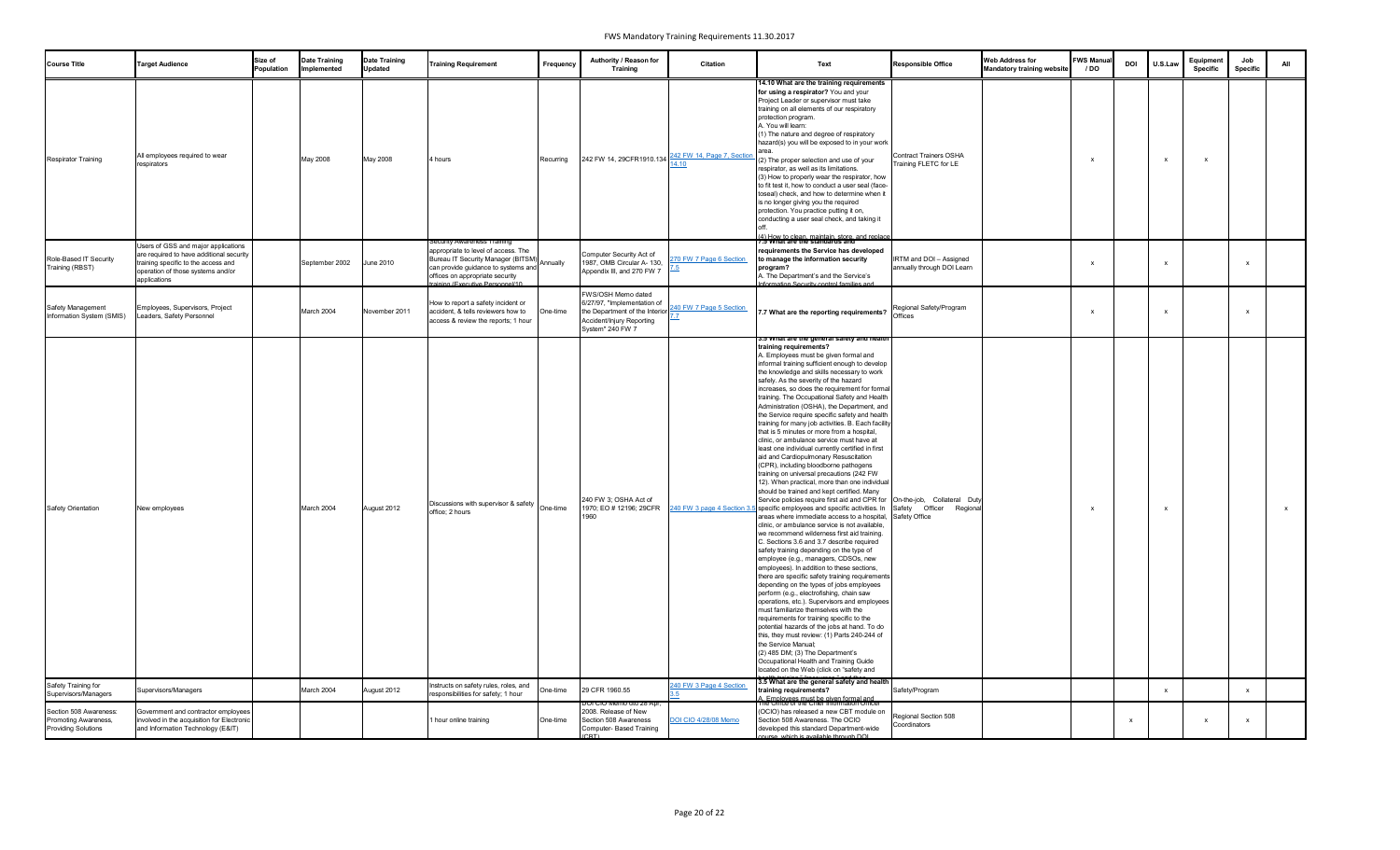| <b>Course Title</b>                                                                 | <b>Target Audience</b>                                                                                                                                                                                                                                                                          | Size of<br><b>Population</b> | <b>Date Training</b><br>Implemented | <b>Date Training</b><br><b>Updated</b> | <b>Training Requirement</b>                                                                                                                               | Frequency            | Authority / Reason for<br><b>Training</b>                                       | <b>Citation</b>                       | Text                                                                                                                                                                                                                                                                                                                                                                                                                                                                                                                                                                                                                                                                                                                  | <b>Responsible Office</b>                                                                                                                     | <b>Web Address for</b><br><b>Mandatory training website</b> | <b>FWS Manua</b><br>/ DO | <b>DOI</b> | U.S.Law      | Equipment<br>Specific | Job<br><b>Specific</b>    | All |
|-------------------------------------------------------------------------------------|-------------------------------------------------------------------------------------------------------------------------------------------------------------------------------------------------------------------------------------------------------------------------------------------------|------------------------------|-------------------------------------|----------------------------------------|-----------------------------------------------------------------------------------------------------------------------------------------------------------|----------------------|---------------------------------------------------------------------------------|---------------------------------------|-----------------------------------------------------------------------------------------------------------------------------------------------------------------------------------------------------------------------------------------------------------------------------------------------------------------------------------------------------------------------------------------------------------------------------------------------------------------------------------------------------------------------------------------------------------------------------------------------------------------------------------------------------------------------------------------------------------------------|-----------------------------------------------------------------------------------------------------------------------------------------------|-------------------------------------------------------------|--------------------------|------------|--------------|-----------------------|---------------------------|-----|
| <b>Security Awareness Training</b>                                                  | Designated Officials and Facility<br>Security Officers (DOs and FSOs)                                                                                                                                                                                                                           |                              | April 2021 (Darft)                  |                                        | 5 ISC Courses                                                                                                                                             | One-time             | 432 FW 1                                                                        | 432 FW 1                              | 1.10 What are the training requirements<br>for a Designated Officials and Facility<br>Security Officers? 1) IS-1170: Introduction<br>to the Interagency Security Committee<br>(ISC); 2) IS-1171: Overview of Interagency<br>Security Committee (ISC) Publications; 3)<br>IS-1172: The Risk Management Process<br>for Federal Facilities: Facility Security<br>Level (FSL) Determination; 4) IS-1173:<br><b>Interagency Security Committee Risk</b><br><b>Management Process: Levels of</b><br>Protection and Application of the Design<br>Basis Threat Report; 5) IS-1174:<br><b>Interagency Security Committee Risk</b><br><b>Management Process: Facility Security</b><br>Committees; 6) 2 hours of annual security | JAO Safety                                                                                                                                    |                                                             |                          |            |              |                       | X                         |     |
| Sexual Harassment Training                                                          | Temporary Employees being assigned<br>to field locations                                                                                                                                                                                                                                        |                              | December 2015                       | December 2018                          | Sexual Harassment Overview                                                                                                                                | Annual               | Seasonal Handbook 060 FW                                                        | 060 FW 7                              | I. Employees and other people who are<br>performing work on behalf of the Service<br>(1) Acting professionally and refraining from<br>engaging in harassment;<br>(2) Understanding the provisions of these<br>procedures, complying with all procedural<br>requirements, and cooperating with any<br>inquiry;<br>(3) Participating in periodic training; and<br>(4) Promptly taking actions regarding<br>incidents of harassment that are experienced<br>or witnessed as this chapter requires.                                                                                                                                                                                                                       | EEO, 060FW7                                                                                                                                   |                                                             |                          |            |              |                       | X                         |     |
| Special Agent In-Service and<br>Other Mandatory                                     | All special agents                                                                                                                                                                                                                                                                              |                              |                                     |                                        | 40 Hours of law enforcement<br>refresher training                                                                                                         | Annual               | 446 DM 2                                                                        | 46 DM 2 Section C(3) Page             | 3) Bureaus/offices with law enforcement<br>authority will utilize the FLETC PEB to<br>establish minimum physical performance<br>standards. All lawenforcementofficerswill be                                                                                                                                                                                                                                                                                                                                                                                                                                                                                                                                          |                                                                                                                                               |                                                             |                          |            |              |                       | $\boldsymbol{\mathsf{x}}$ |     |
|                                                                                     | Personnel undertaking specialized<br>wildland or prescribed fire management<br>duties (various position) (Positions<br>Specializing Fire Management identified in National Interagency<br>Incident Management System Wildland<br>and Prescribes Fire Qualification<br>System Guide (PMS 310-1)) |                              | September 2010                      | March 2012                             |                                                                                                                                                           | One-time             | 621 FW 6                                                                        | 621 FW 1 Page 9, Section<br>1.11 A(1) | 1.11 What are the Service's requirements<br>for fire management training? Only trained<br>and qualified personnel may participate in fire<br>management duties.<br>A. Fire personnel must meet our training and Regional Fire Mgmt<br>qualification standards for the positions they Coordinator<br>occupy. Supervisors must not dispatch or<br>assign personnel to wildfire or prescribed fire<br>duty if they are not qualified.                                                                                                                                                                                                                                                                                    |                                                                                                                                               |                                                             |                          |            |              |                       | X                         |     |
| Supervisory and Managerial<br>Training (probationary)                               | Probationary Supervisors and<br>Managers                                                                                                                                                                                                                                                        |                              |                                     |                                        | Eighty hours within the first two years<br>of being appointed to a supervisory<br>position, 40 of these within the first<br>six months after appointment. | One-time             | OPM Supervisor and<br><b>Managerial Training</b><br>Framework                   | 5 USC 4121 Section 4121               | (1) a comprehensive management<br>succession program to provide training to<br>employees to<br>develop managers for the agency; and                                                                                                                                                                                                                                                                                                                                                                                                                                                                                                                                                                                   | <b>OPM</b>                                                                                                                                    |                                                             |                          |            | $\mathbf{x}$ |                       | $\mathsf{x}$              |     |
| <b>Technical Representatives</b><br>Refresher                                       | Technical Representatives on<br><b>Acquisition Projects</b>                                                                                                                                                                                                                                     |                              | November 2009                       | April 2018                             | 8-hour refresher every 3 years                                                                                                                            | Recurring 3<br>years | 302 FW 2, DIAR 1401.67                                                          | <b>802 FW 2 Page 4 Section</b><br>.10 | 2.10 After a COTR is certified, what are<br>the requirements for maintaining<br>certification?A. To maintain FAC-COTR<br>ertification, the employee must complete a                                                                                                                                                                                                                                                                                                                                                                                                                                                                                                                                                   | <b>MCI Courses</b>                                                                                                                            |                                                             |                          |            |              |                       | $\mathsf{x}$              |     |
| <b>Transit Subsidy</b>                                                              | All who receive a transit subsidy                                                                                                                                                                                                                                                               |                              |                                     |                                        | .25 hours                                                                                                                                                 | Annually             | EO 13150                                                                        | <b>EO 13150 Section 4</b>             | Sec. 4. Guidance. Federal agencies shall<br>develop plans to implement this order in<br>consultation<br>with the Department of the Treasury, the<br>Department of Transportation, the<br>Environmental Protection Agency, the Office<br>of Personnel Management, the General<br>Services<br>Administration, and the Office of<br>Management and Budget. Federal agencies<br>that<br>currently have more generous programs or<br>benefits in place may continue to offer those<br>programs or benefits. Agencies shall absorb<br>the costs of implementing this order within<br>the sums received pursuant to the President's<br>FY 2001 budget request to the Congress.                                               |                                                                                                                                               |                                                             |                          |            |              |                       |                           |     |
| Uniformed Services<br><b>Employment and</b><br>Reemployment Rights Act<br>(11CEDDA) | Supervisors, Managers who<br>recommend, take or approve USEER<br>personnel actions                                                                                                                                                                                                              |                              |                                     |                                        | 0.5 hours                                                                                                                                                 | Annually             | The Veterans' Benefits<br>Improvement Act of 2008,<br>Public Law (P.L.) 110-389 | EO 13518 Page 58534<br>Section 3(d)   | a) develop mandatory training for both<br>human resources personnel and<br>hiring managers on veterans' employment,<br><u>icluding veterans' preference.</u>                                                                                                                                                                                                                                                                                                                                                                                                                                                                                                                                                          |                                                                                                                                               |                                                             |                          |            |              |                       | $\mathsf{x}$              |     |
| <b>Watercraft Safety</b>                                                            | All employees operating or controlling<br>watercraft owned or chartered by<br>Service                                                                                                                                                                                                           |                              | March 1999                          | October 2017                           | Watercraft safety & operations. In<br>specific circumstances identified by<br>employee supervisor - See:<br>https:/training.fws.gov/MOCC                  | One-time             | 241 FW 1 (Watercraft Safety 241 FW 1 Page 7, Section<br>Policy) 485 DM 22       | .7(A)                                 | 1.7 What are the training requirements for SAF4102 for initial<br>watercraft operators?<br>A. Motorboat Operator Certification Course<br>(MOCC) & Refresher Training.<br>(1) Service-authorized operators of<br>motorboats must, at a minimum, successfully SAF40W2 for open water<br>complete the Department's MOCC or an<br>approved substitute course. (2) Before taking operations; SAF4NM2 for non-                                                                                                                                                                                                                                                                                                              | certification; SAF4A02 plus 40<br>hours of seat time for airboat<br>operation; SAF4RM2 for<br>moving water operation;<br>*e.g. Lake Michigan) |                                                             |                          |            | $\mathsf{x}$ | X                     |                           |     |